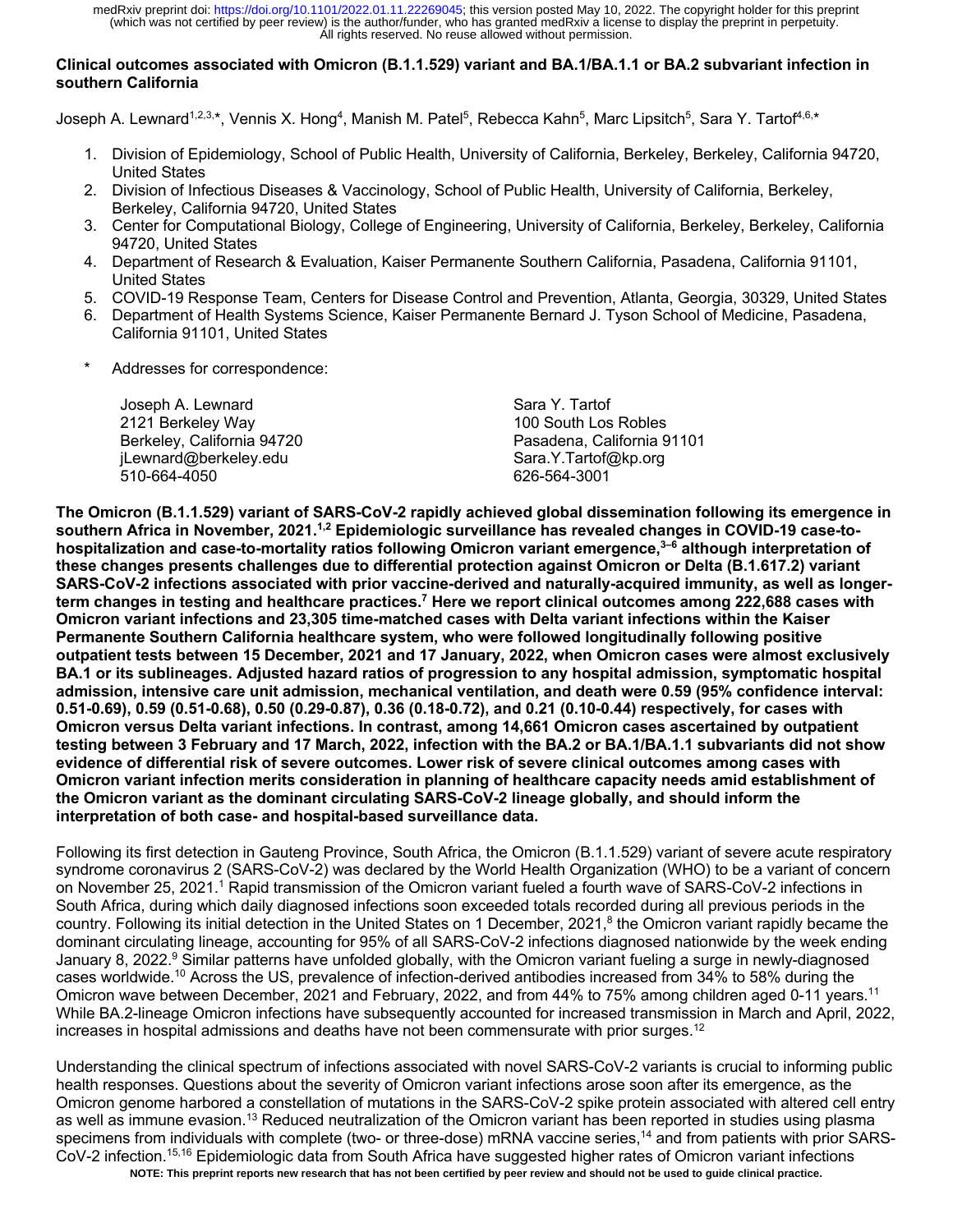among persons with prior SARS-CoV-2 infection, as compared to observations with previous variants,<sup>17</sup> while early observational studies in multiple settings have suggested reduced effectiveness of COVID-19 vaccines against Omicron variant infection.<sup>18–20</sup> Notwithstanding these signs of reduced immune protection against the Omicron variant associated with prior natural infection or vaccination, increases in SARS-CoV-2 infections following emergence of the Omicron variant were not associated with increases in hospitalizations and deaths to the extent observed during previous waves. $3-6$  While reduced risk of hospitalization, intensive care unit (ICU) admission, and death has been reported among individuals with Omicron variant infection in several large-scale studies linking case data across various nationwide surveillance platforms,<sup>20–22</sup> these studies have lacked detailed information about individual-level risk factors that may confound the relationship between infecting variant and risk of severe clinical outcomes. Understanding of the relative severity of disease associated with the BA.2 Omicron subvariant, which has become established in transmission despite widespread immunity from the initial Omicron wave, remains limited as well. $23,24$ 

**Study setting and variant dynamics.** We sought to compare clinical outcomes among cases with Omicron and Delta variant SARS-CoV-2 infections within the Kaiser Permanente of Southern California (KPSC) healthcare system. As an integrated healthcare organization serving 4.7 million individuals (~19% of the population of southern California), KPSC provides comprehensive care to its members across virtual, outpatient, emergency department, and inpatient settings. Healthcare delivery including diagnoses, laboratory tests and results, and prescriptions are recorded in near real-time via patients' electronic health records (EHRs), while out-of-network care is captured through insurance claim reimbursements, enabling near-complete ascertainment of healthcare interactions for KPSC members.

Our primary analyses included all cases first ascertained via outpatient SARS-CoV-2 reverse transcription-polymerase chain reaction (RT-PCR) testing between 15 December, 2021 and 17 January, 2022, whose tests were processed using the ThermoFisher TaqPath COVID-19 Combo Kit (**Figure 1**; details on testing procedures are provided in the **Methods**). These dates comprise a period of mixed circulation of the two variants, with Omicron accounting for 99% of incident cases in the state of California by 17 January, 2022. Previous evidence has indicated that the Δ69-70 amino acid deletion in the spike (S) protein of Omicron variant specimens causes a failure in PCR probes targeting the S gene, whereas the Orf1ab and nucleocapsid (N) probes retain sensitivity; in contrast, S-gene target failure (SGTF) is rare in Delta variant SARS-CoV-2 infections (**Table S1**);22,25,26 thus, we used SGTF as a proxy for Omicron vs. Delta variant identification. Delta variant detections receded in late January as BA.2 Omicron subvariant infections began to account for an increasing proportion of all cases detected through February and March. We therefore also sought to investigate differences in risk of severe clinical outcomes among outpatient-detected cases BA.2 vs. BA.1\* Omicron subvariant infections over the period of 3 February to 17 March, 2022, when reductions in Delta variant detection to <0.1% of incident cases made S gene detection a reliable proxy for BA.2 subvariant determination, consistent with observations in other settings.<sup>23,24</sup>

**Characteristics of cases, by infecting variant.** From 15 December, 2021 to 17 January, 2022, outpatient-diagnosed cases with Omicron variant infection (*N*=222,688) were concentrated among adults aged 20-39 years, and had lower odds of being either very young or very old in comparison to contemporaneously-identified cases with Delta variant infection (*N*=23,305; **Table S2**; **Table S3**). Cases with Omicron variant infection were also more often white and of non-Hispanic ethnicity, lived in higher-income communities, and tended to have lower prior-year rates of healthcare utilization across outpatient, emergency department, and inpatient settings, as well as lower burden of chronic comorbid conditions, in comparison to Delta variant cases (**Table S2**). These associations held in analyses adjusting for all measured demographic and clinical attributes of cases, which further included sex, current/former cigarette smoking, body mass index, and documented prior SARS-CoV-2 infection and COVID-19 vaccination. Adjusted odds of a prior documented SARS-CoV-2 infection ≥90 days before cases first tested positive during the study period were 1.75 (1.39-2.19) fold higher among cases with Omicron variant infection than among cases with Delta variant infection. Additionally, prior receipt of vaccine series associated with greater degrees of immune protection were more common among cases with Omicron variant infection; for instance, adjusted odds of prior receipt of a single mRNA vaccine dose (B162b2/mRna-1273) and a single Ad.26.COV2.S dose were 1.38 (1.27-1.51) and 1.56 (1.44-1.70) fold higher among cases with Omicron as compared to Delta variant infection, while adjusted odds of receipt of ≥3 mRNA vaccine doses were 2.60 (2.47-2.75) fold higher among cases with Omicron variant infection (**Table S2**; **Table S4**).

From 3 February to 17 March, 2022, among individuals tested as outpatients, BA.2 Omicron subvariant cases (*N*=1,905) did not tend to differ from BA.1\* subvariant cases (*N*=12,756) in demographic or clinical attributes, with the exception that BA.1\* detection was more concentrated among cases aged 20-49-years than BA.2, which was comparatively more common among both children and older adults; additionally, cases with BA.2 subvariant infection had higher rates of prioryear emergency department utilization than cases infected with BA.1\* lineages (**Table S5**). Consistent differences in anti-SARS-CoV-2 immunity among cases with BA.2 or BA.1\* infection—based on number or timing of vaccine doses received, or documented history of infection—were not apparent (**Table S6**).

**Risk of severe outcomes associated with infecting variant.** Following an outpatient diagnosis, cumulative 30-day risks of hospital admission, symptomatic hospital admission (defined as new inpatient admission ≤14 days after new-onset acute respiratory symptoms), intensive care unit (ICU) admission, onset of mechanical ventilation, and death among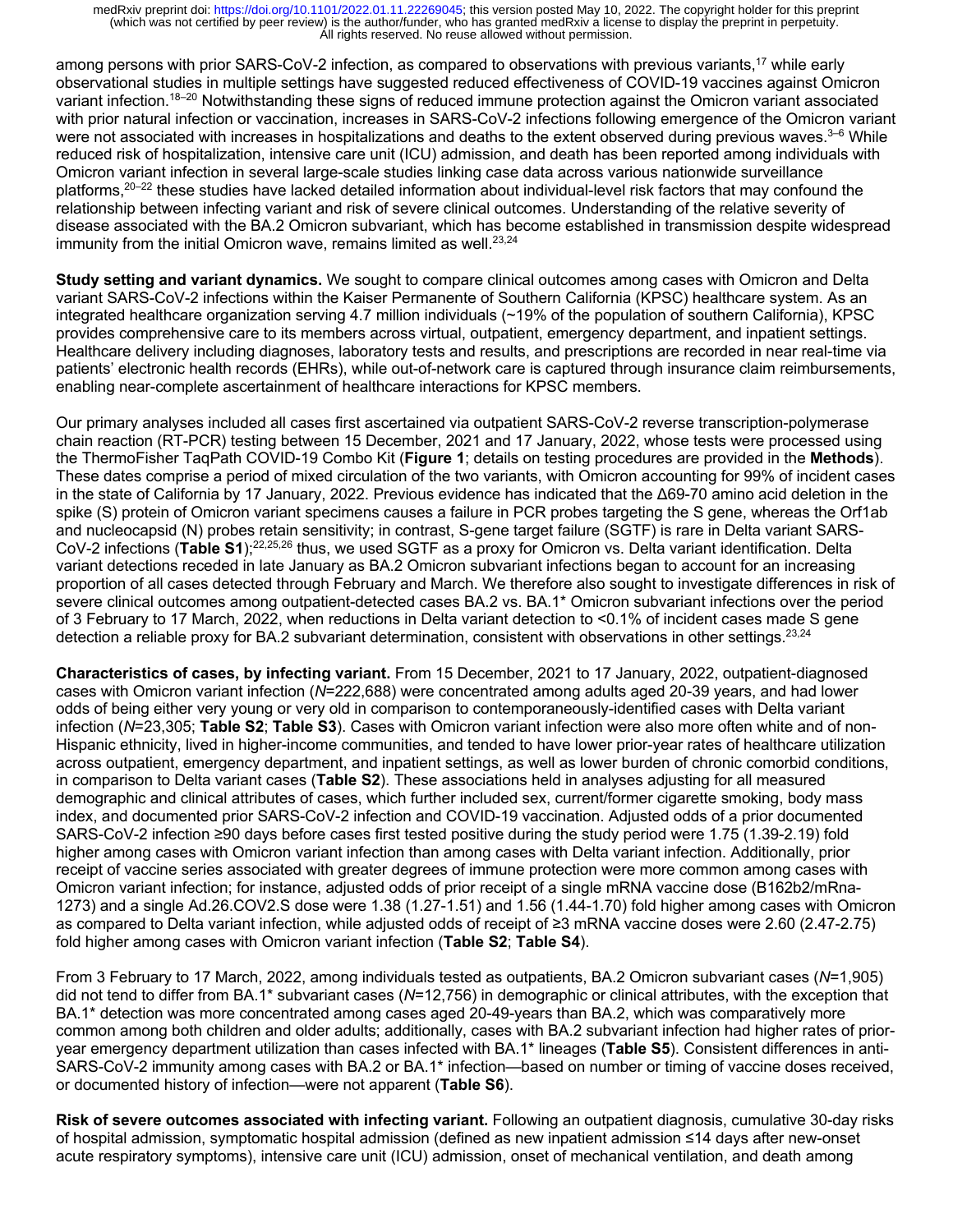cases with Delta variant infection were 10.3, 9.7, 1.1, 0.7, and 0.7 per 1000 cases, respectively, for cases testing positive between 15 December, 2021 and 17 January, 2022 (**Figure 2a-e**). For cases with Omicron variant infection over the same period of time, 30-day risks for the same outcomes were 4.5, 3.9, 0.2, 0.1, and 0.1 per 1000 cases. To understand whether these differences in risk could be explained by observed demographic, clinical, and immunological characteristics of cases with Delta and Omicron variant infection, we estimated adjusted hazard ratios (aHRs) for progression to each of these endpoints using Cox proportional hazards models, stratified on cases' testing dates to further account for potential changes in clinical or testing practices over time (detailed in the **Methods**). Over the 30 days following an outpatient diagnosis, aHRs comparing progression to any hospital admission and symptomatic hospital admission among Omicron vs. Delta variant cases were 0.59 (0.51-0.69) and 0.59 (0.51-0.68), respectively (**Table S7**). These estimates should be interpreted as a weighted average of instantaneous aHRs comparing cases testing positive for Omicron and Delta variant infections on the same date, over their full follow-up period.<sup>27</sup> For higher-acuity endpoints of ICU admission, mechanical ventilation, and mortality, aHR estimates comparing Omicron to Delta variant cases over the 60 days following outpatient detection were 0.50 (0.29-0.87), 0.36 (0.18-0.72), and 0.21 (0.10-0.44), respectively.

Similar estimates held in analyses that included cases diagnosed on or after their hospital admission date (**Table S7**), and in analyses restricted to cases who were asymptomatic at the point of testing (**Table S8**), among whom Omicron variant infection was also associated with modestly lower risk of subsequent symptoms onset (aHR=0.88 [0.81-0.96] for cases with Omicron vs. Delta variant infection tested in outpatient settings, without symptoms at the point of testing). Estimates of the aHR were also consistent in analyses restricted to cases with either complete data on measured covariates or those enrolled in KPSC health plans ≥1 year before their positive test date (**Table S9**); moreover, our findings held within subgroups defined on the basis of cases' age, sex, presence of comorbidities, and history of documented SARS-CoV-2 infection (**Table S10**). Estimates of the adjusted relative risk (aRR) of hospital admission and symptomatic hospital admission (30-day) as well as ICU admission, mechanical ventilation, and mortality (60-day) based on log-binomial regression closely resembled aHR estimates from Cox proportional hazards models in the primary analysis (aRR=0.63 [0.55-0.72], 0.63 [0.55-0.72], 0.54 [0.31-0.94], 0.35 [0.17-0.71], 0.20 [0.10-0.43] for the five endpoints, respectively; **Table S11**). Findings of reduced risk of progression to hospital admission and symptomatic hospital admission further held within sensitivity analyses that additionally accounted for the possibility of differential prevalence of undiagnosed prior SARS-CoV-2 infection among cases with Omicron or Delta variant infection, who were or were not hospitalized, and who were or were not vaccinated (**Figure S1**; **Figure S2**).

We did not identify evidence of differences in risk of severe outcomes associated with BA.2 or BA.1<sup>\*</sup> Omicron subvariant infection among cases diagnosed in outpatient settings over the period of 3 February to 17 March, 2022 (**Table S12**). Among cases with BA.1\* Omicron subvariant infection diagnosed over this period, 30-day risks of hospital admission, symptomatic hospital admission, ICU admission, mechanical ventilation, and mortality were 13.3, 11.5, 0.4, 0.0, and 1.0 per 1000 persons, respectively (**Figure 2f-j**). Among cases with BA.2 infection, 30-day risks of the same outcomes were 14.7, 12.6, 0.5, 0.5, and 0.5, respectively per 1000 persons.

**Comparative severity of Delta and Omicron variant infections in subgroups by vaccination status.** Coefficient estimates from Cox proportional hazards models suggested equivalent numbers of vaccine doses were associated with greater reductions in risk of severe outcomes among cases with Delta variant infection as compared to Omicron variant infection (for 2 mRNA doses ≤90 days prior to testing vs. 0 doses, aHR=0.17 [0.12-0.24] among Delta variant cases and aHR=0.51 [0.34-0.76] among Omicron variant cases; for 3 mRNA doses vs. 0 doses, aHR=0.14 [0.08-0.24] among Delta variant cases and aHR=0.43 [0.35-0.52] among Omicron variant cases; **Table S13**). Because variant-specific differences in vaccine protection could thus confound the relationship between infecting variant and risk of severe clinical outcomes, we further undertook analyses of cases with Delta and Omicron variant infection stratifying by prior vaccine exposure. For endpoints of hospital admission, symptomatic hospital admission, ICU admission, mechanical ventilation, and mortality, aHR estimates were 0.40 (0.33-0.49), 0.40 (0.33-0.49), 0.34 (0.17-0.66), 0.24 (0.12-0.48), and 0.14 (0.07-0.28), respectively, among unvaccinated cases with Omicron versus Delta variant infection (**Figure 3**; **Table S14**). In contrast, variant-specific differences in risk of hospital admission or symptomatic hospital admission were not apparent among individuals who received ≥3 mRNA vaccine doses. Among individuals who had received 2 mRNA vaccine doses, differences in risk of hospital admission or symptomatic hospital admission were likewise attenuated, with the smallest difference among individuals most recently vaccinated. We did not identify differences in risk of ICU admission and mechanical ventilation among vaccinated cases with Omicron or Delta variant infection. However, among vaccinated individuals, Omicron infection remained associated with a lower risk of mortality than Delta infection (aHR=0.25 [0.09- 0.70]). Similar findings held in analyses that included individuals testing positive on the day of hospital admission (**Figure S3**).

**Comparing risk of severe clinical outcomes during periods of Delta and Omicron variant predominance.** Because excluding cases whose tests were not processed using the ThermoFisher TaqPath COVID-19 combo kit could limit the generalizability of our primary analyses, we also assessed changes over the period of 1 November, 2021 (prior to detection of the Omicron variant in the state of California) to 17 January, 2022 in the risk for all cases diagnosed in outpatient settings to progress to severe clinical outcomes. In analyses using Cox proportional hazards models which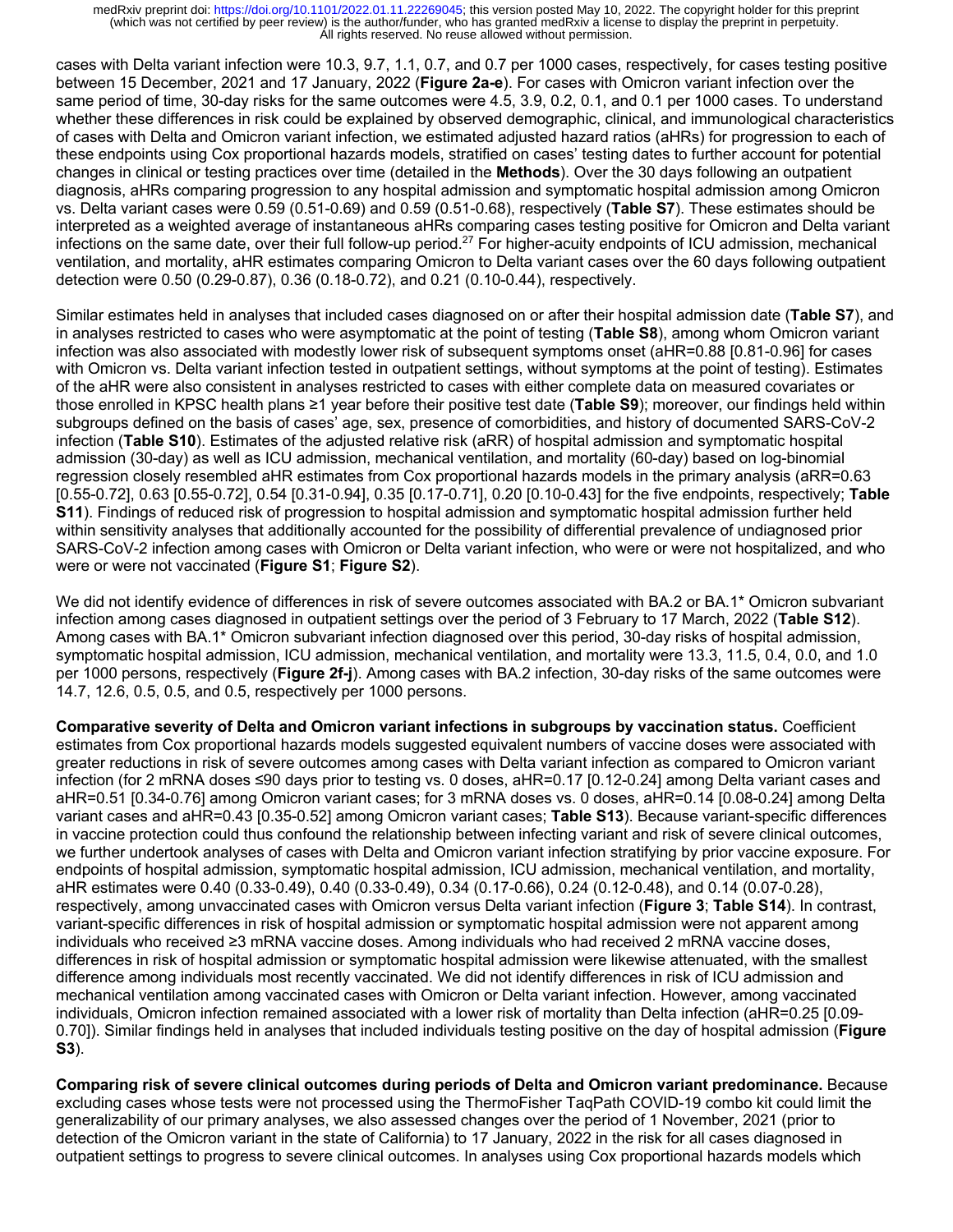allowed for zero, one, or two changepoints in the relationship between testing date and risk of severe clinical outcomes,<sup>28</sup> we identified evidence for a reduction beginning 8-23 December, 2021, in cases' risk of any hospital admission, symptomatic hospital admission, intensive care unit admission, and mortality among newly-diagnosed cases (**Figure 4ae**; **Table S15**; changepoint models were not fitted to the mechanical ventilation endpoint due to sparse observations during the Delta variant-dominated period). This timing encompasses the period of Omicron's expansion in the study population, with 5% and 50% of cases tested on ThermoFisher TaqPath COVID-19 combo kit assays showing SGTF as of 10 and 17 December, 2021, respectively.

Observed reductions in cases' risk of severe outcomes did not directly align with changes in clinical attributes of cases testing positive in outpatient settings over this period, suggesting that shifting patterns of healthcare utilization and clinical practice could not fully account for the observed changes. The proportion of cases reporting symptoms on or before their testing date held steadily in the range of 72.2-84.3% from 1 November, 2021 to 17 January, 2022 (**Figure 4f**). While the mean time from symptoms onset to testing (among symptomatic cases) dipped transiently to 3.2 days between December 19-22 (as compared to 4.2 days in November and mid-January; **Figure 4g**), time from testing to inpatient admission (among cases ultimately requiring hospitalization) declined through the month of January, consistent with cases seeking outpatient testing at a more advanced stage of their illness (**Figure 4h**). Concurrently, the proportion of all SARS-CoV-2 infections detected in inpatient settings declined from 2.4% to 0.7% between 1 and 31 December, 2021, although this proportion increased roughly 10-fold to 7.8% as of 7 March, 2022 amid reductions in outpatient testing volume during 2022 (**Figure S4**).

**Lengths of hospital stay.** Duration of hospital stay among cases whose illness meets the severity threshold for hospital admission provides additional insight into differences in the clinical course of SARS-CoV-2 variants.<sup>29,30</sup> Among 208 cases testing positive for Delta-variant infection in outpatient settings and admitted to hospital over the period of December 15, 2021 to 17 January, 2022, the proportions with hospital stays lasting ≤5 days, ≤10 days, and ≤15 days were 66.2%, 84.5%, and 89.4%, respectively, in comparison to 84.8%, 91.0%, and 92.2% among 703 cases with Omicron variant infection tested and admitted over the same period (**Figure 5a-f**; **Table S16**). Within this sample, 73.8% and 85.6% of admitted cases with Delta and Omicron variant infections, respectively, were discharged home within ≤30 days, while 15.5% and 6.0% of admitted cases with Delta and Omicron variant infections, respectively, were referred to other care settings or discharged against medical advice within the same timeframe. The 30-day probability of death or discharge to hospice following admission was 1.1% for cases with Delta variant infection and 0.4% for cases with Omicron variant infection. Using a Cox proportional hazards model stratified on cases' admission date and controlling for all observed demographic, clinical, and immunological attributes of cases to compare time to completion of hospital stay (with any final disposition), the aHR comparing outpatient-diagnosed cases with Omicron vs. Delta variant infection was 1.24 (0.99-1.57; **Table S17**). No differences in the duration of hospital stay, or likelihoods of each discharge disposition, were evident among outpatient-diagnosed cases with BA.2 or BA.1\* Omicron subvariant infection tested and admitted between 3 February and 17 March, 2022 (**Figure 5g-k**). The aHR for completion of hospital stay (with any final disposition) for outpatient-diagnosed cases with BA.2 vs. BA.1\* Omicron subvariant infection was 0.95 (0.41-2.22; **Table S17**).

**Discussion.** Among cases followed from an outpatient SARS-CoV-2 diagnosis, infection with the Omicron variant was associated with substantially lower risk of progression to severe clinical outcomes including hospital admission, symptomatic hospital admission, ICU admission, mechanical ventilation, and mortality, in comparison to infection with the Delta variant. These differences in risk among individuals with Omicron versus Delta variant infection were consistent with reductions in the proportion of all SARS-CoV-2 cases that progressed to severe clinical outcomes during the period of Omicron variant emergence in the study population. We also observed shorter durations of hospital stay following inpatient admission among cases with Omicron as compared to Delta variant infection. Whereas admitted cases with Omicron variant infection had higher likelihood than cases with Delta variant infection of being discharged to home, those with Delta variant infection had higher probability of mortality and discharge to skilled care or against medical advice. We did not identify evidence of differences in severity for cases with BA.2 and BA.1\* Omicron subvariant infection, based on either their risk of severe clinical outcomes or their hospital length of stay and final disposition following inpatient admission. Collectively, these findings suggest that cases with Omicron variant infections face reduced risk of severe clinical outcomes, and that this association has held following emergence and establishment of the BA.2 Omicron subvariant.

Previous studies have estimated reductions in risk of hospital admission associated with Omicron variant infection across a range spanning 20-80%.<sup>20-22,31-34</sup> Variability in prior estimates from database linkage studies may owe in part to intraand inter-study differences in immunity, health status, and healthcare-seeking behaviors among cases across settings. As KPSC serves as a comprehensive healthcare provider to its members, and tracks out-of-network care provision for its members through insurance claim reimbursements, our study benefited from highly-resolved electronic health records as a basis for characterizing cases' clinical history. Similar detail may be lacking in other large-scale studies from throughout the pandemic, which have varyingly relied on administrative record linkage to identify comorbid conditions, $2<sup>1</sup>$  had access to such data only for admitted cases based on in-hospital assessment or record linkage,<sup>22,32,35</sup> or have lacked data on cases' history of comorbidities and healthcare utilization entirely.<sup>20,34,36,37</sup> Despite these differences in specific design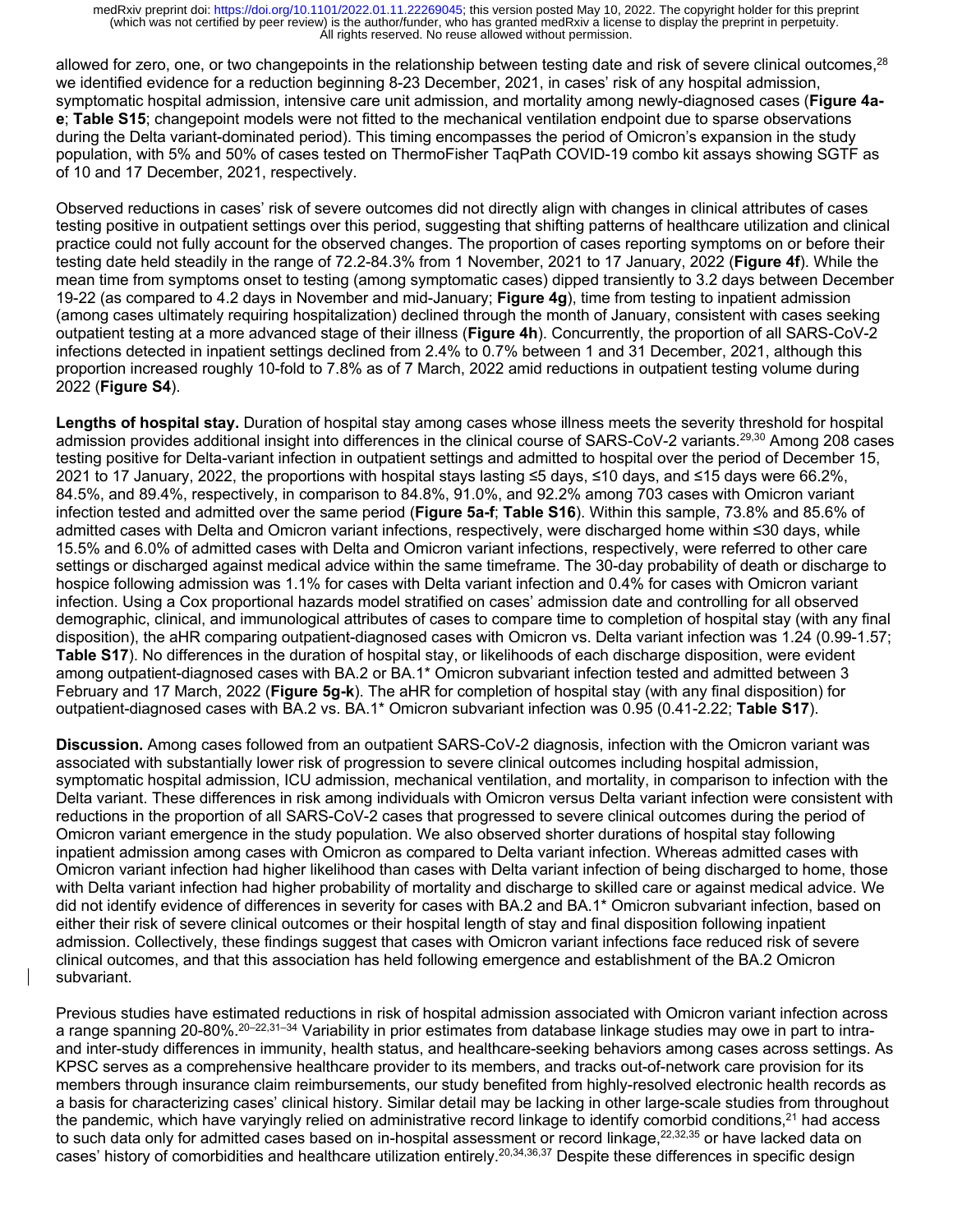features and estimates across studies, consistency of the finding that Omicron variant infection is associated with reduced severity relative to Delta variant infection is noteworthy.

Several other aspects of our study helped to control for relevant potential differences in attributes of cases with Delta and Omicron variant infection, which could otherwise confound comparisons of risk for severe clinical outcomes. Stratification of Cox proportional hazards models on cases' testing and admission dates, and inclusion of day-specific intercepts in logistic regression models, helped to correct for potential differences in attributes of cases tested or admitted over time unrelated to the infecting variant. Restriction of primary analyses to cases tested in outpatient settings enabled us to account for selection on healthcare-seeking behavior among cases infected with either variant. This strategy further standardized the level of clinical severity associated with the hospital admission endpoint. Following outpatient testing at KPSC throughout the study period, cases considered to be at risk of severe illness, but not meeting admission criteria, were enrolled in a home-based monitoring program with daily clinical interaction and standardized criteria for emergency department referral and inpatient admission.<sup>38</sup> Thus, clinical severity at the point of admission among outpatientdiagnosed cases may have been less variable than among cases ascertained at the point of admission. Focusing primary analyses on outpatient-diagnosed cases also helped to limit inclusion of hospitalizations attributable to causes other than COVID-19. As the incidence rate of all-cause hospital admissions is low, few hospitalizations attributable to factors other than COVID-19 would be expected to occur within the short period of time immediately following a positive outpatient test; in contrast, a substantial proportion of SARS-CoV-2 infections among hospitalized cases may be detected simply due to entry screening at the point of admission for other causes.<sup>39</sup> While it is a limitation that no routinely-collected records provide a gold standard determination of whether SARS-CoV-2 infection was the cause of the decision to admit a patient to hospital, these factors (together with our consideration of one endpoint restricted to inpatient admissions occurring on or after the date of symptoms onset) limit the risk of misclassification of hospital admissions attributable to causes other than COVID-19 to a greater extent than has been possible in prior studies of Omicron as well as other SARS-CoV-2 variants.4,17,20–22,32,33,37,40

Unobserved prior infections are a potential source of bias when comparing risk of severe outcomes among cases with Omicron or Delta variant infection.41,42 Prior to the Omicron epidemic wave, roughly one in 2.5 infections in the state of California were estimated to have been caught by testing, indicating cases' history of infection may be substantially underestimated in our study population.<sup>43</sup> Moreover, because convalescent sera from previously-infected individuals has shown weaker neutralization activity against the Omicron variant as compared to Delta (and earlier) variants,<sup>44,45</sup> prevalence of unascertained prior infection among cases with Omicron and Delta variant infections may be differential. We nonetheless identified that findings of reduced severity of Omicron variant infections held within bias analyses allowing substantially greater-than-observed prevalence of prior infection among previously-vaccinated cases with Omicron variant infections who were not hospitalized—the stratum within which unobserved infections would contribute the greatest degree of bias for our analyses. In agreement with these findings, sensitivity analyses within prior studies using diverse statistical inference methods have suggested that differences in risk of severe clinical outcomes among cases with Omicron and Delta variant infections cannot be explained by unobserved prior infections alone.<sup>17,20</sup> Furthermore, the unadjusted HR of hospital admission associated with Omicron variant detection among cases in our study known to have experienced prior infection was 0.27 (0.03-2.44) following a positive outpatient test (**Table S10**); although analyses within this stratum are underpowered, the direction of association is telling as differential unobserved prior infection among cases with Omicron and Delta variant infection could not account for risk of severe outcomes among these cases.

There are several barriers and limitations to causal inference in this study. Because our analysis aims to compare disease severity among cases following acquisition of Omicron or Delta variant infection, no real-world trial directly emulates the inferential design conditioning on acquisition of infection. Observed associations of infecting lineage with case attributes within our sample should not be considered to represent predictors of acquisition of a specific infecting SARS-CoV-2 lineage; $46$  risk factors for exposure to each variant and for infection, given exposure, are outside the scope of this study. While statistical adjustment for differences in demographic, clinical, and immunological aspects of cases supported efforts to define associations of each variant with risk of severe outcomes, given acquisition of infection, unobserved attributes of cases which predict both their infecting variant and risk of severe clinical outcomes remain of concern, as in all observational epidemiologic research.<sup>47</sup> Last, while selecting cases who sought outpatient tests ensures our primary analysis encompasses individuals meeting a minimum threshold for healthcare-seeking behavior, further adjustment for this characteristic was limited to cases' prior-year frequency of healthcare utilization across outpatient, emergency department, and inpatient settings. Notwithstanding these limitations, our findings of reduced severity in Omicron variant infections are consistent with numerous lines of experimental evidence not susceptible to similar sources of bias. *Ex vivo* studies demonstrate higher replication of the Omicron variant in the human upper respiratory tract as compared to the small airways of the lung,<sup>48</sup> while in animal models disease associated with the Omicron variant has be confined to the large airway.49

While attenuation of disease severity in Omicron variant infections—which has held amid emergence of the BA.2 subvariant—is an encouraging finding, evidence of higher transmissibility of Omicron variant infections<sup>50</sup> as well as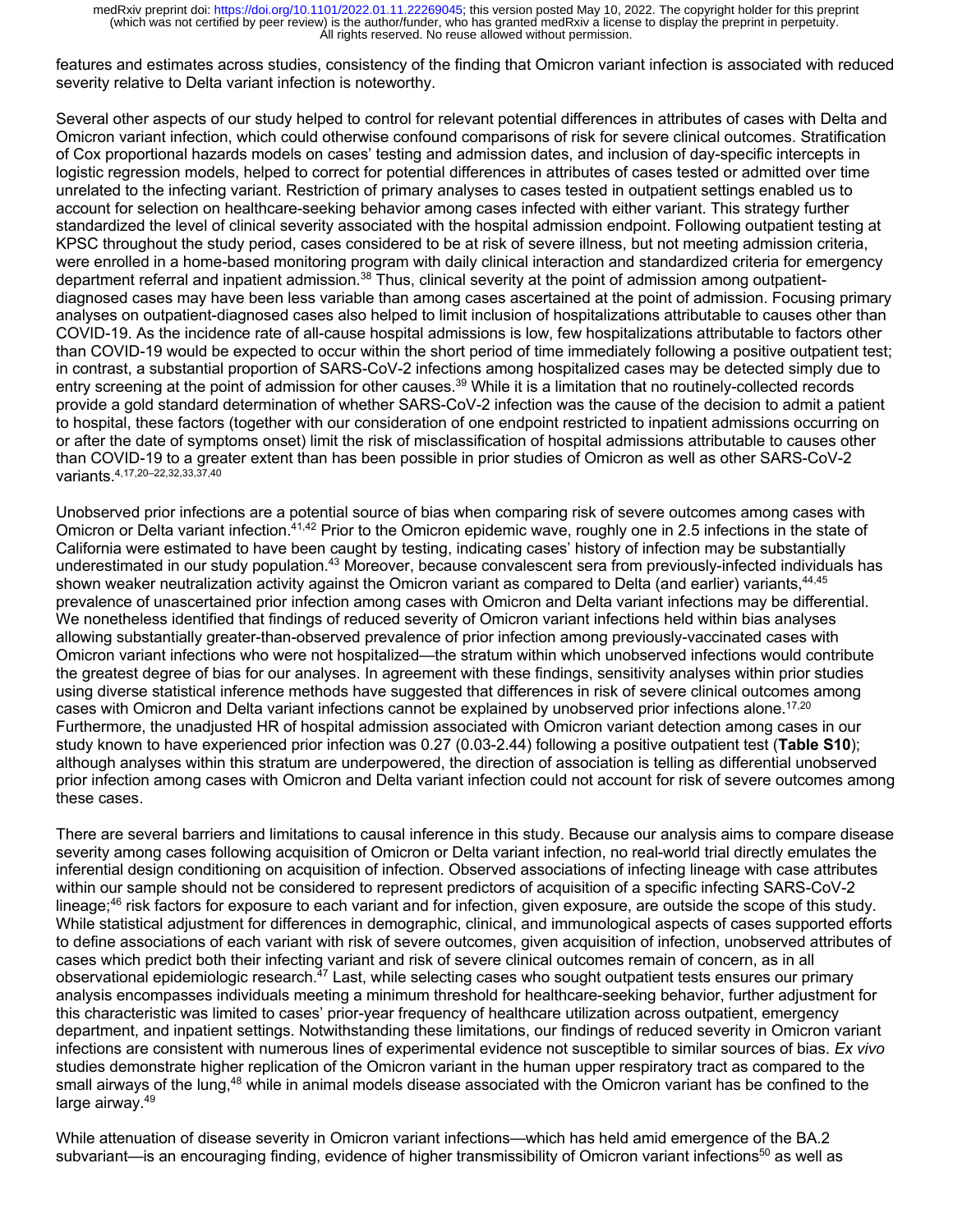immune evasion from prior infection and vaccination remain concerning. High rates of infection in the community have overwhelmed health-care systems within the US and other settings, and have translated to high absolute numbers of hospitalizations and deaths even with lower severity of infections associated with the Omicron variant. Observations in settings with low prevalence of infection-derived immunity, such as Hong Kong<sup>51</sup> and New Zealand,<sup>52</sup> underscore the risk for the Omicron variant to cause substantial burden of severe and fatal illness even if cases tend to experience lower risk of severe clinical outcomes than with Delta variant infection. This observation is also consistent with the frequent occurrence of severe disease cases and deaths in settings such as long-term care facilities in the US, United Kingdom, and Italy with ancestral (Wuhan) variant infections.<sup>53</sup> Our findings underscore the value of monitoring variant-specific infection severity alongside ongoing surveillance efforts aimed at tracking epidemiologic dynamics of novel variants to inform intervention deployment and healthcare capacity planning.

# **References**

- 1. World Health Organization. Update on Omicron variant. (2021). Accessed 10 January, 2022. https://www.who.int/news/item/28-11-2021-update-on-omicron
- 2. Karim, S. S. A. & Karim, Q. A. Omicron SARS-CoV-2 variant: a new chapter in the COVID-19 pandemic. *Lancet* 398, 2126–2128 (2021).
- 3. Pearson, C. A. B. *et al*. Bounding the levels of transmissibility and immune evasion of the Omicron variant in South Africa. *medRxiv* (2021). doi:10.1101/2021.12.19.21268038.
- 4. Iuliano, A. D. *et al.* Trends in disease severity and health care utilization during the early omicron variant period compared with previous SARS-CoV-2 high transmission periods—United States, December 2020--January 2022. *Morbid Mortal Wkly Rep* (2022). doi:10.15585/mmwr.mm7104e4.
- 5. Public Health England. SARS-CoV-2 variants of concern and variants under investigation in England—Technical briefing: Update on hospitalisation and vaccine effectiveness for Omicron VOC-21NOV-01 (B.1.1.529). (2021). Accessed 21 February, 2022, https://assets.publishing.service.gov.uk/government/uploads/system/uploads/attachment\_data/file/1045619/Tech nical-Briefing-31-Dec-2021-Omicron\_severity\_update.pdf.
- 6. Madhi, S. A. *et al.* Population immunity and COVID-19 severity with Omicron variant in South Africa. *NEJM* (2022). doi:10.1056/nejmoa2119658.
- 7. Bhattacharyya, R. P. & Hanage, W. P. Challenges in inferring intrinsic severity of the SARS-CoV-2 Omicron variant. *NEJM* (2022). doi:10.1056/NEJMp2119682.
- 8. First confirmed case of Omicron variant detected in the United States. US Centers for Disease Control and Prevention (2021). Accessed 10 January, 2022. https://www.cdc.gov/media/releases/2021/s1201-omicronvariant.htm
- 9. US Centers for Disease Control and Prevention. COVID-19 Data Tracker: Variant proportions (2022). Accessed 8 May, 2022. https://covid.cdc.gov/covid-data-tracker/#variant-proportions.
- 10. Taylor, L. Covid-19: Omicron drives weekly record high in global infections. *BMJ* (2022). doi:10.1136/bmj.o66.
- 11. Clarke, K. E. N. *et al.* Seroprevalence of infection-induced SARS-CoV-2 antibodies United States, September, 2021–February, 2022. *Morbid Mortal Wkly Rep* (2022). doi:10.15585/mmwr.mm7117e3.
- 12. US Centers for Disease Control and Prevention. COVID-19 Data Tracker: Trends in number of COVID-19 cases and deaths in the US reported to CDC, by state/territory (2022). Accessed 8 May, 2022. https://covid.cdc.gov/covid-data-tracker/#trends\_dailycases
- 13. Matthew, M. *et al.* Structural basis of SARS-CoV-2 Omicron immune evasion and receptor engagement. *Science*  375, 864–868 (2022).
- 14. Nemet, I. *et al.* Third BNT162b2 vaccination neutralization of SARS-CoV-2 Omicron infection. *N Engl J Med* (2021). doi:10.1056/NEJMc2119358.
- 15. Schmidt, F. *et al.* Plasma neutralization of the SARS-CoV-2 Omicron variant. *N Engl J Med* (2021). doi:10.1056/NEJMc2119641.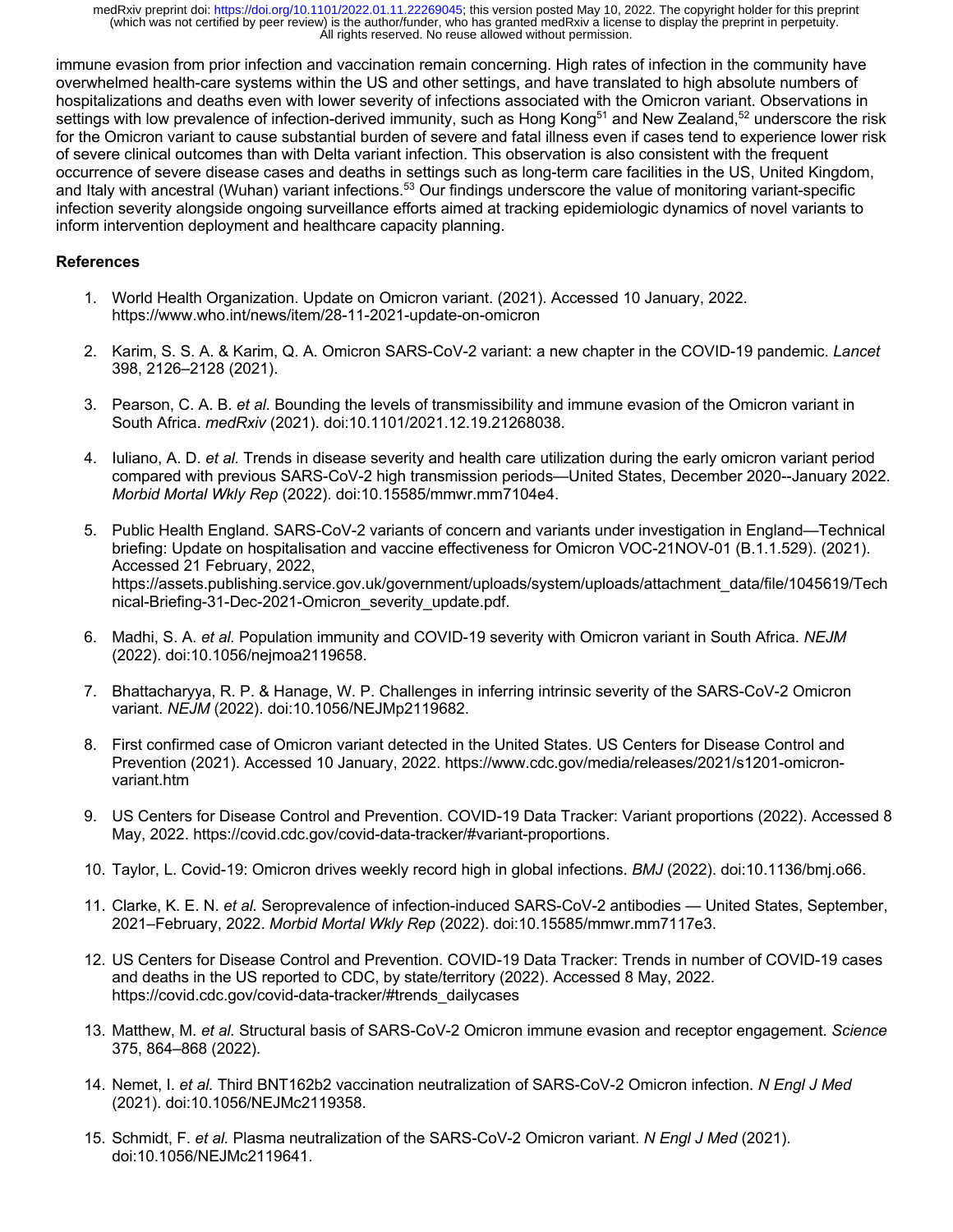- 16. Altarawneh, H. N. *et al.* Protection against the Omicron variant from previous SARS-CoV-2 infection. *N Engl J Med* (2022). doi:10.1056/NEJMc2200133.
- 17. Pulliam, J. R. C. *et al.* Increased risk of SARS-CoV-2 reinfection associated with emergence of Omicron in South Africa. *Science* (2022). doi:10.1126/science.abn4947.
- 18. Tseng, H. F. *et al.* Effectiveness of mRNA-1273 against SARS-CoV-2 Omicron and Delta variants. *Nat Med* (2022). doi:10.1038/s41591-022-01753-y.
- 19. Tartof, S. Y. *et al.* Durability of BNT162b2 vaccine against hospital and emergency department admissions due to the Omicron and Delta variants in a large health system in the USA: a test-negative case-control study. *Lancet Respir Med* (2022). doi:10.1016/S2213-2600(22)00101-1.
- 20. Nyberg, T. *et al.* Comparative analysis of the risks of hospitalisation and death associated with SARS-CoV-2 Omicron (B.1.1.529) and Delta (B.1.617.2) variants in England: a cohort study. *Lancet* 399, 1303–1312 (2022).
- 21. Bager, P. *et al.* Reduced risk of hospitalisation associated with infection with SARS-CoV-2 Omicron variant versus Delta variant in Denmark: an observational cohort study. *Lancert Infect Dis* (2022). doi:10.1016/S1473- 3099(22)00154-2.
- 22. Wolter, N. *et al.* Early assessment of the clinical severity of the SARS-CoV-2 omicron variant in South Africa: a data linkage study. *Lancet* 399, 437–446 (2022).
- 23. Qassim, S. H. *et al.* Effects of BA.1/BA.2 subvariant, vaccination, and prior infection on infectiousness of SARS-CoV-2 Omicron infections. *medRxiv* (2022). doi:10.1101/2022.03.02.22271771.
- 24. Wolter, N., Jassat, W., author group, D.-G., von Gottberg, A. & Cohen, C. Clinical severity of Omicron sub-lineage BA.2 compared to BA.1 in South Africa. *medRxiv* (2022). doi:10.1101/2022.02.17.22271030.
- 25. Lesley, S. *et al.* Track Omicron's spread with molecular data. *Science* 374, 1454–1455 (2021).
- 26. Andrews, N. *et al.* Covid-19 vaccine effectiveness against the Omicron (B.1.1.529) variant. *NEJM* 386, 1532– 1546 (2022).
- 27. Stensrud, M. J. & Hernán, M. A. Why test for proportional hazards? *JAMA* 323, 1401–1402 (2020).
- 28. Kürüm, E. *et al.* Bayesian model averaging with change points to assess the impact of vaccination and public health interventions. *Epidemiology* 28, 889–897 (2017).
- 29. Strålin, K. *et al.* Impact of the Alpha VOC on disease severity in SARS-CoV-2-positive adults in Sweden. *J Infect* 84, e3–e5 (2022).
- 30. Garvey, M. I. *et al.* Observations of SARS-CoV-2 variant of concern B.1.1.7 at the UK's largest hospital trust. *J Infect* 83, e21–e23 (2021).
- 31. Sheikh, A. *et al.* Severity of Omicron variant of concern and effectiveness of vaccine boosters against symptomatic disease in Scotland (EAVE II): a national cohort study with nested test-negative design. *Lancet Infect Dis* (2022). doi:10.1016/S1473-3099(22)00141-4.
- 32. Lauring, A. S. *et al.* Clinical severity of, and effectiveness of mRNA vaccines against, Covid-19 from Omicron, Delta, and Alpha SARS-CoV-2 variants in the United States: prospective observational study. *BMJ* 376, (2022).
- 33. Ulloa, A. C., Buchan, S. A., Daneman, N. & Brown, K. A. Estimates of SARS-CoV-2 Omicron Variant Severity in Ontario, Canada. *JAMA* 327, 1286–1288 (2022).
- 34. Peralta-Santos, A. *et al.* Omicron (BA.1) SARS-CoV-2 variant is associated with reduced risk of hospitalization and length of stay compared with Delta (B.1.617.2). *medRxiv* (2022). doi:10.1101/2022.01.20.22269406.
- 35. Laxminarayan, R. *et al.* SARS-CoV-2 infection and mortality during the first epidemic wave in Madurai, south India: a prospective, active surveillance study. *Lancet Infect Dis* 21, 1665–1676 (2021).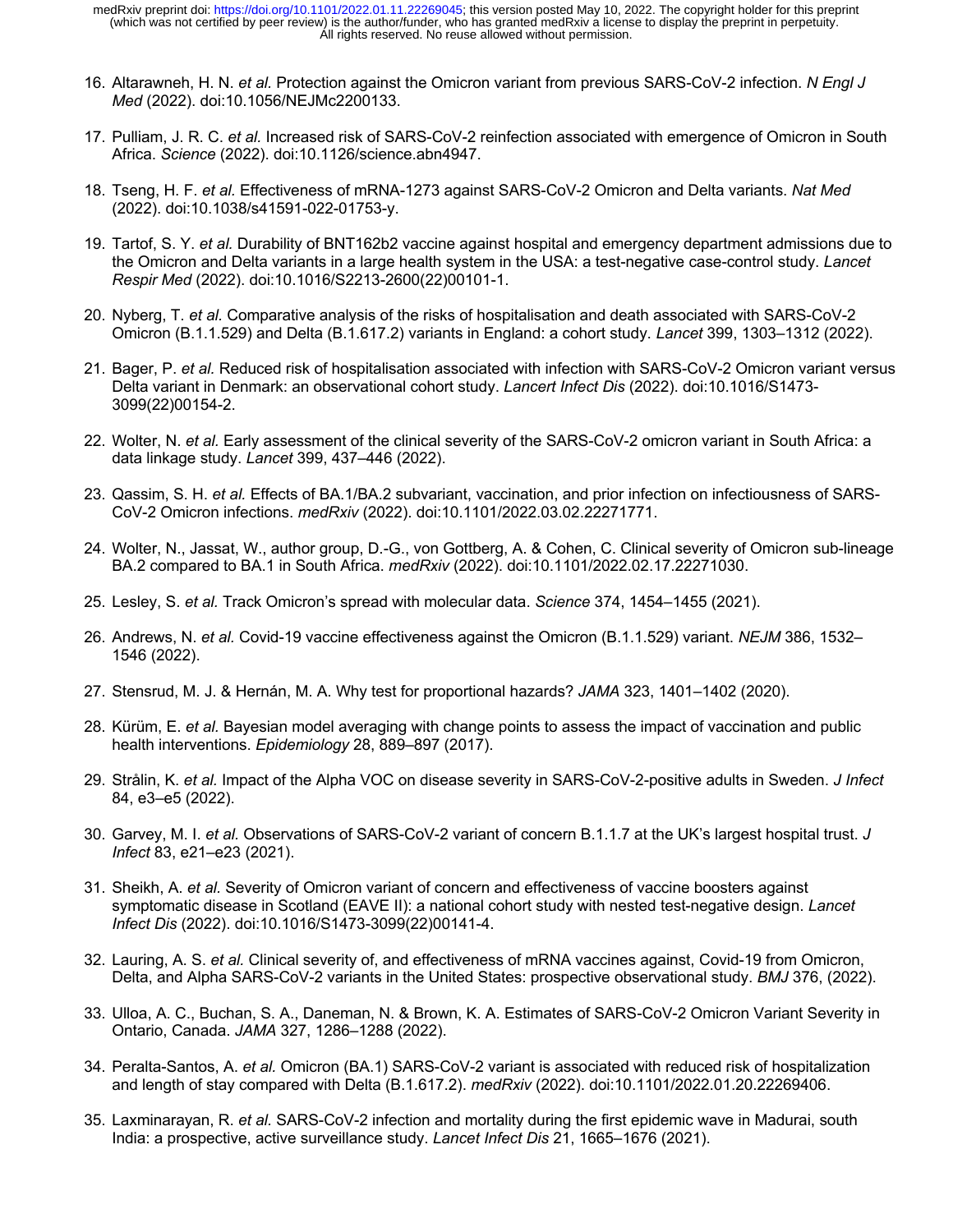- 36. Davies, N. G. *et al.* Increased mortality in community-tested cases of SARS-CoV-2 lineage B.1.1.7. *Nature* 593, 270–274 (2021).
- 37. Davies, N. G. *et al.* Estimated transmissibility and impact of SARS-CoV-2 lineage B.1.1.7 in England. *Science*  372, eabg3055 (2021).
- 38. Huynh, D. N. *et al.* Description and early results of the Kaiser Permanente Southern California COVID-19 home monitoring program. *Perm. J.* 25, 1–7 (2021).
- 39. Klann, J. G. *et al.* Distinguishing admissions specifically for COVID-19 from incidental SARS-CoV-2 admissions: a national retrospective EHR study. *medRxiv* (2022). doi:10.1101/2022.02.10.22270728.
- 40. Nyberg, T. *et al.* Risk of hospital admission for patients with SARS-CoV-2 variant B.1.1.7: cohort analysis. *BMJ*  373, n1412 (2021).
- 41. Sigal, A., Milo, R. & Jassat, W. Estimating disease severity of Omicron and Delta SARS-CoV-2 infections. *Nat Rev Immunol* (2022). doi:10.1038/s41577-022-00720-5.
- 42. Bhattacharyya, R. P. & Hanage, W. P. Challenges in inferring intrinsic severity of the SARS-CoV-2 Omicron variant. *NEJM* (2022). doi:10.1056/NEJMp2119682.
- 43. Lamba, K. *et al.* SARS-CoV-2 cumulative incidence and period seroprevalence: results from a statewide population-based serosurvey in California. *Open Forum Infect. Dis.* 8, ofab379 (2021).
- 44. Carreño, J. M. *et al.* Activity of convalescent and vaccine serum against SARS-CoV-2 Omicron. *Nature* (2022). doi:10.1038/s41586-022-04399-5.
- 45. Rössler, A., Riepler, L., Bante, D., von Laer, D. & Kimpel, J. SARS-CoV-2 Omicron variant neutralization in serum from vaccinated and convalescent persons. *N Engl J Med* (2022). doi:10.1056/nejmc2119236.
- 46. Griffith, G. J. *et al.* Collider bias undermines our understanding of COVID-19 disease risk and severity. *Nat Commun* 11, 5749 (2020).
- 47. Vandenbroucke, J. P., Broadbent, A. & Pearce, N. Causality and causal inference in epidemiology: The need for a pluralistic approach. *Int J Epidemiol* 45, 1776–1786 (2016).
- 48. Hui, K. P. Y. *et al.* SARS-CoV-2 Omicron variant replication in human bronchus and lung ex vivo. *Nature* (2022). doi:10.1038/s41586-022-04479-6.
- 49. Abdelnabi, R. *et al.* The Omicron (B.1.1.529) SARS-CoV-2 variant of concern does not readily infect Syrian hamsters. *Antiviral Res* 198, 105253 (2022).
- 50. Gozzi, N. *et al.* Preliminary modeling estimates of the relative transmissibility and immune escape of the Omicron SARS-CoV-2 variant of concern in South Africa. *medRxiv* (2022). doi:10.1101/2022.01.04.22268721.
- 51. Smith, D. J. *et al.* COVID-19 mortality and vaccine coverage Hong Kong. *Morbid Mortal Wkly Rep* 71, 545–548 (2022).
- 52. Statistics New Zealand. COVID-19 data portal. Accessed 8 May 2022, https://www.stats.govt.nz/experimental/covid-19-data-portal.
- 53. The COVID Tracking Project. Long-term-care COVID tracker. Accessed 8 May 2022, https://covidtracking.com/nursing-homes-long-term-care-facilities.

## **METHODS**

**Setting, procedures, and study population.** Care delivery and EHR data capture in the KPSC healthcare system have been described previously.<sup>54</sup> Briefly, members of KPSC receive care through employer-provided, pre-paid, or federally sponsored insurance plans and closely resemble the sociodemographic profile of the surrounding geographic area in terms of age, racial/ethnic composition, and community characteristics.<sup>55</sup> Within-network care delivery encompassing diagnoses, laboratory tests and results, and prescriptions is captured in real time through patients' EHR, while out-ofnetwork care is captured through insurance reimbursements. COVID-19 vaccines were provided at no cost to KPSC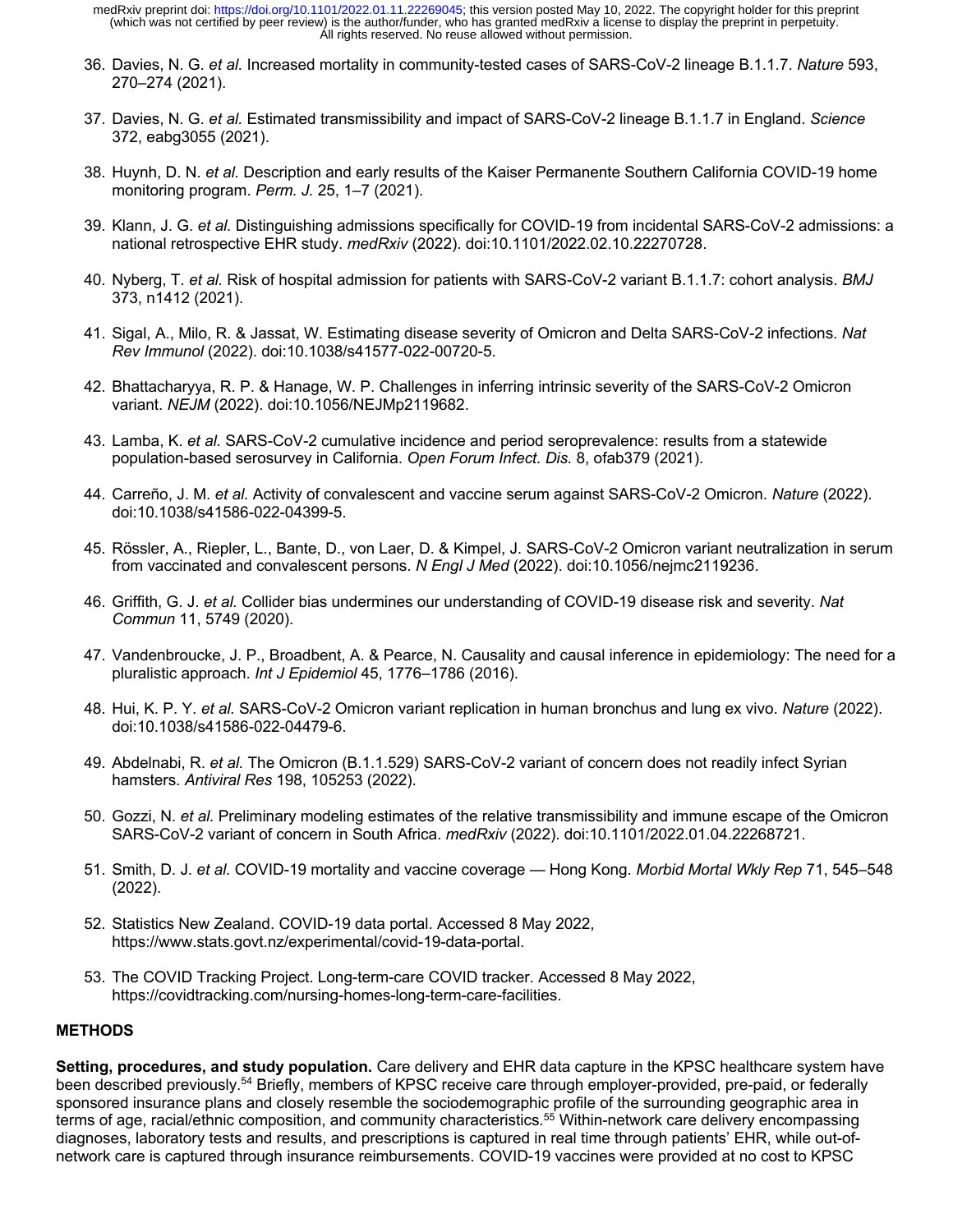members following emergency use authorization and were therefore captured in the EHR. Vaccinations administered outside KPSC were captured via the California Immunization Registry, to which providers are required to report all COVID-19 vaccine administrations within 24 hours. The study protocol was approved by the KPSC Institutional Review Board.

Polymerase chain reaction (PCR) testing for SARS-CoV-2 occurred in a variety of clinical settings within KPSC during the study period. A majority of tests conducted in outpatient settings are submitted to regional laboratories, where >90% of samples are processed using the ThermoFisher TaqPath COVID-19 Combo Kit. Samples collected in hospitals (including some tests conducted in emergency department settings) are processed using in-house tests, without SGTF readout. In total, 329,195 of 389,896 (84.4%) cases detected in outpatient settings from 1 November, 2021 to 17 March, 2022 had samples processed using the ThermoFisher TaqPath COVID-19 Combo Kit. Attributes of outpatient cases processed using the ThermoFisher TaqPath COVID-19 Combo Kit or other assays are presented in **Table S18**. Analyses comparing cases with Delta and Omicron variant infection were restricted to cases testing positive between 15 December, 2021 and 17 January, 2022, encompassing the period during which both variants were detected at >1% prevalence statewide in California, and preceding emergence of the BA.2 Omicron subvariant as a likely cause of S gene detection.56 Analyses comparing cases with BA.2 and BA.1\* Omicron subvariant infection were restricted to cases testing positive between 3 February and 17 March, 2022, following the emergence of BA.2 at ≥1% frequency among all cases (while Delta accounted for <0.1%) and yielding ≥45 days of follow-up for all cases before the final database lock.

To assess variant-specific differences in risk of progression to severe endpoints in a time-to-event framework, our primary analyses included all cases diagnosed in outpatient settings with a positive PCR test processed on a ThermoFisher TaqPath COVID-19 combo kit during the study period, who were continuously enrolled in KPSC health plans through the relevant follow-up periods (detailed below) or until their death, whichever was earlier. Restricting to outpatient-diagnosed cases aimed to address two potential sources of bias, including (1) selecting on healthcare-seeking behavior to mitigate confounding that may occur with individuals who deferred testing to more severe stages of illness; and (2) limiting the inclusion of hospital admissions where SARS-CoV-2 infection was detected incidentally, for instance through entry screening. Because hospital admission is a rare event, the number of admissions attributable to factors other than COVID-19 in the time immediately following a positive SARS-CoV-2 test was expected to be low. To ensure our analyses addressed newly-acquired SARS-CoV-2 infections and not PCR-positive detections of remote infections, we excluded individuals with a prior positive SARS-CoV-2 testing result within ≤90 days before their first eligible positive result during the study period.

**Outcome measures.** As primary endpoints, we considered five markers of clinically severe illness: any hospital admission, hospital admission associated with new-onset acute respiratory symptoms, ICU admission, mechanical ventilation, and mortality. Hospital admissions were considered to be COVID-19-related if they occurred between 7 days before to 30 days after the date of each patient's positive SARS-CoV-2 RT-PCR test; we included ICU admissions, mechanical ventilation events, and deaths occurring up to 60 days after the date of each positive test in the analysis (or up to 45 days after the positive test date for analyses of cases with BA.2 or BA.1\* Omicron subvariant infection). Symptomatic hospital admissions were those with acute respiratory infection symptoms beginning on or ≤14 days before the admission date; we ascertained presence of symptoms and dates of symptoms onset via natural language processing of open-text EHR fields including clinical notes and patient-provided questionnaire responses, which are submitted by all KPSC patients who seek SARS-CoV-2 testing regardless of test setting. <sup>54</sup> We considered new-onset respiratory symptoms following a positive test as a secondary endpoint for further exploratory analyses among cases who were asymptomatic at the time of their original test.

Last, for a duration-of-hospital-stay analysis, we recorded dates of discharge and discharge disposition, in-hospital mortality, or censoring for all hospitalized patients. Analyses were restricted to cases who were tested and admitted to hospital during the periods of 15 December, 2021 to 17 January, 2022 (for comparisons of cases with Delta and Omicron variant infection) and 3 February to 17 March, 2022 (for comparisons of cases with BA.2 and BA.1\* Omicron subvariant infection); inclusion of cases diagnosed within these two periods ensured ≥60 days and ≥45 days follow-up for all cases from the point of admission. Duration-of-stay analyses included all eligible outpatient-diagnosed cases from the primary analysis cohort, whose samples were processed using the ThermoFisher TaqPath COVID-19 Combo Kit, and who experienced acute new-symptoms onset respiratory symptoms on or before their admission date.

**Considerations for hospital admission.** As routine data capture does not include a "gold standard" indication as to whether COVID-19 or another factor served as the primary cause of physicians' decision to admit a patient, we caution that factors other than SARS-CoV-2 infection (or in conjunction with SARS-CoV-2 infection) may have contributed to hospital admission outcomes as well as ICU admission, use of mechanical ventilation, and death, including among individuals with new-onset respiratory symptoms before their admission date, consistent with prior COVID-19 studies using hospital admission endpoints.<sup>4,17,20–22,32,33,37,40</sup> However, several measures implemented by KPSC to preserve hospital capacity during the COVID-19 pandemic may have lessened the capture of incidental admission events among outpatient-diagnosed cases within our sample. Outpatient administration of remdesevir and monoclonal antibody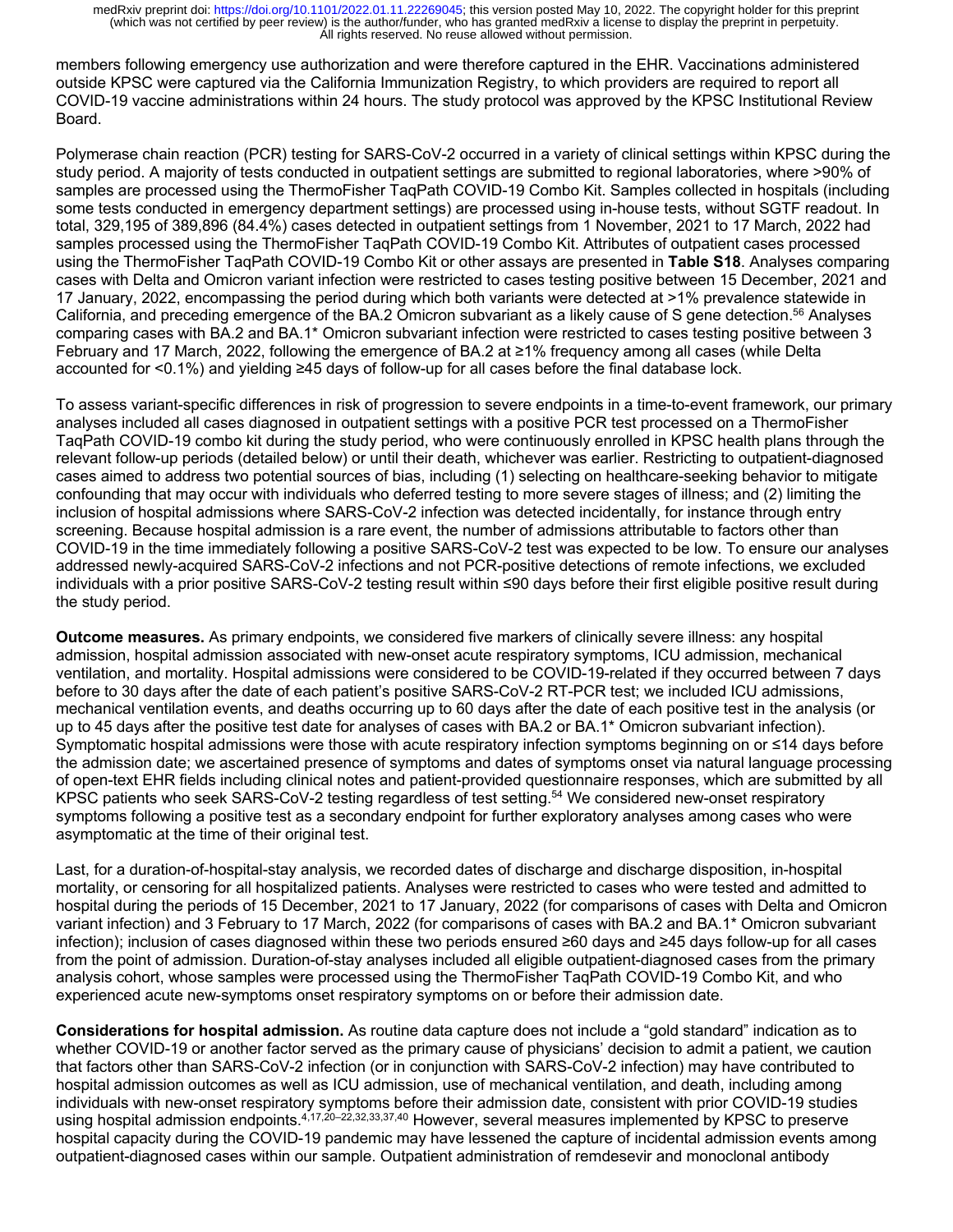therapies was prioritized so that access to treatment would not be grounds for admission. In addition, KPSC used a scoring system to standardize admission versus outpatient management decisions throughout the study period based on cases' clinical history and comorbidities (electrolyte disorders, cardiac arrhythmia, neurological disorders, weight loss disorders, congestive heart failure, coagulopathy, diabetes), body mass index, vital signs (oxygen saturation, respiratory rate, systolic blood pressure, fever, and heart rate), age, and sex.<sup>38</sup> Based on the resulting scores at the point of testing, cases were recommended for one of three levels of care provision. Patients not recommended for inpatient admission were either sent home with a telemedicine follow-up from their primary care provider (lowest-risk patients) or enrolled in a home-based monitoring program, for which patients were provided a medical-grade pulse oximeter and thermometer, and instructed to enter readings daily into a mobile application to alert physicians in the event of clinical deterioration. Standardized criteria were used for subsequent emergency room referral and hospital admission during subsequent follow-up.

**Case attributes.** Recorded characteristics of cases included: age (defined for all analyses as bands of <1, 1-4, 5-9, 10- 19, 20-29, 30-39, 40-49, 50-59, 60-69, 70-79, and ≥80 years), sex, race/ethnicity (white, black, Hispanic of any race, Asian/Pacific Islander, and other/mixed/unknown race), census tract-level median household income (defined on the log scale for all analyses); smoking status (current, former, or never smoker); body mass index (BMI; underweight, normal weight, overweight, and obese); Charlson comorbidity index (0, 1-2, 3-5, and ≥6); prior-year emergency department visits and inpatient admissions (each defined as 0, 1, 2, or ≥3 events); prior-year outpatient visits (0-4, 5-9, 10-14, 15-19, 20-29, or ≥30 events); documented prior SARS-CoV-2 infection; and history of COVID-19 vaccination (unvaccinated, Ad.26.COV2.S as one dose or with a booster; and 1, 2, or 3 mRNA vaccine doses, disaggregating 2-dose recipients by time since receipt of the second dose as ≤90 days, 91-180 days, or ≥181 days). We compared the distribution of these attributes among cases with Delta and Omicron variant infection, and among cases with BA.2 or BA.1\* Omicron subvariant infection, using logistic regression models defining intercepts for cases' testing date and multiple imputation for missing values (as described below in the description of the primary analysis).

**Association of SGTF with risk of severe clinical outcomes.** Within the primary analysis population, we compared times from the first positive test to each outcome event among patients who tested positive for SARS-CoV-2 by RT-PCR, with and without SGTF. We censored observations at 30 days for hospital admission and symptomatic hospital admission, and at 60 days for ICU admission, mechanical ventilation, and death (or at 45 days for these endpoints among cases included in the BA.2/BA.1\* analyses). We used Cox proportional hazards models to estimate the aHR for each endpoint associated with SGTF, adjusting for all available demographic and clinical covariates according to the definitions provided above. We defined strata for cases' testing date to account for potential secular changes in testing and healthcare practices over the study period, noting that testing dates were jittered at random by 0, +1, or -1 days to preserve anonymity of protected health information; lengths of time to event or censoring were preserved for analysis integrity. We additionally fit models allowing for interactions of SGTF sample status with cases' vaccination history to assess variation in the estimated association of SGTF with vaccination status, as described in the primary results above.

**Sensitivity analyses.** We repeated analyses of the symptomatic hospital admission endpoint within subgroups defined by patient age, sex, Charlson comorbidity index, and history of documented SARS-CoV-2 infection and vaccination, controlling for all other risk factors via covariate adjustment. We also conducted secondary analyses including all patients whose tests were processed using the ThermoFisher TaqPath COVID-19 combo kit, regardless of diagnosis setting. In these analyses, times to events were recorded as 0.5 days for patients experiencing study endpoints on or before the date of their test. These sensitivity analyses aimed to address any bias that could result from exclusion of cases who progressed rapidly to clinically-severe illness; results are presented in **Table S7** and **Figure S3**. We also conducted subgroup analyses within the sample of cases who did not experience symptoms onset on or before their testing date. As a greater likelihood of symptoms among cases infected with either of the two variants could obscure differences in variantassociated clinical severity (i.e., selecting on a differential subset of cases with the otherwise less-severe variant), these analyses aimed to capture a broader spectrum of the clinical course by monitoring cases from a point preceding symptoms onset. Results are presented in **Table S8**. We summarize symptoms prevalence at the point of presentation to various care settings in **Table S19**, and present attributes of cases who were tested in outpatient settings with and without symptoms in **Table S20**. Finally, in conjunction with our time-to-event analyses, we estimated aRRs for each clinical outcome using log-binomial regression models defining, as outcomes, any hospital admission or symptomatic hospital admission within 30 days of cases' testing date, and any ICU admission, mechanical ventilation, or mortality within 60 days of cases' testing date. Such analyses controlled for all covariates included in Cox proportional hazards models used in the primary analyses, and defined intercepts for testing date. Results comparing aHR and aRR estimates are presented in **Table S11**.

We conducted multiple (*m*=5) imputation of missing covariate values and pooled results obtained with each imputed dataset via Rubin's rules<sup>57</sup> for our primary analyses (Table S21). To verify our analysis results were not sensitive to the results of imputation, we compared aHR estimates for the association of Omicron vs. Delta variant infection with risk of severe outcomes from the primary analysis to results from analyses subset to cases with complete information on all measured characteristics (*N*=221,325, or 67.3% of the sample), and to results from analyses subset to cases with ≥1 year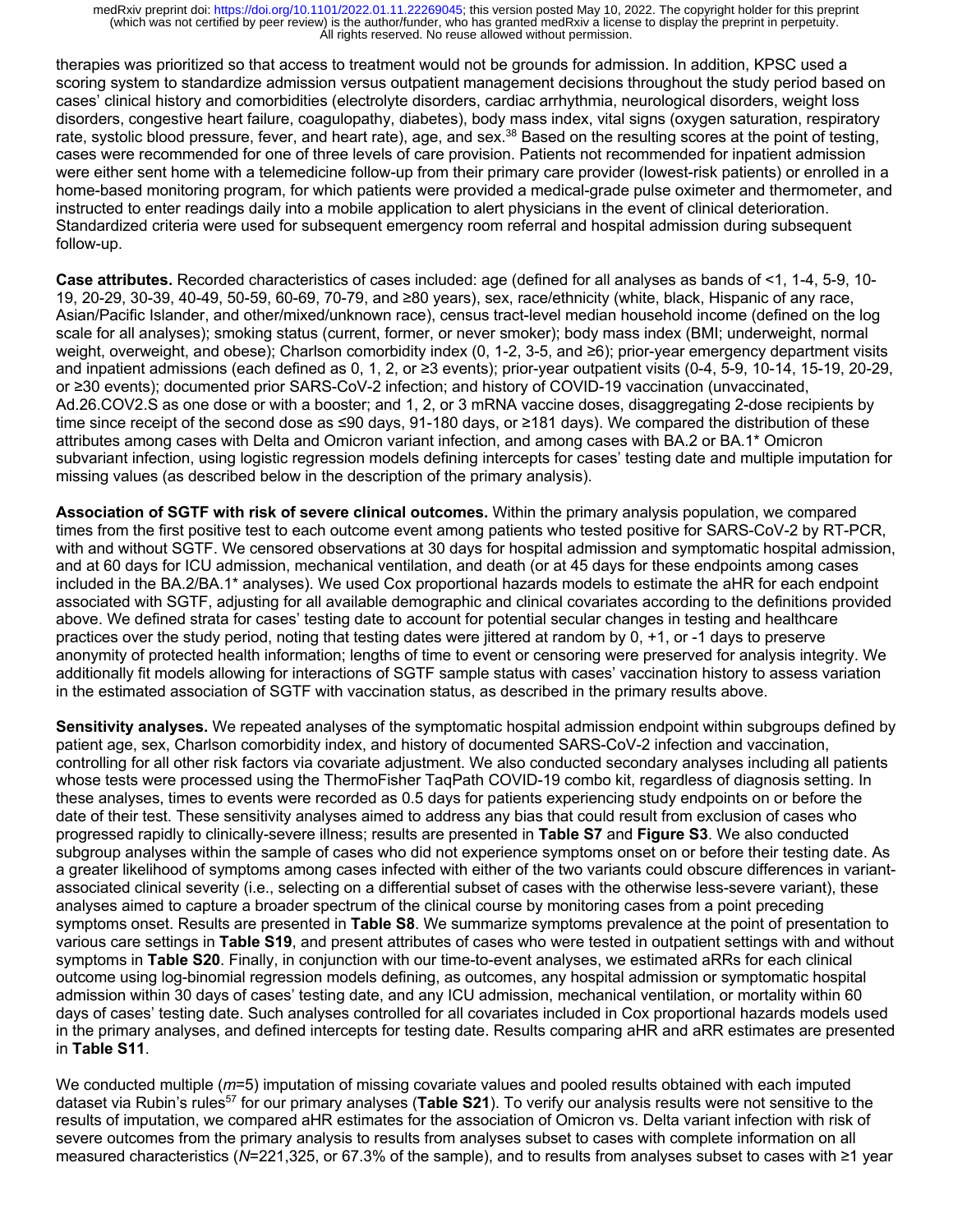of enrollment in KPSC health plans before their diagnosis date (*N*=283,453, 86.1% of the sample), among whom fewer observations were missing (**Table S9**). To further demonstrate that missing data did not substantially affect analysis results, we also present estimates of the association of each imputed variable with the outcome of symptomatic hospital admission across the same three analysis strategies in **Table S22**, again identifying similar estimates of association in the primary analysis, in the complete-case analysis, and in the analysis subset to cases with ≥1 year of enrollment in KPSC health plans.

**Bias analysis addressing unrecorded prior infection.** It has been proposed elsewhere that differential observed severity between Omicron and Delta infections may reflect that Omicron infections occur more commonly among individuals with (often unobserved) prior infection, who thus are protected by that prior infection against severe outcomes.7 We simulated analysis results under scenarios of differential prevalence of unobserved prior infection across case strata to determine whether our findings of reduced severity among cases with Omicron variant infection could be explained by this circumstance. We defined strata based on the joint distribution of infecting variant *i* (in recognition of reduced protection against Omicron variant infection conferred by naturally-acquired immunity from prior variants<sup>44,45</sup>), outcome of hospital admission or symptomatic hospital admission *j* (considering that prior infection would be expected to reduce risk of these outcomes,<sup>17,58</sup> even if such protection differed by variant), and receipt of any COVID-19 vaccine doses *k* (assuming that reduced severity of infections acquired after vaccination could lead to reduced likelihood of testing and detection<sup>59,60</sup>). Here, defining strata based on Omicron variant infection and hospital admission status allowed us to assess how unobserved prior infections could directly impact the primary association of interest to this study. Allowing for an enhanced likelihood that prior infections among vaccinated cases went unobserved was of interest due to the higher prevalence of prior vaccination among cases with Omicron variant infection, and the possibility that the likelihood of detection of prior infection in a vaccinated individual could be reduced due to the lower severity of post-vaccination infections and relaxed requirements for SARS-CoV-2 testing as a condition for entry into workplaces and indoor public spaces among vaccinated individuals in California in 2021 (per the observed data, prevalence of documented prior infection was 0.80% and 0.38% among cases who received 0 COVID-19 vaccine doses and ≥1 COVID-19 vaccine dose, respectively). Thus, unobserved infections among vaccinated cases constituted an additional mechanism by which naturally-acquired immunity, if present, could be differentially unaccounted for in association with cases' infecting variant.<sup>7</sup>

Defining  $\rho_{iik}$  as the observed prevalence of prior infection within any stratum, and  $\theta$  as a multiplier conveying the proportion of infections that would be expected to go unobserved in the stratum of unvaccinated cases with Delta variant infection admitted to hospital, the probability of unobserved prior infection within the *i*, *j*,  $k<sup>th</sup>$  stratum was  $\rho_{iik}(\theta \phi_i \sigma_i \omega_k - 1)$ for values of  $\theta = (1, 2, 3, 4, 5), \phi_i = (1, 2, 3), \sigma_i = (1, 2, 3),$  and  $\omega_k = (1, 2, 3)$ . Within each imputed dataset, we assigned prior infection to additional cases who did not have known prior infection at random according to the probabilities  $\rho_{ijk}(\theta\phi_i\sigma_i\omega_k - 1)$ , given their observed outcome and characteristics, and repeated the primary analysis approach using stratified Cox proportional hazards models to estimate the aHR of hospital admission and symptomatic hospital admission outcomes associated with Omicron variant detection. We plot estimates of the resulting aHR for outcomes of any hospital admission and symptomatic hospital admission in **Figure S1** and **Figure S2**, respectively.

**Comparing risk of severe clinical outcomes during periods of Delta and Omicron variant predominance.** To address concerns about possible bias in our primary analysis that was limited to cases tested using the ThermoFisher TaqPath COVID-19 Combo Kit, we further sought to verify whether the reduced risk of severe clinical outcomes among cases with Omicron variant infection in the primary analysis was reflected by changes severe outcomes from Deltapredominant to Omicron-predominant periods. Among all cases ascertained in outpatient settings (without restriction to cases tested using ThermoFisher TaqPath COVID-19 Combo Kit assays) over the period of 1 November, 2021 to 17 January, 2022, we fit aHRs relating the risk of severe clinical endpoints to cases' testing date via Cox proportional hazards models. As the goal of these analyses was to relate changes in risk of severe clinical outcomes to timing of the emergence of the Omicron variant in the study population, testing dates were defined as covariates rather than as model strata, as detailed below.

Models were defined allowing for up to two changepoints in the slope of associations between testing date and risk of clinical endpoints, with changepoints defined at all dates in the study period between 15 November, 2021 and 10 January, 2022. Model formulations with zero, one, and two changepoints specified conditional hazards of each outcome given each case's observed covariates and testing date,  $\lambda(t|X_i, \tau_i)$ , according to

$$
\lambda(t|X_i, \tau_i) \propto \exp[\beta_1 \tau_i + X_i^T \alpha],
$$

$$
\lambda(t|X_i) \propto \exp[\beta_1 \tau_i + \beta_2 (\tau_i - \theta_1) \mathbf{I}(\tau_i > \theta_1) + X_i^T \alpha],
$$

and

$$
\lambda(t|X_i) \propto \exp[\beta_1 \tau_i + \beta_2 (\tau_i - \theta_1) \mathbf{I}(\tau_i > \theta_1) + \beta_3 (\tau_i - \theta_2) \mathbf{I}(\tau_i > \theta_2) + X_i^T \alpha],
$$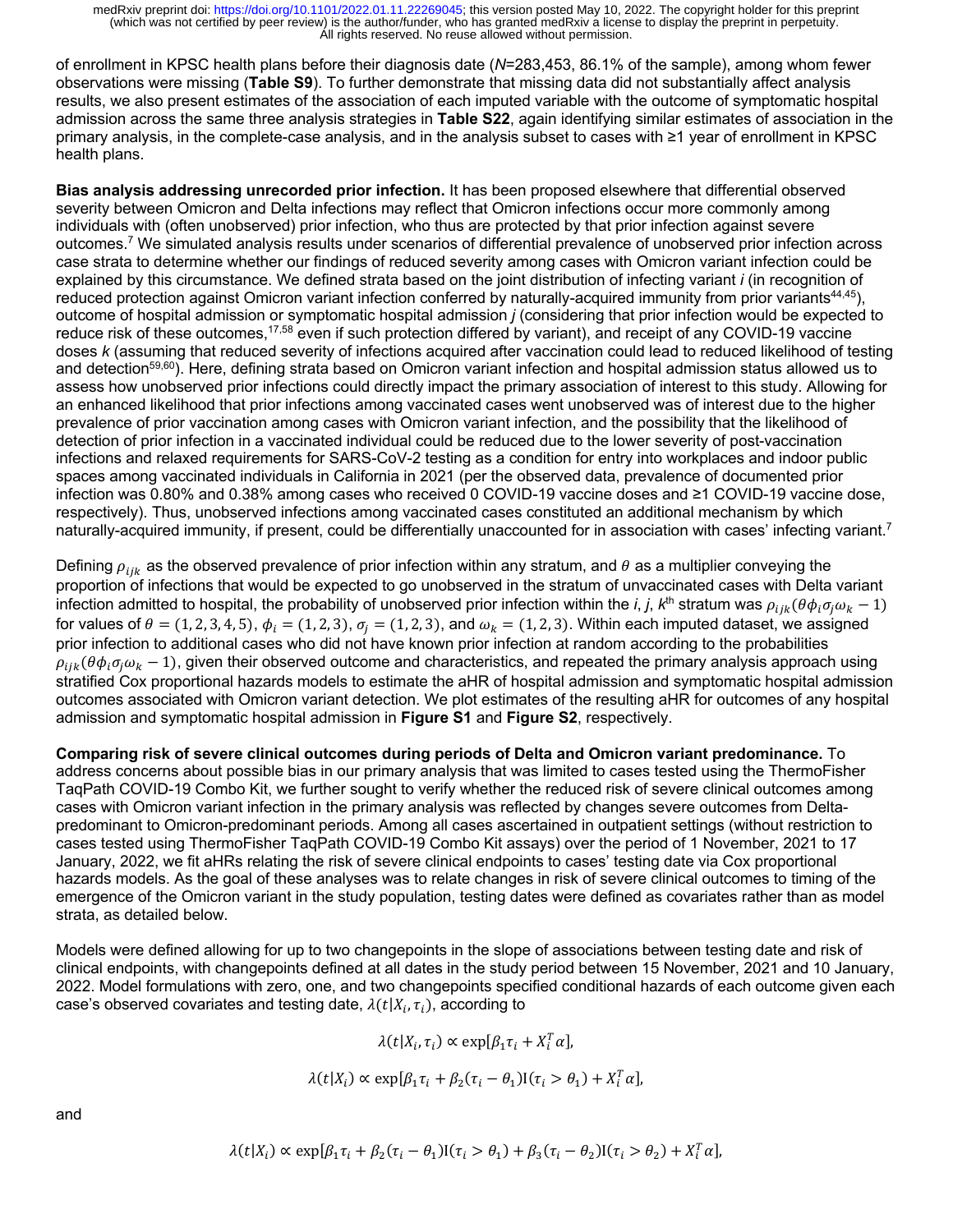respectively. Here,  $\tau_i$  defines the testing date, I( $\tau_i > \theta_k$ ) serves an indicator that the testing date occurred after a changepoint in the slope at time  $\theta_k$ , and  $X_i^T\alpha$  is the product of all other covariates and their respective regression coefficients. We fit models defining change points at each day (or combination of days) through the time series, and used the Bayesian information criterion to define model weights: 28,61

$$
w_m = \exp\left[-(\text{BIC}_\text{m} - \min_{k \in \mathcal{M}} \text{BIC}_k)/2\right]
$$

for a given model *m* from the state space of all candidate models,  $M$ . Posterior model weights divided  $w_m$  by the number of models fitted with the same number of change points, thereby assigning equal prior probability to models with 0, 1, or 2 changepoints. We defined testing date-specific hazards, and date-specific changepoint probabilities, by sampling models according to their posterior weights. As the sporadic occurrence of mechanical ventilation during the early study period hindered estimation of slopes in risk of this outcome, analyses addressed endpoints of hospital admission, symptomatic hospital admission, ICU admission, and death only.

**Hospital duration of stay analysis.** For admitted cases diagnosed in outpatient settings with Delta or Omicron variant infection (from 15 December, 2021 to 17 January, 2022) and BA.2 or BA.1\* Omicron subvariant infection (from 3 February to 17 March, 2022), we compared times from cases' admission date to each of three possible outcomes: discharge home (without skilled care), discharge to any skilled care setting (comprising skilled nursing facilities, residential care facilities, rehabilitation facilities, other acute inpatient hospitals, or home with skilled care providers) or to home against medical advice, and in-hospital death or discharge to hospice. To compare overall rates of exit from the hospital among by infecting lineage, we additionally fit Cox proportional hazards models estimating the aHR of hospital exit (with any final disposition) associated with SGTF status, defining strata on admission date to adjust for any changes in clinical practice over time and controlling for all covariates included in the primary analysis.

**Software:** We conducted all analyses using R (version 4.0.3; R Foundation for Statistical Computing, Vienna, Austria). We used the survival <sup>62</sup> package for time-to-event analyses, and the Amelia II package for multiple imputation. Analysis code is available from github.com/joelewnard/omicronSeverity. Individuals wishing to access individual-level patient data should contact the Kaiser Permanente Southern California Institutional Review Board at IRB.KPSC@kp.org to enter into a data access agreement.

## **Additional references**

- 54. Tartof, S. Y. *et al.* Effectiveness of mRNA BNT162b2 COVID-19 vaccine up to 6 months in a large integrated health system in the USA: a retrospective cohort study. *Lancet* 398, 1407–1416 (2021).
- 55. Koebnick, C. *et al.* Sociodemographic characteristics of members of a large, integrated health care system: comparison with US Census Bureau data. *Perm J* 16, 37–41 (2012).
- 56. California Department of Public Health. Variants in California COVID-19 Response. Accessed 8 May 2022, https://covid19.ca.gov/variants/.
- 57. Rubin, D. B. Multiple imputation after 18+ years. *J Am Stat Assoc* 91, 473–489 (1996).
- 58. León, T. M. *et al.* COVID-19 cases and hospitalizations by COVID-19 vaccination status andprevious COVID-19 diagnosis — California and New York, May–November 2021. *Morbid Mortal Wkly Rep* 71, 125–131 (2022).
- 59. Andrejko, K. L. *et al.* Prevention of COVID-19 by mRNA-based vaccines within the general population of California. *Clin Infect Dis* (2021). doi:10.1093/cid/ciab640
- 60. Feikin, D. R. Duration of effectiveness of vaccines against SARS-CoV-2 infection and COVID-19 disease: results of a systematic review and meta-regression. *Lancet* 399, 924–944 (2022).
- 61. Burnham, K. P. & Anderson, D. R. Multimodel inference: understanding AIC and BIC in model selection. *Sociol. Methods Res* 33, 261–304 (2004).
- 62. Therneau, T. M. survival: A Package for Survival Analysis in R. Version 3.3-1 (2022).
- 63. Honaker, J., King, G. & Blackwell, M. Amelia II: A program for missing data. *J Stat Softw* (2011). doi:10.18637/jss.v045.i07.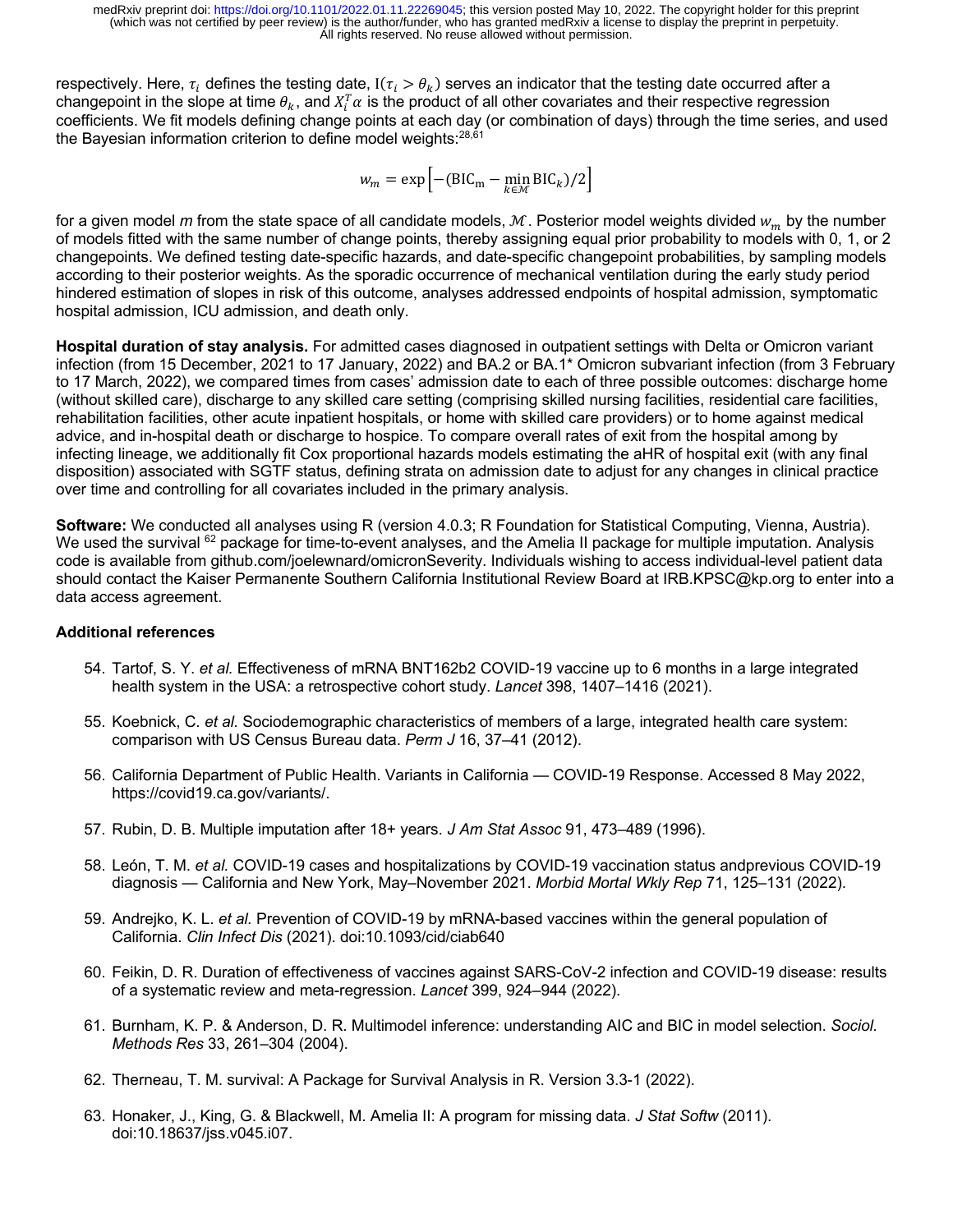**Acknowledgments.** This work was funded by the US Centers for Disease Control and Prevention; authors ML, RJK, and MMP are employees of this agency. The findings and conclusions in this report are those of the authors and do not necessarily represent the official position of the CDC. JAL was supported by grant R01-AI14812701A1 from the National Institute for Allergy and Infectious Diseases (US National Institutes of Health) which had no role in design or conduct of the study, or decision to submit for publication.

**Competing interests.** JAL has received research grants and consulting honoraria unrelated to this study from Pfizer. SYT has received research grants unrelated to this study from Pfizer. ML has received research grants unrelated to this study from Pfizer, and has provided unpaid scientific advisory services to Janssen, Astra-Zeneca, One Day Sooner, and Covaxx (United Biomedical).



**Figure 1: SARS-CoV-2 infections during follow-up within the study cohort.** Plots illustrate total SARS-CoV-2 testing undertaken within the KPSC healthcare system across all clinical settings (**a**, along with the proportion of tests with positive results [*inset*]); total outpatient SARS-CoV-2 testing implemented using the ThermoFisher TaqPath COVID-19 Combo Kit assay along with the proportion of tests with SGTF identified (**b**; blue for SGTF detections and red for non-SGTF detections, with cases from 17 February to 17 March presented on an expanded scale for clarity [*inset*]); and new inpatient admissions of cases with SARS-CoV-2 infection (**c**; pink for new detections on or after the admission date and green for cases first ascertained by outpatient testing). Plotted data include 382,971 cases diagnosed over the study period, including 375,642 were tested in outpatient settings and 316,785 had samples processed using the ThermoFisher TaqPath COVID-19 Combo Kit assay.



**Comparison of Delta and Omicron variant detections, 15 December, 2021 to 17 January, 2022**

**Figure 2: Severe clinical outcomes among cases.** Plots illustrate cumulative 30-day risk of severe clinical outcomes among cases first ascertained in outpatient settings, stratified by SGTF status for infecting variant or subvariant. Panels in the top row compare cases with Delta (non-SGTF; red) or Omicron (SGTF; blue) variant infections testing positive in an outpatient setting between 15 December, 2021 and 17 January, 2022, for endpoints of any hospital admission (**a**); symptomatic hospital admission (**b**); intensive care unit admission (**c**); mechanical ventilation (**d**), and death (**e**). Panels in the bottom row compare cases with BA.2 (non-SGTF; yellow) and BA.1\* (SGTF; blue, comprising BA.1/BA.1.1/BA.1.1.529 lineages) subvariant Omicron infections diagnosed in an outpatient setting between 3 February and 17 March, 2022, for endpoints of any hospital admission (**f**); symptomatic hospital admission (**g**); intensive care unit admission (**h**); and death (**i**). Mechanical ventilation among BA.2 and BA1\* Omicron subvariant cases is not included due to sparse observations. Shaded areas denote 95% confidence intervals around point estimates. Analyses include 23,305 cases with Delta variant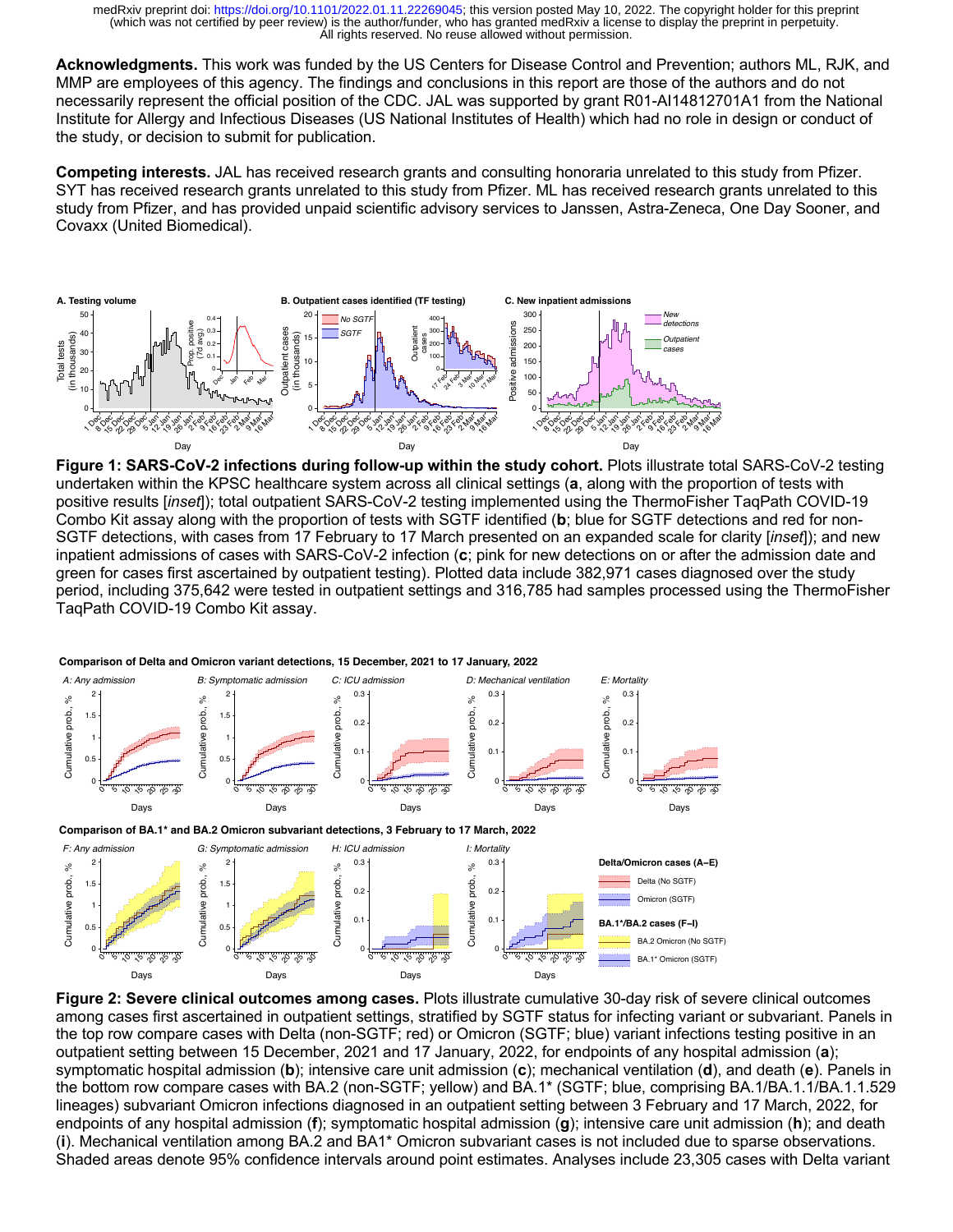infection and 222,688 cases with Omicron variant infection over the period of 15 December, 2021 to 17 January, 2022, and 1,905 cases with BA.2 Omicron subvariant infection and 12,756 cases with BA.1\* Omicron subvariant infection over the period of 3 February to 17 March, 2022. Confidence intervals are obtained via bootstrap resampling.



**Figure 3: Adjusted hazard ratios of severe clinical endpoints within strata defined by vaccination status.** Points and lines denote estimates and accompanying 95% confidence intervals for the adjusted hazard ratio of each endpoint, comparing cases with Omicron versus Delta variant infection, in case strata defined by history of COVID-19 vaccination. Analyses are restricted to individuals tested diagnosed in outpatient settings by RT-PCR testing using the ThermoFisher TaqPath COVID-19 combo kit; adjusted hazard ratios are estimated using Cox proportional hazards regression models, controlling for covariates listed in **Table S2** and stratifying on positive test date. Analyses include 23,305 cases with Delta variant infection and 222,688 cases with Omicron variant infection. Confidence intervals are obtained using Cox proportional hazards regression models.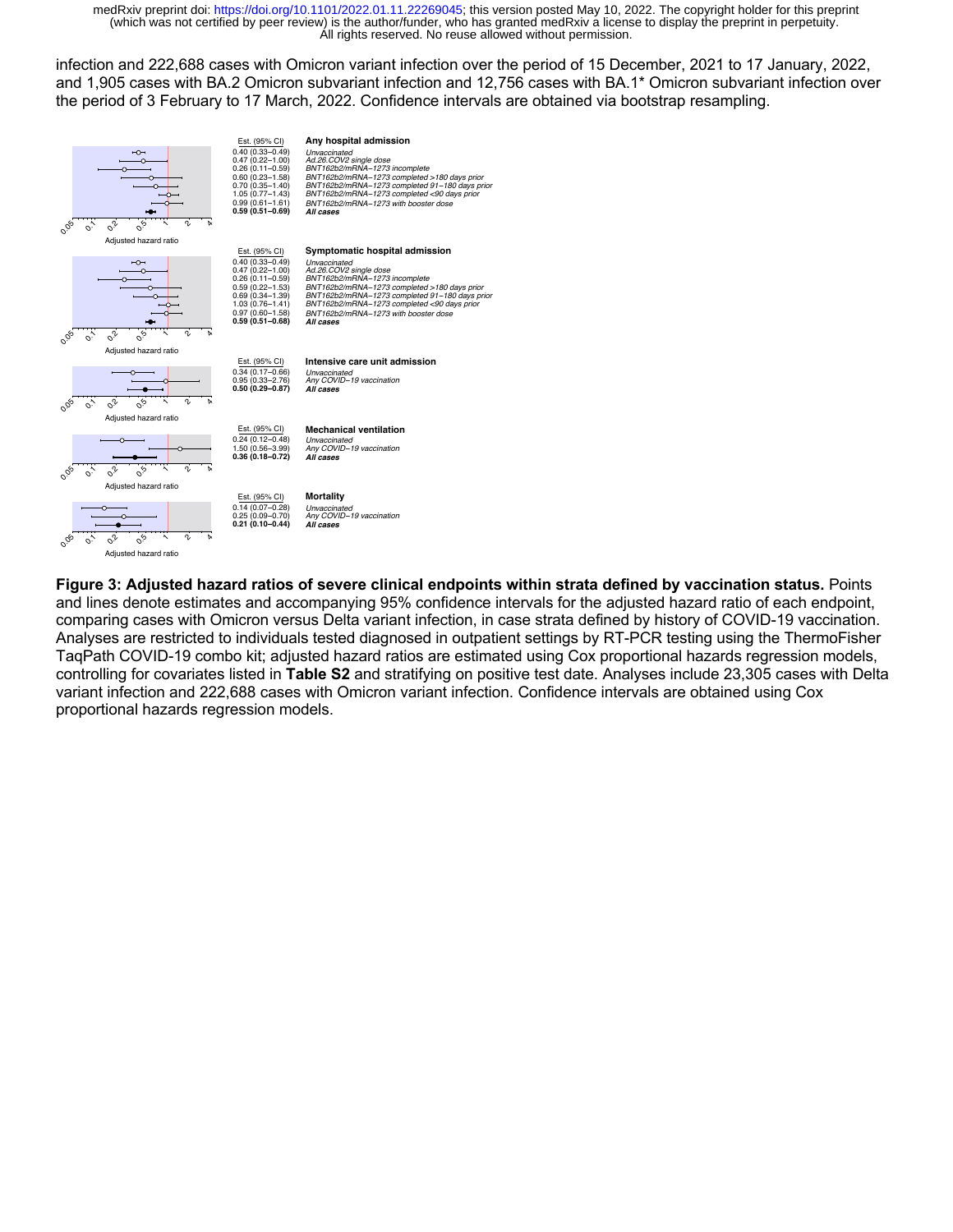

**Figure 4: Changes in risk of severe clinical outcomes and in symptoms history among cases during the study period.** Panels illustrate proportions of cases experiencing each clinical outcome over the course of follow-up (30 days for endpoints of hospital admission [**a**] or symptomatic hospital admission [**b**]; 60 days for ICU admission [**c**], mechanical ventilation [**d**], and mortality [**e**]). Gray lines denote 95% confidence intervals around estimates for each day based on bootstrap resampling; 7-day moving averages are plotted in red lines. Polygons at the bottom of panels **a**-**e** illustrate probability densities of change point timings (blue), while inset panels illustrate fitted slopes for adjusted hazard ratio (aHR) estimates for each endpoint as a function of testing date (red; lines indicating point estimates and polygons delineating 95% confidence intervals). Bottom panels illustrate the proportion of cases tested in outpatient settings indicating symptoms onset on or before their testing date (**f**); mean time from symptoms onset to outpatient testing, among symptomatic cases (**g**); and mean time from the testing date to hospital admission, among admitted cases (**h**). Changes in the proportion of cases ascertained in inpatient settings are plotted separately in **Figure S4**. Analyses include 316,038 outpatient-diagnosed cases. Confidence intervals around proportions of cases experiencing severe outcomes, by testing date, are obtained by bootstrap resampling; confidence intervals in inset plots around the adjusted hazard ratio of severe outcomes are obtained using Cox proportional hazards regression models.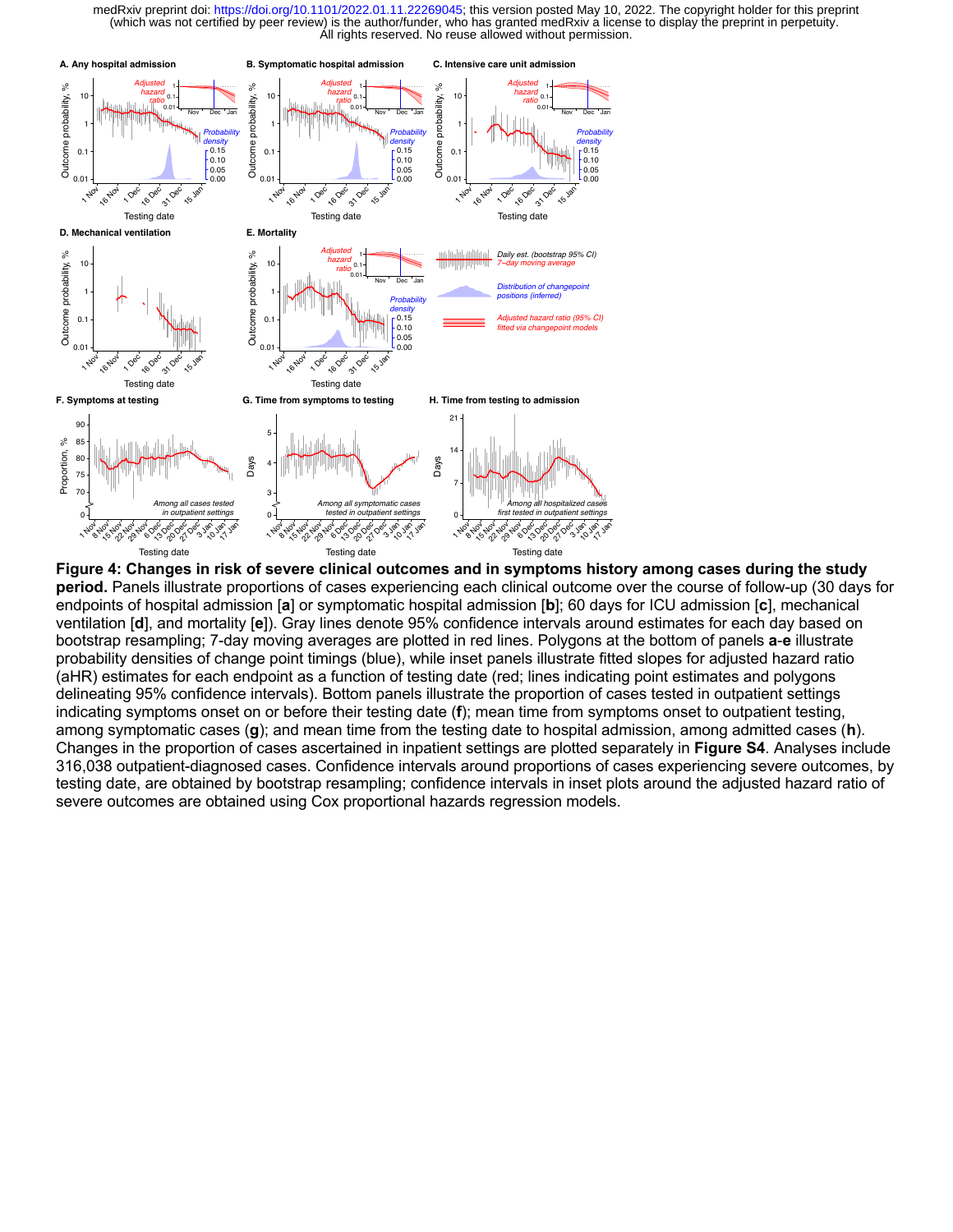**Comparison of cases admitted following outpatient Delta and Omicron variant detection, 15 December, 2021 to 17 January, 2022**



**Comparison of cases admitted following outpatient BA.2 and BA.1\* Omicron subvariant detection,**



**Figure 5: Durations of hospital stay.** Top panels illustrate times from hospital admission to discharge to home without skilled care (**a**), discharge to skilled care or against medical advice (**b**), and in-hospital death or discharge to hospice (**c**) among cases testing positive in outpatient settings and subsequently admitted to hospital on or after the date of symptoms onset over the period from 15 December, 2021 to 17 January, 2022; lines and polygons indicate point estimates and 95% confidence intervals, respectively, based on bootstrap resampling for cases with Delta (red) and Omicron (blue) variant infection. Below, panels illustrate histograms of the total length of stay for cases with Delta variant infection (**d**) and Omicron variant infection (**e**) within this sample, as well as distributions of the likelihood ratio for cases with Delta vs. Omicron infection to have hospital stays lasting >5 days, >10 days, >15 days, and >20 days (**f**). The bottom set of panels illustrates times from admission to discharge to home (**g**), and discharge to skilled care or against medical advice (**h**), among cases testing positive in outpatient settings and subsequently admitted to hospital on or after the date of symptoms onset over the period from 3 February to 17 March, 2022; lines and polygons indicate point estimates and 95% confidence intervals, respectively, based on bootstrap resampling for cases with BA.2 (yellow) and BA.1\* (blue) Omicron subvariant infection. Below, panels illustrate histograms of the total length of stay for cases with BA.2 Omicron subvariant infection (**i**) and BA.1\* Omicron subvariant infection (**j**) within this sample, as well as distributions of the likelihood ratio for cases with BA.2 vs. BA.1\* Omicron subvariant infection to have hospital stays lasting >5 days, >10 days, >15 days, and >20 days (**k**). Analyses include 208 cases with Delta variant infection and 703 cases with Omicron variant infection for the period of 15 December, 2021 to 17 January, 2022, and 23 cases with BA.2 Omicron subvariant infection and 146 cases with BA.1\* Omicron subvariant infection for the period of 3 February to 17 March, 2022. Confidence intervals are computed via bootstrap resampling.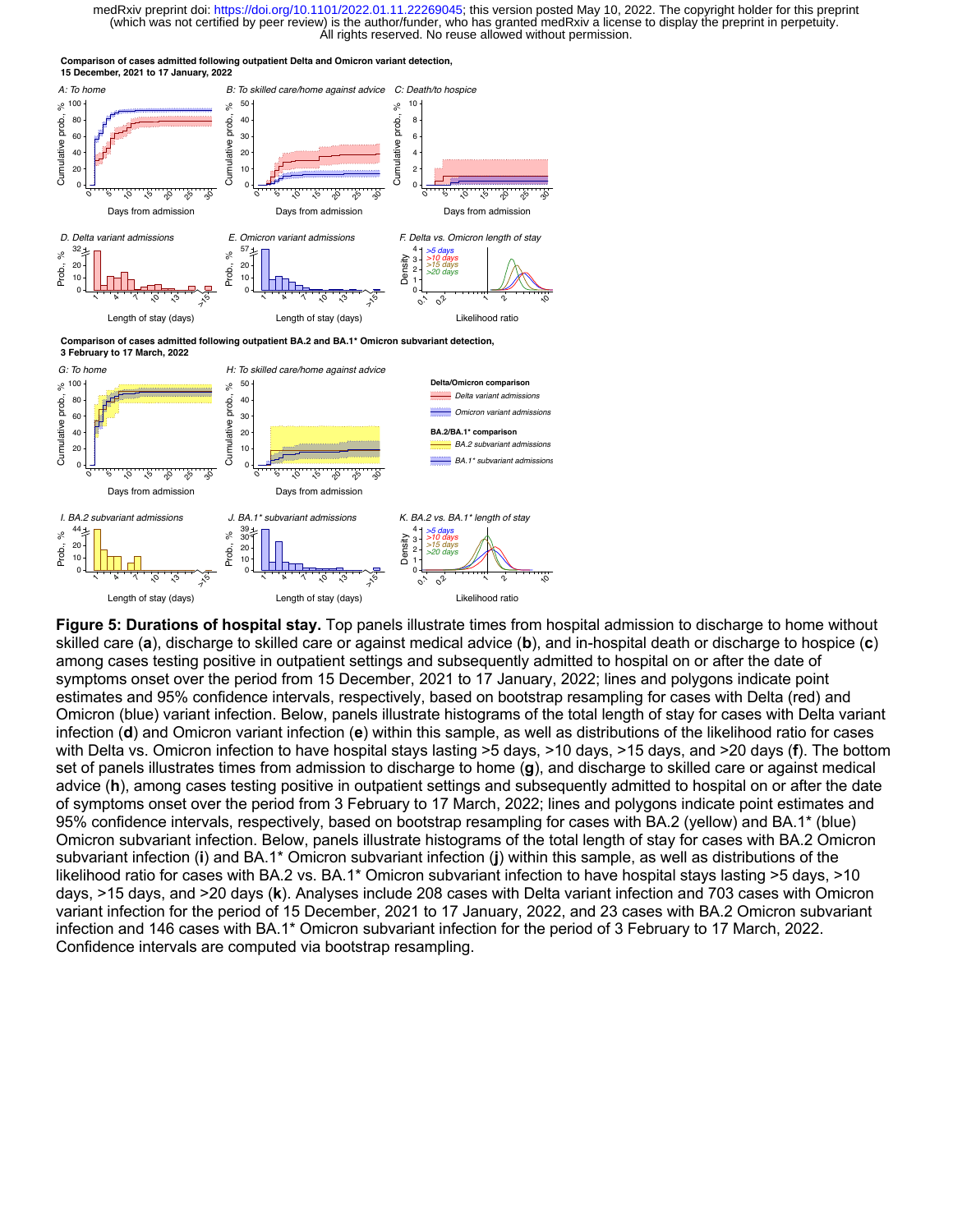| Period                       | S gene detection    |                   | Variant detection             | Predictive accuracy of SGTF proxy<br>definition for lineage (Omicron/Delta<br>and $BA.2/BA.1*$ ) |
|------------------------------|---------------------|-------------------|-------------------------------|--------------------------------------------------------------------------------------------------|
| December, 2021-January, 2022 |                     |                   |                               |                                                                                                  |
|                              |                     | Delta (B.1.617.2) | Omicron (B.1.1.529)           |                                                                                                  |
|                              | Detected (non-SGTF) | 1092              |                               | 99.7%                                                                                            |
|                              | Not detected (SGTF) |                   | 382                           | 100%                                                                                             |
| February-March, 2022         |                     |                   |                               |                                                                                                  |
|                              |                     | <b>BA.2</b>       | BA.1* (BA.1/BA.1.1/B.1.1.529) |                                                                                                  |
|                              | Detected (non-SGTF) | 203               |                               | 96.7%                                                                                            |
|                              | Not detected (SGTF) |                   | 1.140                         | 100%                                                                                             |

# **Table S1: Concordance of SGTF infection status with Omicron or Delta variant detection.**

SGTF: S gene target failure.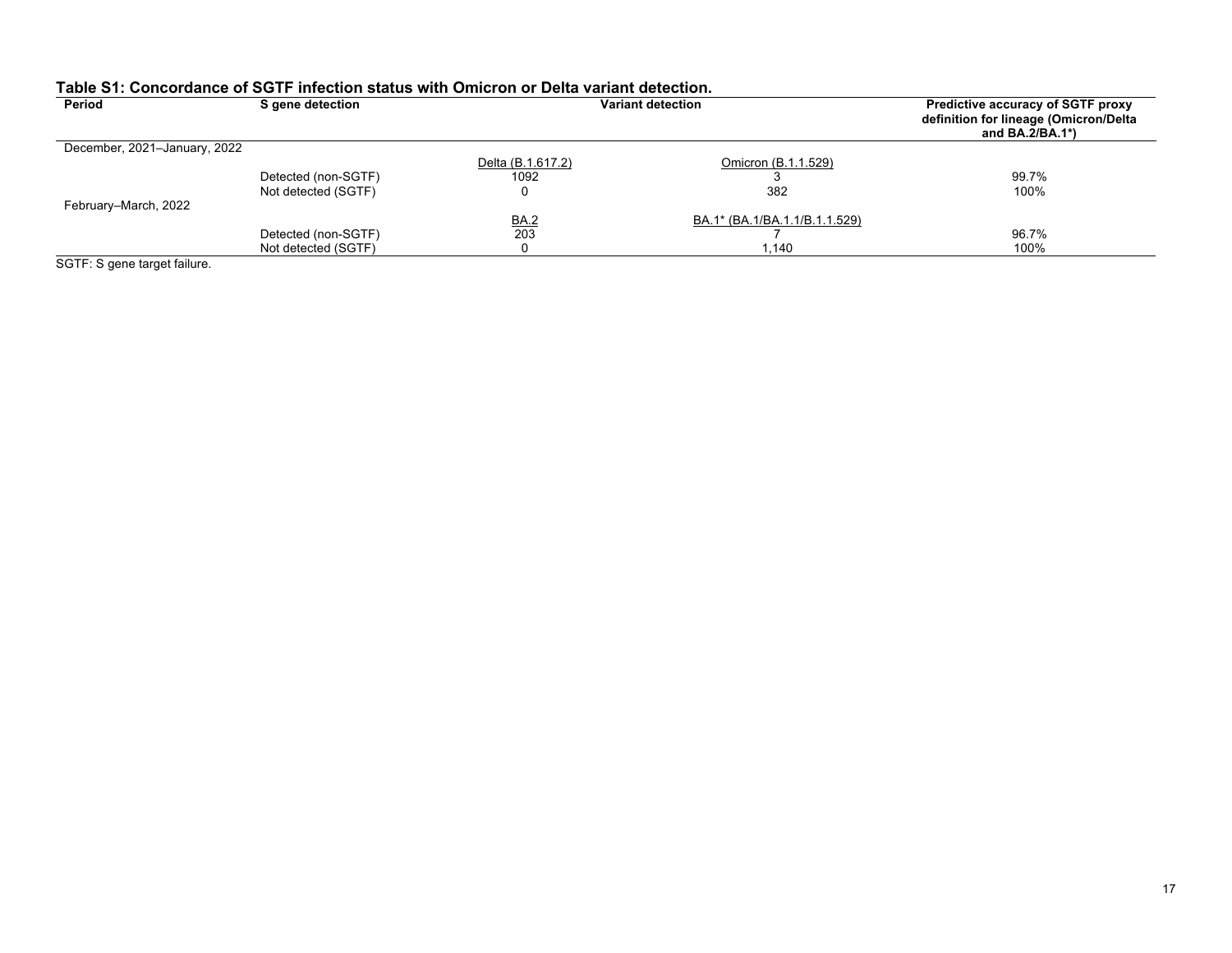### **Table S2: Demographic and clinical characteristics of cases tested in outpatient settings with and without SGTF, 15 December, 2021 to 17 January, 2022.**

| Characteristic               | Number of cases (%)                      |                               | Odds ratio (95% CI),            |                                         |                                      |
|------------------------------|------------------------------------------|-------------------------------|---------------------------------|-----------------------------------------|--------------------------------------|
|                              |                                          |                               |                                 |                                         | <b>Omicron vs. Delta</b>             |
|                              |                                          | No SGTF (Delta)               | SGTF (Omicron)                  | Unadjusted                              | Adjusted <sup>1</sup>                |
| Age <sup>1</sup>             |                                          | $N = 23,305$                  | $N = 222,688$                   |                                         |                                      |
|                              | <1 year                                  | 391 (1.7)                     | 1,174(0.5)                      | 0.23(0.21, 0.26)                        | 0.37(0.33, 0.42)                     |
|                              | 1-4 year                                 | 1,023(4.4)                    | 6,579(3.0)                      | 0.51(0.47, 0.54)                        | 0.74(0.68, 0.81)                     |
|                              | 5-9 years                                | 1,321(5.7)                    | 12,235 (5.5)                    | 0.74(0.69, 0.79)                        | 0.95(0.88, 1.03)                     |
|                              | $10-19$ years                            | 3,218 (13.8)                  | 28,510 (12.8)                   | 0.72(0.69, 0.76)                        | 0.76(0.72, 0.80)                     |
|                              | 20-29 years                              | 3,096 (13.3)                  | 37,894 (17.0)                   | 1.10(1.05, 1.16)                        | 1.11(1.05, 1.16)                     |
|                              | 30-39 years                              | 3,942 (16.9)                  | 45, 165 (20.3)                  | ref.                                    | ref.                                 |
|                              | $40-49$ years                            | 3,770 (16.2)                  | 37,685 (16.9)                   | 0.84(0.80, 0.88)                        | 0.80(0.76, 0.84)                     |
|                              | 50-59 years                              | 3,310 (14.2)                  | 29,205 (13.1)                   | 0.72(0.68, 0.75)                        | 0.67(0.63, 0.70)                     |
|                              | 60-69 years                              | 1,973 (8.5)                   | 15,767 (7.1)                    | 0.63(0.60, 0.67)                        | 0.56(0.53, 0.60)                     |
|                              | 70-79 years                              | 802 (3.4)                     | 5,946(2.7)                      | 0.58(0.53, 0.63)                        | 0.50(0.45, 0.54)                     |
|                              | $\geq 80$ years                          | 264 (1.1)                     | 1,564(0.7)                      | 0.45(0.39, 0.52)                        | 0.41(0.35, 0.47)                     |
| Sex                          | Female                                   | 12,926 (55.5)                 | 123,227 (55.3)                  | ref.                                    | ref.                                 |
|                              | Male                                     | 10,379 (44.5)                 | 99,461 (44.7)                   | 1.01 (0.98, 1.03)                       | 1.03(1.00, 1.06)                     |
| Race/ethnicity               |                                          |                               |                                 |                                         |                                      |
|                              | White, non-Hispanic                      | 5,788 (24.8)                  | 49,411 (22.2)                   | ref.                                    | ref.                                 |
|                              | Black, non-Hispanic                      | 1,552(6.7)                    | 17,066 (7.7)                    | 1.28 (1.21, 1.36)                       | 1.36(1.28, 1.45)                     |
|                              | Hispanic                                 | 11,792 (50.6)                 | 111,574 (50.1)                  | 1.03(0.99, 1.06)                        | 1.00(0.96, 1.03)                     |
|                              | Asian/Pacific Islander                   | 1,954 (8.4)                   | 23,406 (10.5)                   | 1.33(1.26, 1.40)                        | 1.12(1.06, 1.18)                     |
|                              | Other, mixed race, or unknown race       | 2,219 (9.5)                   | 21,231 (9.5)                    | 1.09(1.03, 1.15)                        | 0.99(0.93, 1.04)                     |
| Community                    |                                          |                               |                                 |                                         |                                      |
| median income <sup>2</sup>   |                                          |                               |                                 |                                         |                                      |
|                              | $<$ \$50,000                             | 3,427(15.0)                   | 34,364 (15.7)                   | 1.03(0.99, 1.07)                        | 1.03(0.99, 1.08)                     |
|                              | \$50,000-\$99,999<br>\$100,000-\$149,999 | 14,271 (62.4)<br>4,613 (20.2) | 133,710 (60.9)<br>45,318 (20.6) | ref.<br>1.09(1.05, 1.13)                | ref.<br>1.07(1.03, 1.11)             |
|                              | ≥\$150,000                               | 551 (2.4)                     | 6,131(2.8)                      | 1.24 (1.13, 1.35)                       | 1.19(1.09, 1.30)                     |
| Cigarette                    |                                          |                               |                                 |                                         |                                      |
| smoking <sup>2</sup>         |                                          |                               |                                 |                                         |                                      |
|                              | Never smoker                             | 14,172 (81.3)                 | 134,059 (81.7)                  | ref.                                    | ref.                                 |
|                              | Current smoker                           | 723 (4.1)                     | 6,865(4.2)                      | 1.02 (0.94, 1.09)                       | 0.99(0.91, 1.06)                     |
|                              | Former smoker                            | 2,535 (14.5)                  | 23,150 (14.1)                   | 0.99(0.95, 1.03)                        | 1.01(0.97, 1.05)                     |
| Body mass index <sup>2</sup> |                                          |                               |                                 |                                         |                                      |
|                              | Underweight (<18.5)                      | 1,808 (10.2)                  | 14,647 (8.8)                    | 0.78(0.74, 0.82)                        | 0.96(0.90, 1.02)                     |
|                              | Normal weight (18.5-24.9)                | 4,138 (23.3)                  | 41,117 (24.8)                   | ref.                                    | ref.                                 |
|                              | Overweight (25.0-29.9)                   | 4,955 (27.9)                  | 46,796 (28.2)                   | 0.94(0.90, 0.98)                        | 0.95(0.91, 0.99)                     |
| Prior year                   | Obese $(230)$                            | 6,863 (38.6)                  | 63,212 (38.1)                   | 0.89(0.85, 0.92)                        | 0.92(0.88, 0.95)                     |
| outpatient visits            |                                          |                               |                                 |                                         |                                      |
|                              | $0 - 4$                                  | 7,973 (34.2)                  | 80,388 (36.1)                   | ref.                                    | ref.                                 |
|                              | $5-9$                                    | 6,190 (26.6)                  | 61,656 (27.7)                   | 1.00(0.97, 1.04)                        | 0.97(0.93, 1.00)                     |
|                              | $10 - 14$                                | 3,504 (15.0)                  | 31,883 (14.3)                   | 0.91(0.88, 0.95)                        | 0.90(0.86, 0.94)                     |
|                              | 15-19                                    | 1,948 (8.4)                   | 17,634 (7.9)                    | 0.91(0.86, 0.96)                        | 0.91(0.86, 0.96)                     |
|                              | $≥20-29$                                 | 3,690 (15.8)                  | 31,127 (14.0)                   | 0.84(0.80, 0.87)                        | 0.87(0.83, 0.92)                     |
| Prior year ED                |                                          |                               |                                 |                                         |                                      |
| visits                       |                                          |                               |                                 |                                         |                                      |
|                              | 0                                        | 18,402 (79.0)                 | 184,658 (82.9)                  | ref.                                    | ref.                                 |
|                              | $\mathbf{1}$                             | 3,340 (14.3)                  | 27,489 (12.3)                   | $0.82$ (0.78, 0.85)                     | 0.88(0.85, 0.92)                     |
|                              | $\overline{\mathbf{c}}$<br>$\geq 3$      | 957(4.1)<br>606(2.6)          | 6,632(3.0)<br>3,909(1.8)        | 0.68(0.63, 0.73)<br>$0.62$ (0.57, 0.68) | 0.76(0.71, 0.82)<br>0.73(0.67, 0.81) |
| Prior year                   |                                          |                               |                                 |                                         |                                      |
| inpatient                    |                                          |                               |                                 |                                         |                                      |
| admissions                   |                                          |                               |                                 |                                         |                                      |
|                              | 0                                        | 22,497 (96.5)                 | 216,532 (97.2)                  | ref.                                    | ref.                                 |
|                              | $\mathbf{1}$                             | 431 (1.8)                     | 3,330(1.5)                      | 0.78(0.70, 0.86)                        | 0.88(0.79, 0.98)                     |
|                              | $\overline{c}$                           | 209(0.9)                      | 1,388(0.6)                      | 0.67(0.58, 0.77)                        | 0.78(0.67, 0.90)                     |
|                              | $\geq$ 3                                 | 168(0.7)                      | 1,438(0.6)                      | 0.84(0.71, 0.99)                        | 1.00(0.85, 1.19)                     |
| Charlson                     |                                          |                               |                                 |                                         |                                      |
| comorbidity index            |                                          |                               |                                 |                                         |                                      |
|                              | $\mathbf 0$                              | 18,502 (79.4)                 | 181, 317 (81.4)                 | ref.                                    | ref.                                 |
|                              | $1 - 2$                                  | 3,836(16.5)                   | 34,691 (15.6)                   | 0.89(0.86, 0.93)                        | 0.98(0.94, 1.02)                     |
|                              | $3-5$<br>$\geq 6$                        | 710(3.0)<br>257(1.1)          | 5,051(2.3)<br>1,629(0.7)        | 0.67(0.62, 0.73)<br>0.59(0.52, 0.68)    | 0.87(0.79, 0.95)                     |
| Prior SARS-CoV-              |                                          |                               |                                 |                                         | 0.82(0.70, 0.95)                     |
| 2 infection $3$              |                                          |                               |                                 |                                         |                                      |
|                              | No documented previous infection         | 23,221 (99.6)                 | 221,525 (99.5)                  | ref.                                    | ref.                                 |
|                              | Documented previous infection            | 84 (0.4)                      | 1,163(0.5)                      | 1.55 (1.23, 1.94)                       | 1.75 (1.39, 2.19)                    |
| COVID-19                     |                                          |                               |                                 |                                         |                                      |
| vaccination                  |                                          |                               |                                 |                                         |                                      |
|                              | Unvaccinated                             | 9,802(42.1)                   | 65,480 (29.4)                   | ref.                                    | ref.                                 |
|                              | Ad.26.COV2.S-1 dose                      | 717(3.1)                      | 6,874(3.1)                      | 1.50 (1.39, 1.63)                       | 1.56 (1.44, 1.70)                    |
|                              | Ad.26.COV2.S-with any booster dose       | 170(0.7)                      | 2,329(1.0)                      | 2.04 (1.74, 2.40)                       | 2.32 (1.97, 2.72)                    |
|                              | BNT162b2 or mRNA-1273-1 dose             | 646 (2.8)                     | 6,266(2.8)                      | 1.43 (1.31, 1.56)                       | 1.38(1.27, 1.51)                     |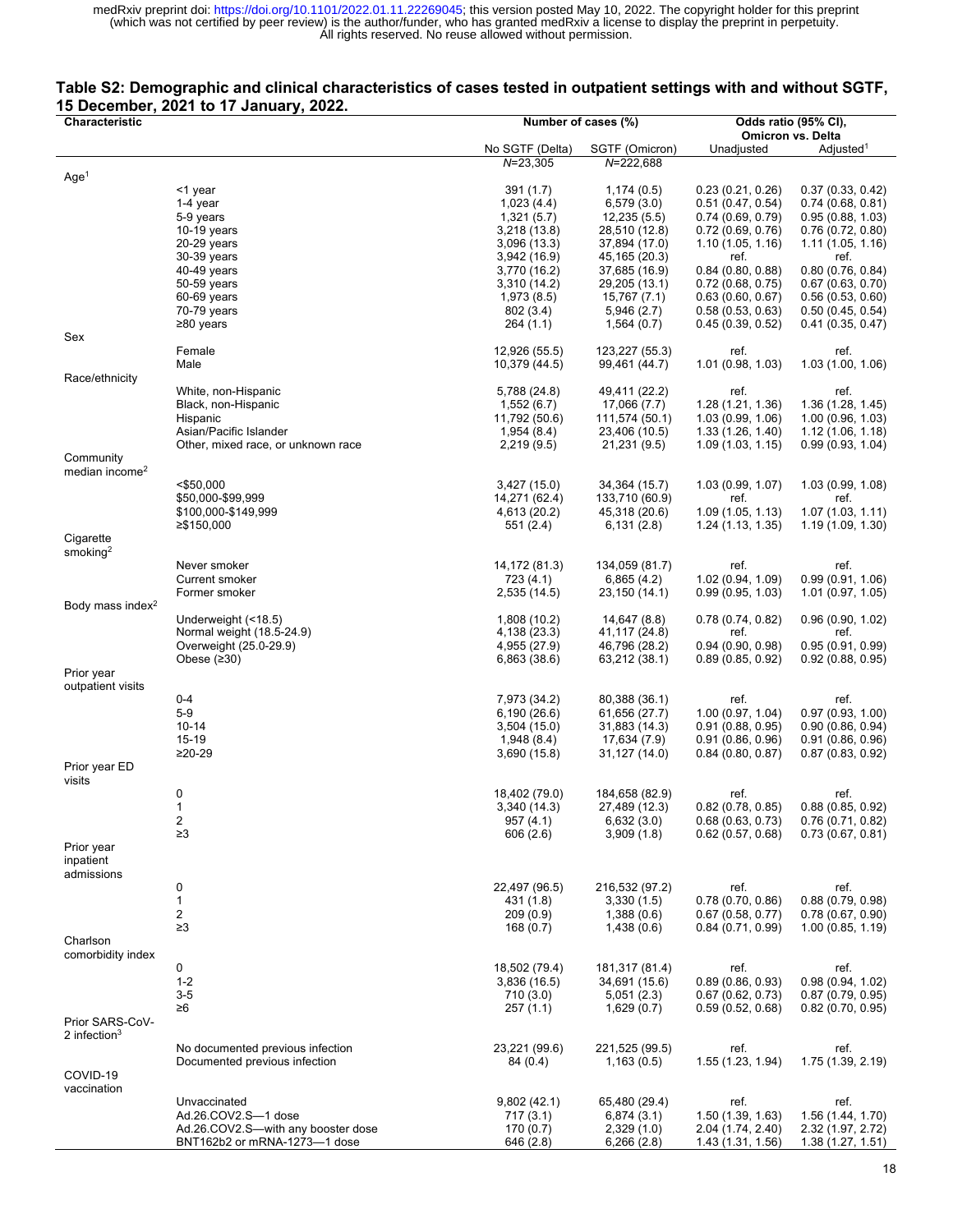| BNT162b2 or mRNA-1273- $\rightarrow$ doses ( $\ge$ 180 days prior) | 7,492 (32.1) | 81,266 (36.5) | 1.68 (1.63, 1.74) | 1.75 (1.69, 1.82) |
|--------------------------------------------------------------------|--------------|---------------|-------------------|-------------------|
| BNT162b2 or mRNA-1273-2 doses (91-180 days prior)                  | 1,600(6.9)   | 18,409 (8.3)  | 1.68 (1.58, 1.77) | 1.67(1.58, 1.77)  |
| BNT162b2 or mRNA-1273-2 doses $(≤90 \text{ days prior})$           | 622(2.7)     | 8,548 (3.8)   | 2.04 (1.87, 2.22) | 1.95 (1.79, 2.13) |
| BNT162b2 or mRNA-1273-3 doses                                      | 2,256(9.7)   | 33,516 (15.1) | 2.11 (2.01, 2.21) | 2.60 (2.47, 2.75) |
|                                                                    |              |               |                   |                   |

SGTF: S gene target failure, here interpreted as a proxy for SARS-CoV-2 variant; CI: Confidence interval.

1 Logistic regression models control for all variables listed in the table, and define intercepts for testing date for both unadjusted and adjusted analyses. 2 Multiple imputation was used to address missing data; numbers may not add to column totals where missing values occur. The number of missing observations for each variable is specified in **Table S21**.

<sup>3</sup>Previous infection defined by any positive test result or diagnosis ≥90 days prior to the date of the current test.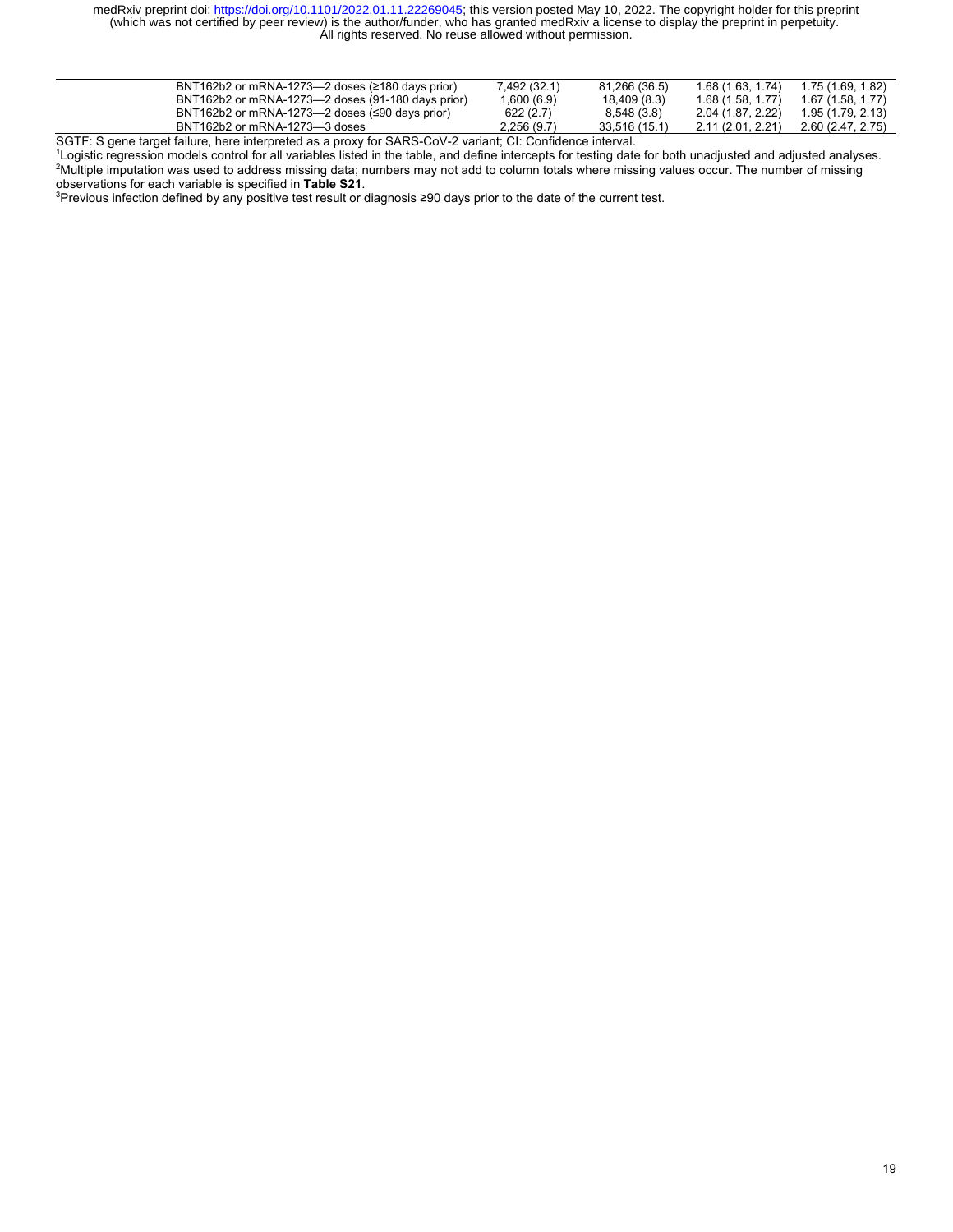| <b>Condition</b>                      |              |               | Outpatient tested cases, n (%) |                                        |                 |                | Symptomatic hospitalized cases, n (%)  |                       |
|---------------------------------------|--------------|---------------|--------------------------------|----------------------------------------|-----------------|----------------|----------------------------------------|-----------------------|
|                                       | No SGTF      | <b>SGTF</b>   |                                | Odds ratio (95% CI), Omicron vs. Delta | No SGTF (Delta) | SGTF (Omicron) | Odds ratio (95% CI), Omicron vs. Delta |                       |
|                                       | (Delta)      | (Omicron)     |                                |                                        |                 |                |                                        |                       |
|                                       |              |               | Unadjusted                     | Adjusted <sup>1</sup>                  |                 |                | Unadjusted                             | Adjusted <sup>1</sup> |
|                                       | $N = 23,305$ | $N = 222,688$ |                                |                                        | $N = 323$       | $N=1,239$      |                                        |                       |
| Myocardial infarction                 | 167(0.7)     | 1,054(0.5)    | 0.60(0.51, 0.70)               | 0.87(0.73, 1.05)                       | 18(5.6)         | 33(2.7)        | 0.44(0.23, 0.84)                       | 0.69(0.31, 1.53)      |
| Congestive heart failure              | 244(1.0)     | 1,499(0.7)    | 0.59(0.52, 0.68)               | 0.94(0.80, 1.10)                       | 24(7.4)         | 74 (6.0)       | 0.81(0.48, 1.36)                       | 1.17(0.60, 2.30)      |
| Peripheral vascular disease           | 826 (3.5)    | 5,742(2.6)    | 0.67(0.62, 0.72)               | 0.97(0.88, 1.07)                       | 55 (17.0)       | 156 (12.6)     | 0.65(0.45, 0.94)                       | 1.05(0.61, 1.80)      |
| Cerebrovascular disease               | 178(0.8)     | 1,273(0.6)    | 0.70(0.59, 0.82)               | 1.06(0.89, 1.26)                       | 14(4.3)         | 31(2.5)        | 0.63(0.31, 1.29)                       | 1.02(0.45, 2.35)      |
| Diabetes-controlled                   | 1,303 (5.6)  | 12,004(5.4)   | 0.90(0.85, 0.96)               | 0.99(0.92, 1.05)                       | 32(9.9)         | 146 (11.8)     | 1.20(0.77, 1.86)                       | 1.16(0.74, 1.83)      |
| Diabetes-uncontrolled                 | 739 (3.2)    | 5,432(2.4)    | 0.71(0.65, 0.76)               | 0.92(0.83, 1.01)                       | 41 (12.7)       | 139 (11.2)     | 0.85(0.56, 1.27)                       | 0.88(0.52, 1.47)      |
| Liver disease-mild                    | 566 (2.4)    | 4,848 (2.2)   | 0.86(0.79, 0.94)               | 0.98(0.90, 1.08)                       | 11(3.4)         | 67 (5.4)       | 1.71(0.85, 3.44)                       | 1.66 (0.84, 3.26)     |
| Liver disease—moderate to severe      | 32(0.1)      | 148(0.1)      | 0.46(0.31, 0.68)               | 0.72(0.48, 1.07)                       | 1(0.3)          | 9(0.7)         | 1.55(0.19, 12.8)                       | 1.85(0.20, 17.1)      |
| Renal disease                         | 515(2.2)     | 3,539(1.6)    | 0.67(0.61, 0.73)               | 0.93(0.83, 1.05)                       | 33(10.2)        | 128 (10.3)     | 1.06(0.68, 1.65)                       | 1.41 (0.77, 2.60)     |
| Chronic obstructive pulmonary disease | 1,864(8.0)   | 16,071 (7.2)  | 0.88(0.84, 0.93)               | 0.98(0.87, 1.10)                       | 58 (18.0)       | 162 (13.1)     | 0.62(0.43, 0.88)                       | 0.43(0.22, 0.86)      |
| Asthma                                | 1,741 (7.5)  | 15,219 (6.8)  | 0.90(0.85, 0.95)               | 0.99(0.88, 1.11)                       | 41 (12.7)       | 135 (10.9)     | 0.78(0.52, 1.16)                       | 1.58(0.75, 3.31)      |
| Apnea                                 | 801 (3.4)    | 6,743(3.0)    | 0.86(0.80, 0.92)               | 0.99(0.92, 1.08)                       | 25(7.7)         | 96 (7.7)       | 0.96(0.59, 1.58)                       | 1.26(0.73, 2.16)      |
| Hyperlipidemia                        | 3,522 (15.1) | 30,348 (13.6) | 0.85(0.82, 0.89)               | 1.02(0.97, 1.07)                       | 109 (33.7)      | 342 (27.6)     | 0.68(0.51, 0.91)                       | 0.85(0.59, 1.22)      |
| Hypothyroid                           | 741 (3.2)    | 5,904(2.7)    | 0.81(0.75, 0.88)               | 0.95(0.88, 1.04)                       | 19(5.9)         | 84 (6.8)       | 1.09(0.62, 1.89)                       | 1.07(0.61, 1.88)      |
| Depression                            | 1,868(8.0)   | 17,715 (8.0)  | 1.01(0.96, 1.06)               | 1.03(0.97, 1.09)                       | 37(11.5)        | 155 (12.5)     | 1.25(0.82, 1.89)                       | 1.21 (0.77, 1.89)     |
| Dementia                              | 52(0.2)      | 313(0.1)      | 0.55(0.41, 0.74)               | 0.93(0.68, 1.27)                       | 4(1.2)          | 14(1.1)        | 0.80(0.24, 2.67)                       | 1.03(0.26, 4.10)      |
| Rheumatic disease                     | 203(0.9)     | 1,568(0.7)    | 0.78(0.68, 0.91)               | 0.90(0.77, 1.05)                       | 3(0.9)          | 33(2.7)        | 4.01 (1.04, 15.5)                      | 2.67(0.84, 8.53)      |
| Peptic ulcer disease                  | 43(0.2)      | 216(0.1)      | 0.51(0.36, 0.71)               | 0.69(0.49, 0.97)                       | 3(0.9)          | 11(0.9)        | 1.17(0.29, 4.74)                       | 0.91(0.18, 4.70)      |
| Paraplegia and hemiplegia             | 37(0.2)      | 272(0.1)      | 0.72(0.51, 1.03)               | 0.98(0.68, 1.41)                       | 3(0.9)          | 8(0.6)         | 0.70(0.16, 3.14)                       | 0.43(0.10, 1.85)      |
| Organ transplantation                 | 44(0.2)      | 252(0.1)      | 0.55(0.40, 0.77)               | 0.61(0.43, 0.87)                       | 2(0.6)          | 28 (2.3)       | 2.71(0.63, 11.7)                       | 0.72(0.18, 2.85)      |
| <b>HIV</b>                            | 13(0.1)      | 133(0.1)      | 0.99(0.56, 1.75)               | 0.96(0.54, 1.72)                       | 0(0.0)          | 1(0.1)         |                                        |                       |
| Cancer-Metastatic carcinoma           | 74 (0.3)     | 592(0.3)      | 0.81(0.63, 1.04)               | 1.05(0.81, 1.35)                       | 4(1.2)          | 14(1.1)        | 0.82(0.25, 2.70)                       | 1.18(0.35, 3.93)      |
| Cancer-other                          | 289(1.2)     | 2,234(1.0)    | 0.77(0.68, 0.88)               | 0.96(0.84, 1.09)                       | 13(4.0)         | 59(4.8)        | 1.09(0.57, 2.07)                       | 1.17(0.61, 2.23)      |
| Other immunocompromising or immune    | 541 (2.3)    | 4,778 (2.1)   | 0.91(0.84, 1.00)               | 1.04(0.95, 1.15)                       | 17(5.3)         | 91(7.3)        | 1.55(0.87, 2.75)                       | 1.45(0.77, 2.72)      |
| suppressing condition                 |              |               |                                |                                        |                 |                |                                        |                       |

## **Table S3: Comorbid conditions among cases tested in outpatient settings with and without SGTF, 15 December, 2021 to 17 January, 2022.**

SGTF: S gene target failure, here interpreted as a proxy for SARS-CoV-2 variant; CI: Confidence interval.<br><sup>1</sup>Logistic regression models control for all variables listed in **Table S2**, and define intercepts for testing date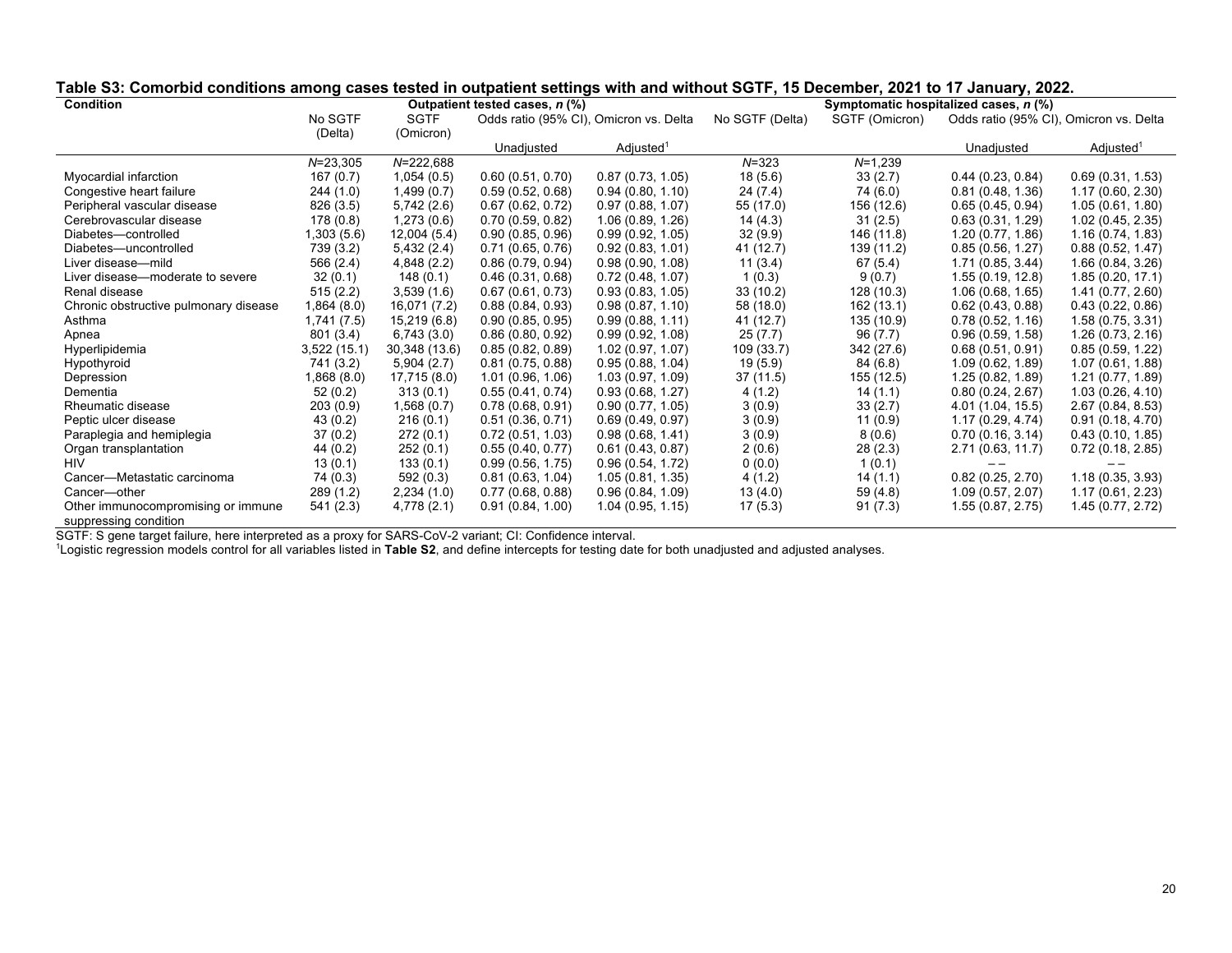| <b>Vaccination history</b>                                  | <b>History of prior infection</b>                                              | Number of cases (%)    |                           | Odds ratio (95% CI), Omicron vs.      |                                       |  |
|-------------------------------------------------------------|--------------------------------------------------------------------------------|------------------------|---------------------------|---------------------------------------|---------------------------------------|--|
|                                                             |                                                                                |                        |                           | <b>Delta</b>                          |                                       |  |
|                                                             |                                                                                | No SGTF                | <b>SGTF</b>               | Unadjusted                            | Adjusted <sup>1</sup>                 |  |
|                                                             |                                                                                | (Delta)                | (Omicron)                 |                                       |                                       |  |
|                                                             |                                                                                | $N = 23,305$           | $N = 222,688$             |                                       |                                       |  |
| Unvaccinated                                                |                                                                                |                        |                           |                                       |                                       |  |
|                                                             | No documented previous infection                                               | 9,760 (41.9)           | 64,920 (29.2)             | ref.                                  | ref.                                  |  |
|                                                             | Documented previous infection                                                  | 42(0.2)                | 560 (0.3)                 | 2.13 (1.54, 2.94)                     | 2.14 (1.55, 2.95)                     |  |
| Ad.26.COV2.S-1 dose                                         |                                                                                |                        |                           |                                       |                                       |  |
|                                                             | No documented previous infection<br>Documented previous infection <sup>3</sup> | 716(3.1)<br>$1 (-0.1)$ | 6,825(3.1)<br>$49 (=0.1)$ | 1.50(1.38, 1.63)<br>9.10(1.25, 66.5)  | 1.56 (1.43, 1.69)<br>8.58(1.19, 61.9) |  |
|                                                             |                                                                                |                        |                           |                                       |                                       |  |
| Ad.26.COV2.S-with any booster<br>dose                       |                                                                                |                        |                           |                                       |                                       |  |
|                                                             | No documented previous infection                                               | 169(0.7)               | 2,324(1.0)                | 2.06 (1.76, 2.42)                     | 2.33(1.98, 2.74)                      |  |
|                                                             | Documented previous infection                                                  | $1 (-0.1)$             | 5 (< 0.1)                 | 0.65(0.08, 5.57)                      | 0.77(0.09, 6.62)                      |  |
| BNT162b2 or mRNA-1973-1<br>dose                             |                                                                                |                        |                           |                                       |                                       |  |
|                                                             | No documented previous infection                                               | 644 (2.8)              | 6,230(2.8)                | 1.43(1.32, 1.56)                      | 1.38(1.27, 1.51)                      |  |
|                                                             | Documented previous infection                                                  | $2 (-0.1)$             | $36 \, (<0.1)$            | 3.10(0.73, 13.1)                      | 3.11(0.74, 13.2)                      |  |
| BNT162b2 or mRNA-1973-2                                     |                                                                                |                        |                           |                                       |                                       |  |
| doses (>180 days prior)                                     | No documented previous infection                                               | 7,477 (32.1)           | 81,039 (36.4)             |                                       |                                       |  |
|                                                             | Documented previous infection                                                  |                        |                           | 1.69(1.64, 1.75)<br>2.28 (1.34, 3.87) | 1.76 (1.69, 1.82)<br>2.43(1.43, 4.12) |  |
| BNT162b2 or mRNA-1973-2                                     |                                                                                |                        |                           |                                       |                                       |  |
| doses (91-180 days prior)                                   |                                                                                |                        |                           |                                       |                                       |  |
|                                                             | No documented previous infection                                               | 1,589(6.8)             | 18,255 (8.2)              | 1.68 (1.59, 1.78)                     | 1.68 (1.58, 1.78)                     |  |
|                                                             | Documented previous infection                                                  | 11 (< 0.1)             | 154(0.1)                  | 2.03(1.10, 3.78)                      | 2.10(1.13, 3.91)                      |  |
| BNT162b2 or mRNA-1973-2<br>doses $(≤90 \text{ days prior})$ |                                                                                |                        |                           |                                       |                                       |  |
|                                                             | No documented previous infection                                               | 619(2.7)               | 8,466(3.8)                | 2.03(1.87, 2.22)                      | 1.94 (1.78, 2.12)                     |  |
|                                                             | Documented previous infection                                                  | $3 (-0.1)$             | $82 \ (20.1)$             | 6.06 (1.84, 19.9)                     | 6.26(1.86, 21.0)                      |  |
| BNT162b2 or mRNA-1973-3                                     |                                                                                |                        |                           |                                       |                                       |  |
| doses                                                       | No documented previous infection                                               |                        | 33,466 (15.0)             | 2.12(2.02, 2.23)                      |                                       |  |
|                                                             | Documented previous infection                                                  | 2,247(9.6)             |                           | 0.91(0.43, 1.93)                      | 2.62 (2.48, 2.76)<br>1.16(0.55, 2.45) |  |
|                                                             |                                                                                | $9(-0.1)$              | 50 (< 0.1)                |                                       |                                       |  |

#### **Table S4: Combined history of documented SARS-CoV-2 infection and COVID-19 vaccination among cases diagnosed in outpatient settings with and without SGTF, 15 December, 2021 to 17 January, 2022.**  $\overline{\phantom{0}}$

SGTF: S gene target failure, here interpreted as a proxy for SARS-CoV-2 variant; CI: confidence interval.<br><sup>1</sup>Logistic regression models control for all variables listed in **Table S2**, and define intercepts for testing date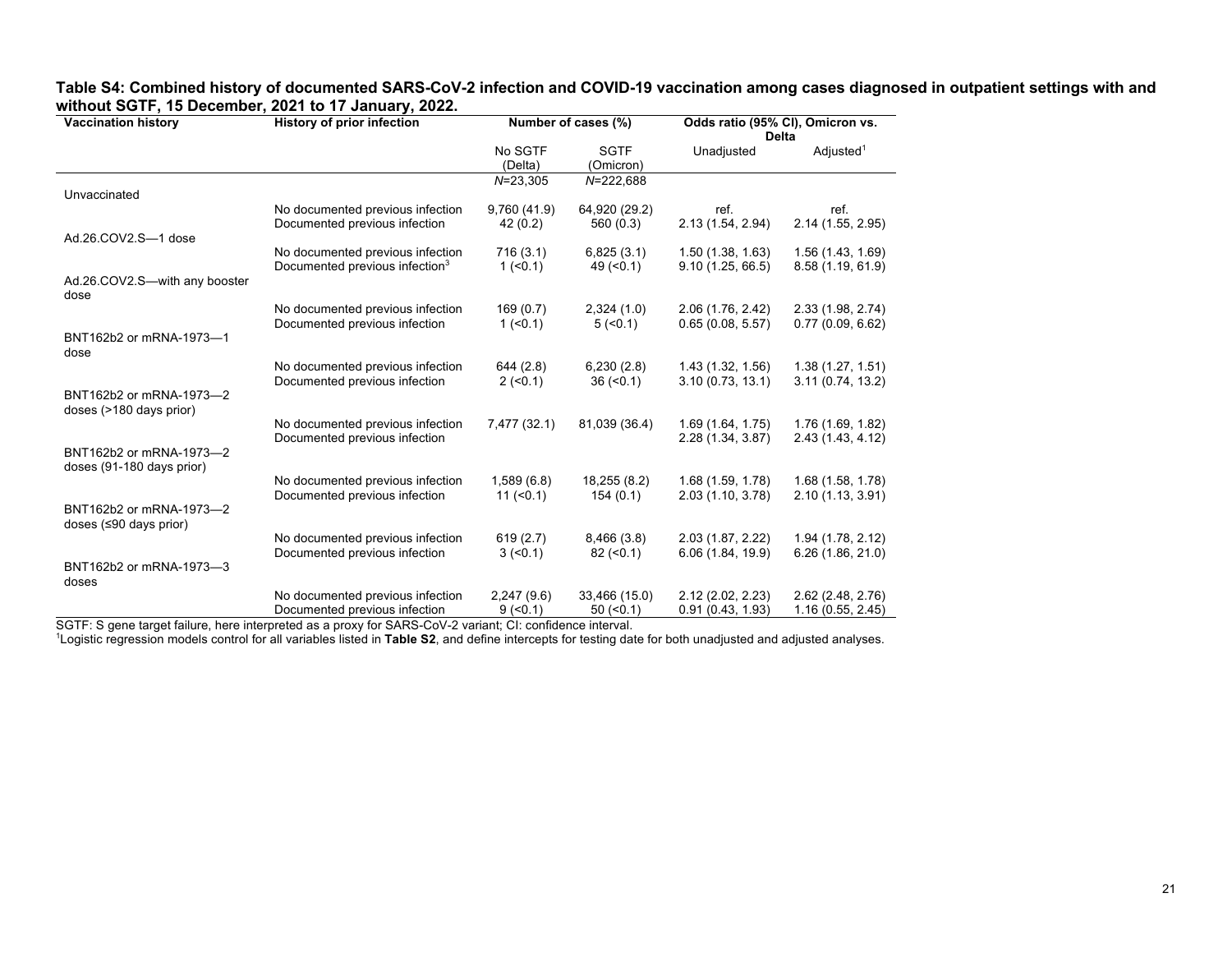### **Table S5: Demographic and clinical characteristics of cases tested in outpatient settings with and without SGTF, 3 February to 17 March, 2022.**

| Characteristic                             |                                                   | Number of cases (%)      |                              | Odds ratio (95% CI), BA.2 vs. BA.1* |                          |  |
|--------------------------------------------|---------------------------------------------------|--------------------------|------------------------------|-------------------------------------|--------------------------|--|
|                                            |                                                   | No SGTF (BA.2)           | SGTF (BA.1*)                 | Unadjusted                          | Adjusted <sup>1</sup>    |  |
|                                            |                                                   | $N=1,905$                | $N = 12,756$                 |                                     |                          |  |
| Age <sup>1</sup>                           | <1 year                                           | 53 (2.8)                 | 157 (1.2)                    | 2.95 (2.09, 4.17)                   | 2.75 (1.90, 3.99)        |  |
|                                            | 1-4 year                                          | 104(5.5)                 | 608 (4.8)                    | 1.46 (1.14, 1.88)                   | 1.47 (1.04, 2.08)        |  |
|                                            | 5-9 years                                         | 89 (4.7)                 | 904 (7.1)                    | 0.82(0.63, 1.06)                    | 1.03(0.74, 1.43)         |  |
|                                            | 10-19 years                                       | 217 (11.4)               | 1,432 (11.2)                 | 1.29(1.06, 1.56)                    | 1.44 (1.17, 1.78)        |  |
|                                            | 20-29 years                                       | 197 (10.3)               | 1,393 (10.9)                 | 1.11(0.91, 1.36)                    | 1.12(0.91, 1.37)         |  |
|                                            | 30-39 years                                       | 315(16.5)                | 2,421 (19.0)                 | ref.                                | ref.                     |  |
|                                            | 40-49 years                                       | 271 (14.2)               | 2,090 (16.4)                 | 1.03(0.86, 1.23)                    | 1.02(0.85, 1.22)         |  |
|                                            | 50-59 years                                       | 272 (14.3)               | 1,624 (12.7)                 | 1.36(1.14, 1.64)                    | 1.36(1.13, 1.63)         |  |
|                                            | 60-69 years                                       | 230 (12.1)               | 1,240(9.7)                   | 1.54(1.27, 1.87)                    | 1.51 (1.23, 1.85)        |  |
|                                            | 70-79 years                                       | 102(5.4)                 | 632 (5.0)                    | 1.25(0.97, 1.61)                    | 1.21(0.91, 1.59)         |  |
|                                            | ≥80 years                                         | 39(2.0)                  | 218(1.7)                     | 1.45(0.99, 2.12)                    | 1.32(0.87, 2.00)         |  |
| Sex                                        |                                                   |                          |                              |                                     |                          |  |
|                                            | Female                                            | 1,040 (54.6)             | 6,844 (53.7)                 | ref.                                | ref.                     |  |
|                                            | Male                                              | 865 (45.4)               | 5,912 (46.3)                 | 0.99(0.89, 1.09)                    | 0.98(0.88, 1.08)         |  |
| Race/ethnicity                             |                                                   |                          |                              |                                     |                          |  |
|                                            | White, non-Hispanic                               | 504 (26.5)               | 3,354 (26.3)                 | ref.                                | ref.                     |  |
|                                            | Black, non-Hispanic                               | 109(5.7)                 | 737 (5.8)                    | 1.00(0.79, 1.26)                    | 1.01(0.80, 1.28)         |  |
|                                            | Hispanic                                          | 858 (45.0)               | 6,041 (47.4)                 | 0.97(0.86, 1.10)                    | 1.01(0.89, 1.16)         |  |
|                                            | Asian/Pacific Islander                            | 256 (13.4)               | 1,489 (11.7)                 | 1.06(0.89, 1.26)                    | 1.15(0.96, 1.37)         |  |
|                                            | Other, mixed race, or unknown race                | 178 (9.3)                | 1,135 (8.9)                  | 1.06(0.88, 1.29)                    | 1.15(0.95, 1.41)         |  |
| Community median                           |                                                   |                          |                              |                                     |                          |  |
| income <sup>2</sup>                        |                                                   |                          |                              |                                     |                          |  |
|                                            | $<$ \$50,000                                      | 306 (16.5)               | 1,950 (15.6)                 | 1.11(0.96, 1.27)                    | 1.11(0.97, 1.29)         |  |
|                                            | \$50,000-\$99,999                                 | 1,059(57.1)              | 7,459 (59.7)                 | ref.                                | ref.                     |  |
|                                            | \$100,000-\$149,999                               | 445 (24.0)               | 2,694 (21.6)                 | 1.08(0.95, 1.22)                    | 1.07 (0.94, 1.22)        |  |
|                                            | ≥\$150,000                                        | 46 (2.5)                 | 390(3.1)                     | 0.84(0.59, 1.19)                    | 0.79(0.56, 1.13)         |  |
| Cigarette smoking <sup>2</sup>             |                                                   |                          |                              |                                     |                          |  |
|                                            | Never smoker                                      | 1,120 (79.0)             | 7,796 (80.8)                 | ref.                                | ref.                     |  |
|                                            | Current smoker                                    | 63 (4.4)                 | 340 (3.5)                    | 1.19(0.93, 1.51)                    | 1.23(0.95, 1.57)         |  |
|                                            | Former smoker                                     | 234 (16.5)               | 1,512 (15.7)                 | 1.10(0.95, 1.27)                    | 1.11(0.95, 1.30)         |  |
| Body mass index <sup>2</sup>               | Underweight (<18.5)                               |                          |                              |                                     |                          |  |
|                                            | Normal weight (18.5-24.9)                         | 156 (10.4)               | 1,226 (12.0)                 | 0.92(0.75, 1.12)<br>ref.            | 0.93(0.71, 1.22)<br>ref. |  |
|                                            | Overweight (25.0-29.9)                            | 374 (24.9)<br>441 (29.4) | 2,436 (23.8)<br>2,895 (28.3) | 1.03(0.88, 1.20)                    | 1.01(0.85, 1.18)         |  |
|                                            | Obese $(230)$                                     | 530 (35.3)               | 3,669 (35.9)                 | 1.00(0.87, 1.15)                    | 0.98(0.84, 1.14)         |  |
| Prior year                                 |                                                   |                          |                              |                                     |                          |  |
| outpatient visits                          |                                                   |                          |                              |                                     |                          |  |
|                                            | $0 - 4$                                           | 480 (25.2)               | 3,518 (27.6)                 | ref.                                | ref.                     |  |
|                                            | 5-9                                               | 465 (24.4)               | 3,343 (26.2)                 | 1.00(0.87, 1.16)                    | 0.98(0.85, 1.14)         |  |
|                                            | $10 - 14$                                         | 333 (17.5)               | 1,990 (15.6)                 | 1.23(1.05, 1.43)                    | 1.15(0.97, 1.36)         |  |
|                                            | 15-19                                             | 183 (9.6)                | 1,270 (10.0)                 | 1.07 (0.88, 1.29)                   | 0.97(0.79, 1.19)         |  |
|                                            | $\geq 20$                                         | 444 (23.3)               | 2,635 (20.7)                 | 1.22(1.05, 1.41)                    | 1.09 (0.92, 1.31)        |  |
| Prior year ED visits                       |                                                   |                          |                              |                                     |                          |  |
|                                            | 0                                                 | 1,434 (75.3)             | 10,264 (80.5)                | ref.                                | ref.                     |  |
|                                            | 1                                                 | 302 (15.9)               | 1,704 (13.4)                 | 1.29 (1.12, 1.48)                   | 1.25(1.08, 1.45)         |  |
|                                            | 2                                                 | 98(5.1)                  | 467 (3.7)                    | 1.56 (1.23, 1.97)                   | 1.51(1.18, 1.92)         |  |
|                                            | $\geq$ 3                                          | 71 (3.7)                 | 321(2.5)                     | 1.66 (1.26, 2.19)                   | 1.64 (1.22, 2.20)        |  |
| Prior year inpatient                       |                                                   |                          |                              |                                     |                          |  |
| admissions                                 |                                                   |                          |                              |                                     |                          |  |
|                                            | 0                                                 | 1,829 (96.0)             | 12,265 (96.2)                | ref.                                | ref.                     |  |
|                                            | 1                                                 | 34 (1.8)                 | 254 (2.0)                    | 0.89(0.61, 1.29)                    | 0.74(0.51, 1.09)         |  |
|                                            | 2                                                 | 19(1.0)                  | 115(0.9)                     | 1.13(0.68, 1.86)                    | 0.99(0.59, 1.65)         |  |
|                                            | $\geq 3$                                          | 23(1.2)                  | 122(1.0)                     | 1.20 (0.75, 1.92)                   | 1.00(0.62, 1.63)         |  |
| Charlson                                   |                                                   |                          |                              |                                     |                          |  |
| comorbidity index                          |                                                   |                          |                              |                                     |                          |  |
|                                            | 0                                                 | 1,455 (76.4)             | 9,884 (77.5)                 | ref.<br>1.05(0.92, 1.20)            | ref.                     |  |
|                                            | $1 - 2$                                           | 336 (17.6)               | 2,231 (17.5)                 |                                     | 0.93(0.81, 1.08)         |  |
|                                            | $3-5$                                             | 74 (3.9)                 | 466 (3.7)                    | 1.06(0.81, 1.38)                    | 0.80 (0.59, 1.09         |  |
|                                            | ≥6                                                | 40(2.1)                  | 175(1.4)                     | 1.53(1.06, 2.21)                    | 1.11(0.73, 1.68)         |  |
| Prior SARS-CoV-2<br>infection <sup>3</sup> |                                                   |                          |                              |                                     |                          |  |
|                                            | No documented previous infection                  | 1,898 (99.6)             | 12,681 (99.4)                | ref.                                | ref.                     |  |
|                                            | Documented previous infection                     | 7(0.4)                   | 75 (0.6)                     | 0.68(0.30, 1.52)                    | 0.70(0.31, 1.60)         |  |
| COVID-19                                   |                                                   |                          |                              |                                     |                          |  |
| vaccination                                |                                                   |                          |                              |                                     |                          |  |
|                                            | Unvaccinated                                      | 594 (31.2)               | 3,858 (30.2)                 | ref.                                | ref.                     |  |
|                                            | Ad.26.COV2.S-1 dose                               | 34 (1.8)                 | 273(2.1)                     | 0.78(0.53, 1.14)                    | 0.84(0.57, 1.25)         |  |
|                                            | Ad.26.COV2.S—with any booster dose                | 38 (2.0)                 | 203(1.6)                     | 1.11(0.77, 1.62)                    | 1.14(0.78, 1.67)         |  |
|                                            | BNT162b2 or mRNA-1273-1 dose                      | 33(1.7)                  | 287 (2.2)                    | 0.73(0.49, 1.07)                    | 0.79(0.54, 1.17)         |  |
|                                            | BNT162b2 or mRNA-1273-2 doses (≥180 days prior)   | 424 (22.3)               | 2,826 (22.2)                 | 0.93(0.81, 1.07)                    | 0.99(0.85, 1.16)         |  |
|                                            | BNT162b2 or mRNA-1273-2 doses (91-180 days prior) | 94 (4.9)                 | 863 (6.8)                    | 0.72(0.57, 0.91)                    | 0.77(0.60, 0.99)         |  |
|                                            | BNT162b2 or mRNA-1273—2 doses (≤90 days prior)    | 47 (2.5)                 | 625 (4.9)                    | 0.48(0.35, 0.65)                    | 0.53(0.38, 0.74)         |  |
|                                            | BNT162b2 or mRNA-1273-3 doses                     | 641 (33.6)               | 3,821 (30.0)                 | 0.95(0.83, 1.07)                    | 0.97(0.83, 1.13)         |  |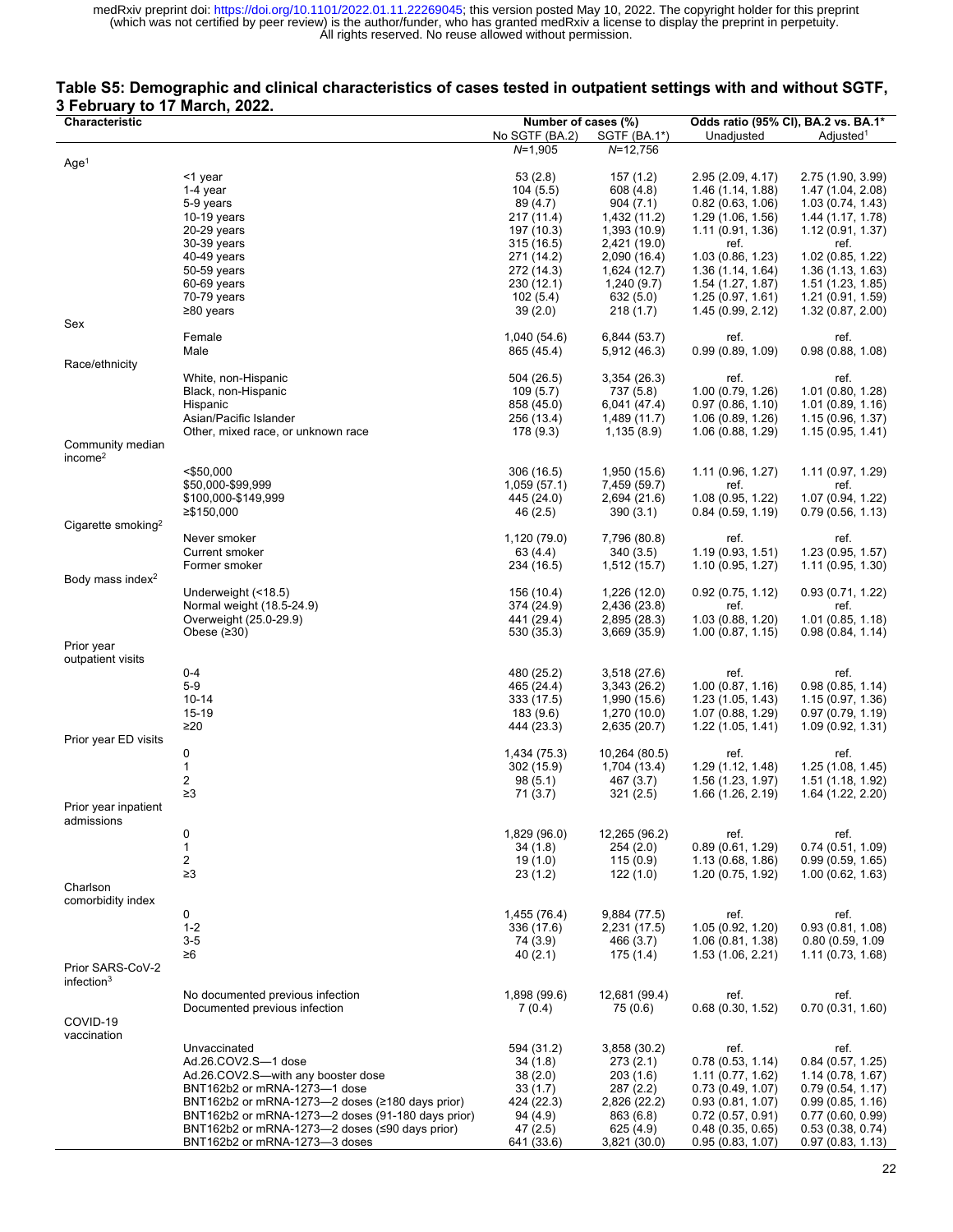SGTF: S gene target failure, here interpreted as a proxy for SARS-CoV-2 variant.

1 Logistic regression models control for all variables listed in the table, and define intercepts for testing date for both unadjusted and adjusted analyses. 2 Multiple imputation was used to address missing data; numbers may not add to column totals where missing values occur. The number of missing

observations for each variable is specified in **Table S21**.<br><sup>3</sup>Previous infection defined by any positive test result or diagnosis ≥90 days prior to the date of the current test.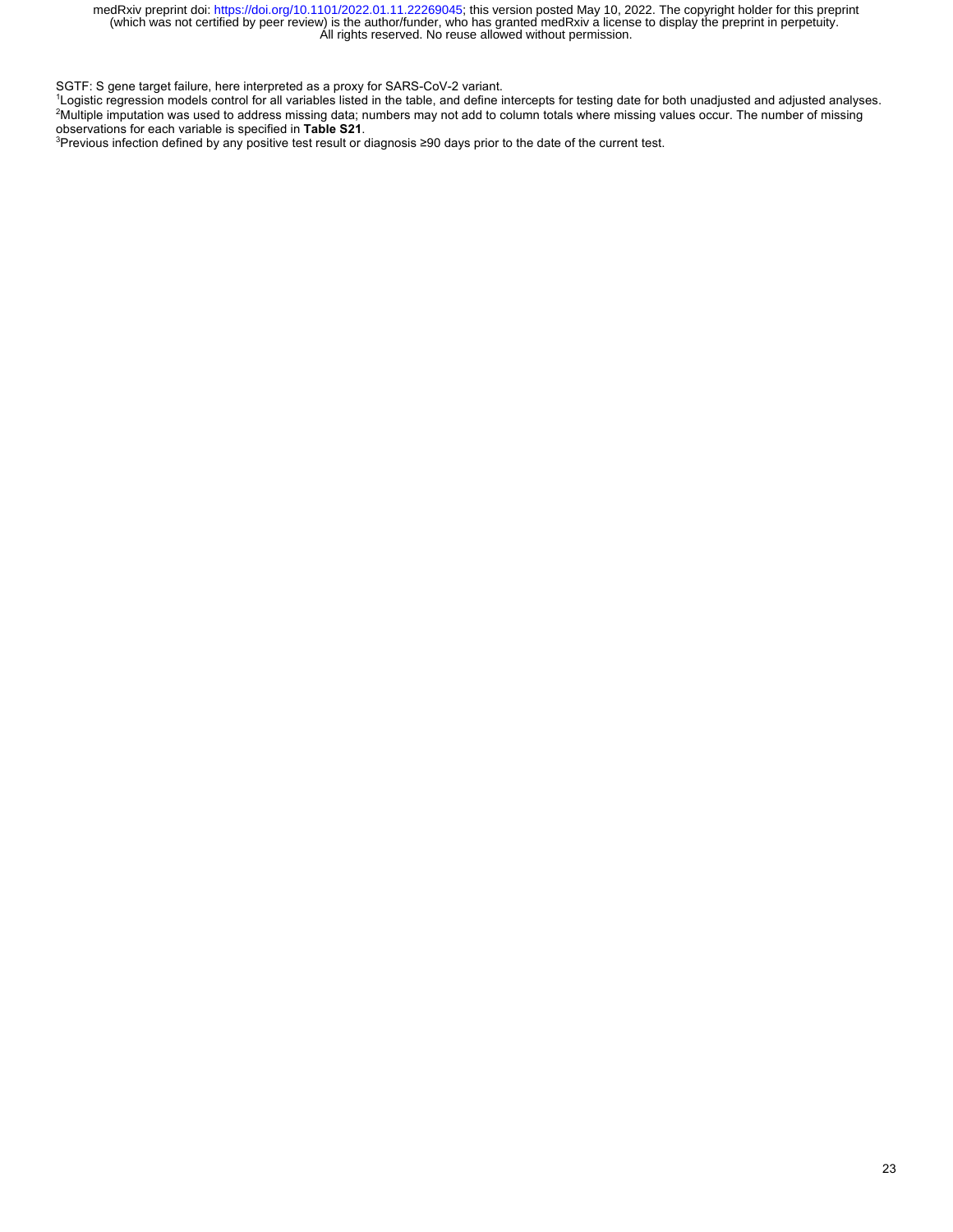### **Table S6: Combined history of documented SARS-CoV-2 infection and COVID-19 vaccination among cases diagnosed in outpatient settings with and without SGTF, 3 February to 17 March, 2022.**

| <br><b>Vaccination history</b>                              | History of prior infection                 | Number of cases (%) |              | Odds ratio (95% CI), BA.2 vs. BA.1* |                       |  |
|-------------------------------------------------------------|--------------------------------------------|---------------------|--------------|-------------------------------------|-----------------------|--|
|                                                             |                                            | No SGTF             | SGTF (BA.1*) | Unadjusted                          | Adjusted <sup>1</sup> |  |
|                                                             |                                            | (BA.2)              |              |                                     |                       |  |
|                                                             |                                            | $N=1,905$           | $N = 12,756$ |                                     |                       |  |
| Unvaccinated                                                |                                            |                     |              |                                     |                       |  |
|                                                             | No documented previous infection           | 589 (30.9)          | 3,821(30.0)  | ref.                                | ref.                  |  |
|                                                             | Documented previous infection              | 5(0.3)              | 37(0.3)      | 0.91(0.33, 2.45)                    | 1.05 (0.38, 2.90)     |  |
| Ad.26.COV2.S-1 dose                                         |                                            |                     |              |                                     |                       |  |
|                                                             | No documented previous infection           | 34(1.8)             | 272(2.1)     | 0.78(0.53, 1.15)                    | 0.85(0.57, 1.25)      |  |
|                                                             | Documented previous infection <sup>3</sup> | 0(0.0)              | 1 < 0.1      |                                     |                       |  |
| Ad.26.COV2.S-with any booster<br>dose                       |                                            |                     |              |                                     |                       |  |
|                                                             | No documented previous infection           | 38(2.0)             | 202(1.6)     | 1.12(0.77, 1.62)                    | 1.15(0.78, 1.69)      |  |
|                                                             | Documented previous infection              | 0(0.0)              | 1 (< 0.1)    |                                     |                       |  |
| BNT162b2 or mRNA-1973-1<br>dose                             |                                            |                     |              |                                     |                       |  |
|                                                             | No documented previous infection           | 33(1.7)             | 285(2.2)     | 0.73(0.49, 1.08)                    | 0.80(0.54, 1.18)      |  |
|                                                             | Documented previous infection              | 0(0.0)              | $2 (-0.1)$   |                                     |                       |  |
| BNT162b2 or mRNA-1973-2<br>doses (>180 days prior)          |                                            |                     |              |                                     |                       |  |
|                                                             | No documented previous infection           | 423 (22.2)          | 2,810(22.0)  | 0.93(0.81, 1.07)                    | 1.00(0.85, 1.17)      |  |
|                                                             | Documented previous infection              | 1(0.1)              | 16(0.1)      | 0.45(0.06, 3.48)                    | 0.43(0.06, 3.33)      |  |
| BNT162b2 or mRNA-1973-2<br>doses (91-180 days prior)        |                                            |                     |              |                                     |                       |  |
|                                                             | No documented previous infection           | 93(4.9)             | 853 (6.7)    | 0.72(0.57, 0.91)                    | 0.77(0.60, 0.99)      |  |
|                                                             | Documented previous infection              | 1(0.1)              | 10(0.1)      | 0.66(0.08, 5.20)                    | 0.68(0.08, 5.50)      |  |
| BNT162b2 or mRNA-1973-2<br>doses $(≤90 \text{ days prior})$ |                                            |                     |              |                                     |                       |  |
|                                                             | No documented previous infection           | 47(2.5)             | 624 (4.9)    | 0.48(0.35, 0.66)                    | 0.53(0.38, 0.74)      |  |
|                                                             | Documented previous infection              | 0(0.0)              | 1 (< 0.1)    |                                     |                       |  |
| BNT162b2 or mRNA-1973-3<br>doses                            |                                            |                     |              |                                     |                       |  |
|                                                             | No documented previous infection           | 641 (33.6)          | 3,814(29.9)  | 0.95(0.83, 1.07)                    | 0.97(0.83, 1.14)      |  |
|                                                             | Documented previous infection              | 0(0.0)              | 7(0.1)       |                                     |                       |  |

SGTF: S gene target failure, here interpreted as a proxy for SARS-CoV-2 variant; CI: confidence interval.

1 Logistic regression models control for all variables listed in **Table S2**, and define intercepts for testing date for both unadjusted and adjusted analyses.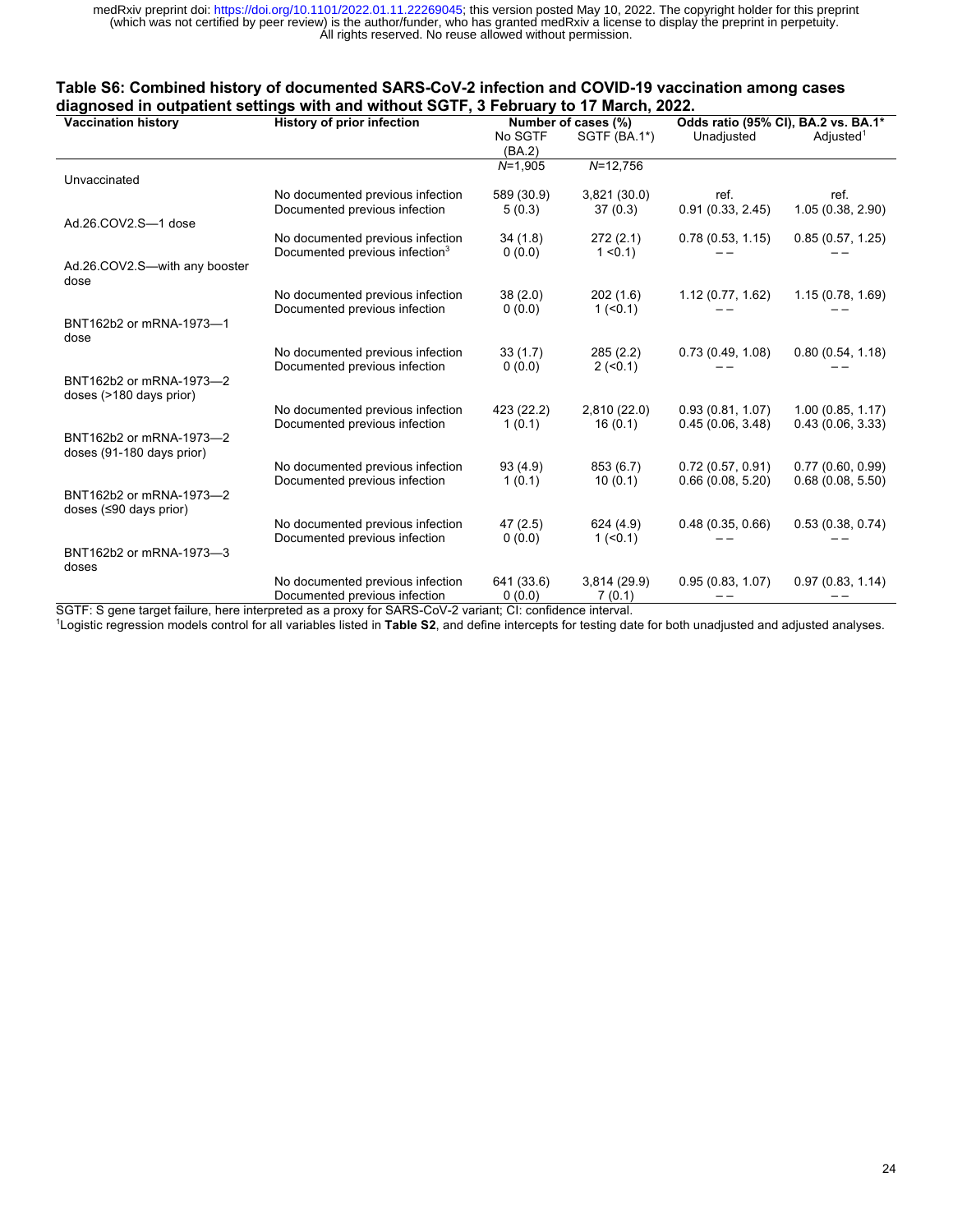| <b>Outcome</b>                                 | Case population <sup>1</sup>        |                 | <b>Cumulative events over observed</b>         |                     | Event rate per 10,000 person-days observed |                  | Hazard ratio (95% CI), Omicron vs. |
|------------------------------------------------|-------------------------------------|-----------------|------------------------------------------------|---------------------|--------------------------------------------|------------------|------------------------------------|
|                                                |                                     |                 | follow-up ( <i>n</i> of events per 1000 cases) |                     | ( <i>n</i> of events/person-days at risk)  | Delta            |                                    |
|                                                |                                     | No SGTF (Delta) | SGTF (Omicron)                                 | No SGTF (Delta)     | SGTF (Omicron)                             | Unadjusted       | Adjusted                           |
| Any hospital admission                         |                                     |                 |                                                |                     |                                            |                  |                                    |
|                                                | Cases tested in outpatient settings | 241 (10.3)      | 991 (4.5)                                      | 3.61 (241/667,630)  | 1.55 (991/6,413,416)                       | 0.48(0.42, 0.56) | 0.59(0.51, 0.69)                   |
|                                                | All cases                           | 369 (15.7)      | 1,642(7.3)                                     | 5.53 (369/667,696)  | 2.56 (1,642/6,413,759)                     | 0.50(0.44, 0.56) | 0.61(0.54, 0.68)                   |
| Symptomatic hospital<br>admission <sup>1</sup> |                                     |                 |                                                |                     |                                            |                  |                                    |
|                                                | Cases tested in outpatient settings | 226(9.7)        | 878 (3.9)                                      | 3.39 (226/667,630)  | 1.37 (878/6,413,416)                       | 0.46(0.40, 0.54) | 0.59(0.51, 0.68)                   |
|                                                | All cases                           | 323 (13.7)      | 1,239 (5.5)                                    | 4.84 (323/667,696)  | 1.93 (1,239/6,413,759)                     | 0.44(0.38, 0.50) | 0.55(0.49, 0.62)                   |
| ICU admission                                  |                                     |                 |                                                |                     |                                            |                  |                                    |
|                                                | Cases tested in outpatient settings | 26(1.1)         | 51(0.2)                                        | 0.19 (26/1,363,726) | 0.04 (51/13,062,884)                       | 0.27(0.15, 0.40) | 0.50(0.29, 0.87)                   |
|                                                | All cases                           | 29(1.2)         | 57(0.3)                                        | 0.21 (29/1,371,050) | 0.04 (57/13,100,749)                       | 0.24(0.15, 0.39) | 0.48(0.29, 0.81)                   |
| Mechanical ventilation                         |                                     |                 |                                                |                     |                                            |                  |                                    |
|                                                | Cases tested in outpatient settings | 17(0.7)         | 24(0.1)                                        | 0.12(17/1,364,195)  | 0.02 (24/13,064,223)                       | 0.18(0.09, 0.35) | 0.36(0.18, 0.72)                   |
|                                                | All cases                           | 19(0.8)         | 26(0.1)                                        | 0.14(19/1,371,577)  | 0.02 (26/13,102,322)                       | 0.17(0.09, 0.33) | 0.32(0.17, 0.62)                   |
| Death                                          |                                     |                 |                                                |                     |                                            |                  |                                    |
|                                                | Cases tested in outpatient settings | 19(0.8)         | 19(0.1)                                        | 0.14 (19/1,364,392) | 0.01 (19/13,064,699)                       | 0.12(0.06, 0.23) | 0.21(0.10, 0.44)                   |
|                                                | All cases                           | 19(0.8)         | 19(0.1)                                        | 0.14 (19/1,371,886) | 0.01 (19/13,102,914)                       | 0.12(0.06, 0.23) | 0.21(0.10, 0.44)                   |

### **Table S7: Occurrence of severe clinical outcomes among cases with and without SGTF, 15 December, 2021 to 17 January, 2022.**

SGTF: S gene target failure, here interpreted as a proxy for SARS-CoV-2 variant; CI: confidence interval. Sample includes 23,305 and 222,688 cases with Delta and Omicron variant infection, respectively, diagnosed in outpatient settings.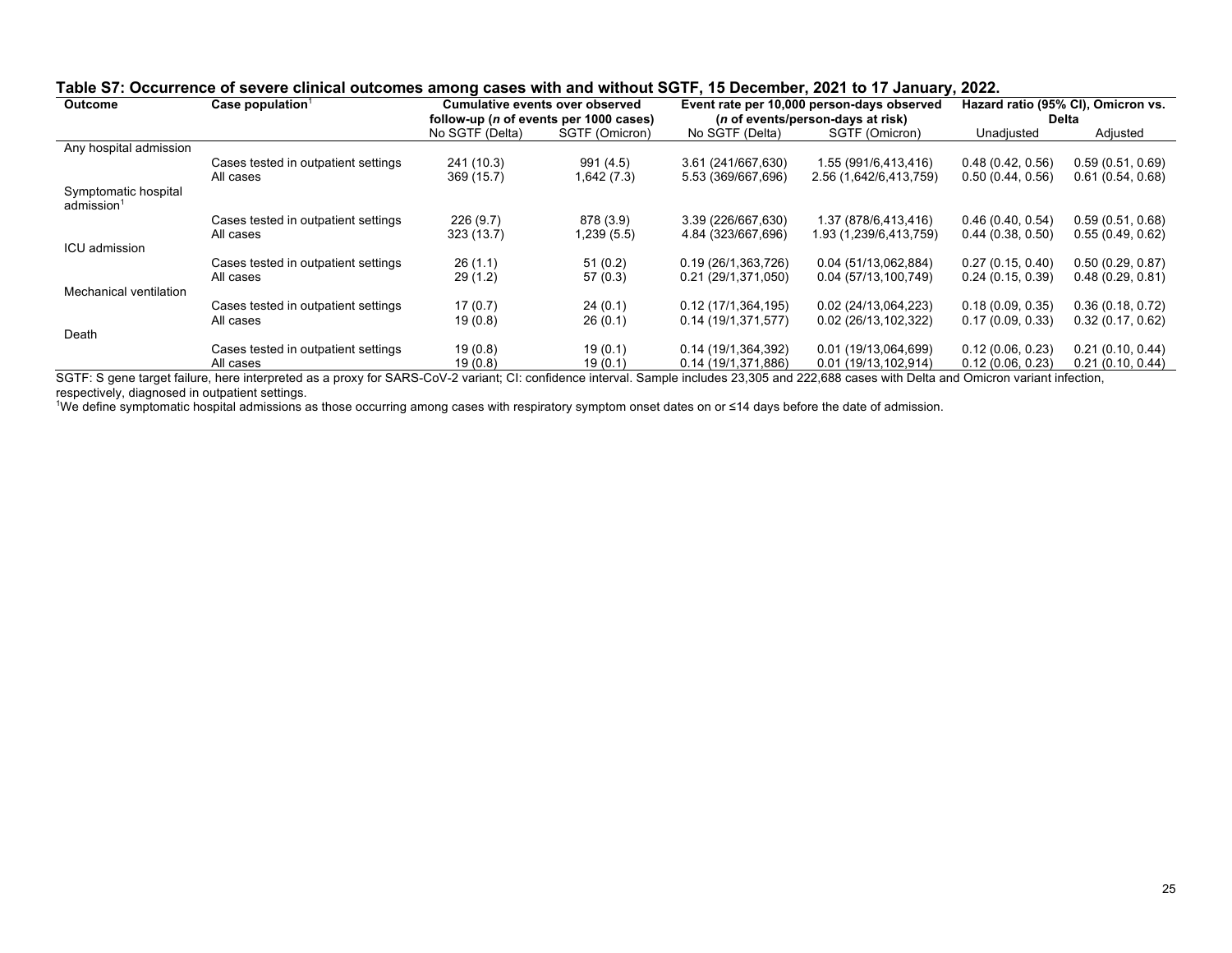## **Table S8: Occurrence of clinical outcomes among cases with and without SGTF, without symptoms at the time of their first positive test, 15 December, 2021 to 17 January, 2022.**

| <b>Outcome</b>                                 | Case population $1$                                                                                    |                          | <b>Cumulative events over</b><br>observed follow-up (n<br>of events per 1,000<br>cases) | Event rate per 10,000 person-days<br>observed ( <i>n</i> of events/person-days at risk) |                                                  | Hazard ratio (95% CI), Omicron vs.<br>Delta |                                      |
|------------------------------------------------|--------------------------------------------------------------------------------------------------------|--------------------------|-----------------------------------------------------------------------------------------|-----------------------------------------------------------------------------------------|--------------------------------------------------|---------------------------------------------|--------------------------------------|
|                                                |                                                                                                        | No SGTF<br>(Delta)       | <b>SGTF</b><br>(Omicron)                                                                | No SGTF (Delta)                                                                         | SGTF (Omicron)                                   | Unadjusted                                  | Adjusted                             |
| Onset of respiratory<br>symptoms               |                                                                                                        |                          |                                                                                         |                                                                                         |                                                  |                                             |                                      |
|                                                | Cases tested in outpatient settings without symptoms<br>All cases without symptoms at point of testing | 574 (13.3)<br>581 (13.4) | 5,720 (11.6)<br>5,787 (11.7)                                                            | 0.20(574/280,118)<br>0.21 (581/281,047)                                                 | 0.18 (5,720/3,109,842)<br>0.19 (5,787/3,119,788) | 0.95(0.87, 1.04)<br>0.95(0.87, 1.04)        | 0.88(0.81, 0.96)<br>0.89(0.81, 0.97) |
| Any hospital<br>admission                      |                                                                                                        |                          |                                                                                         |                                                                                         |                                                  |                                             |                                      |
|                                                | Cases tested in outpatient settings without symptoms<br>All cases without symptoms at point of testing | 28(6.5)<br>45 (10.4)     | 179 (3.6)<br>356 (7.2)                                                                  | 2.27 (28/123,523)<br>3.64 (45/123,532)                                                  | 1.26 (179/1,416,427)<br>2.51 (356/1,416,516)     | 0.57(0.38, 0.86)<br>0.71(0.52, 0.98)        | 0.69(0.46, 1.05)<br>0.83(0.60, 1.15) |
| Symptomatic<br>hospital admission <sup>1</sup> |                                                                                                        |                          |                                                                                         |                                                                                         |                                                  |                                             |                                      |
|                                                | Cases tested in outpatient settings without symptoms<br>All cases without symptoms at point of testing | 13(3.0)<br>13(3.0)       | 66 (1.3)<br>66 (1.3)                                                                    | 1.05 (13/123,523)<br>1.05 (13/123,532)                                                  | 0.47 (66/1,416,427)<br>0.47 (66/1,416,516)       | 0.53(0.35, 0.80)<br>0.53(0.35, 0.80)        | 0.65(0.43, 0.98)<br>0.65(0.43, 0.98) |
| ICU admission                                  | Cases tested in outpatient settings without symptoms                                                   | 1(0.2)                   | 8(0.2)                                                                                  | 0.04(1/251,816)                                                                         | 0.03(8/2,885,008)                                | 0.59(0.07, 4.70)                            |                                      |
| Mechanical                                     | All cases without symptoms at point of testing                                                         | 1(0.2)                   | 8(0.2)                                                                                  | 0.04(1/252,819)                                                                         | 0.03(8/2,895,452)                                | 0.59(0.07, 4.71)                            |                                      |
| ventilation                                    | Cases tested in outpatient settings without symptoms                                                   | 0(0.0)                   | 4(0.1)                                                                                  | 0.00(0/251,978)                                                                         | 0.01(4/2,885,243)                                |                                             |                                      |
| Death                                          | All cases without symptoms at point of testing                                                         | 0(0.0)                   | 4(0.1)                                                                                  | 0.00(0/252,981)                                                                         | 0.01(4/2,895,686)                                |                                             |                                      |
|                                                | Cases tested in outpatient settings without symptoms<br>All cases without symptoms at point of testing | 0(0.0)<br>0(0.0)         | 0(0.0)<br>0(0.0)                                                                        | 0.00(0/251,978)<br>0.00(0/252,981)                                                      | 0.00(0/2,885,381)<br>0.00(0/2,895,824)           | --                                          | --                                   |
|                                                |                                                                                                        |                          |                                                                                         |                                                                                         |                                                  |                                             |                                      |

SGTF: S gene target failure, here interpreted as a proxy for SARS-CoV-2 variant; CI: confidence interval.

Symptoms data were collected from free-text fields of patient EHRs, including data from clinical notes and from responses to questionnaires addressing symptoms in the 14 days before testing which all patients must complete to receive a test. Note that because lengths of follow-up differ between SGTF and non-SGTF cases, clinical risk periods over which cumulative events and event rates are summarized may differ between the two case populations.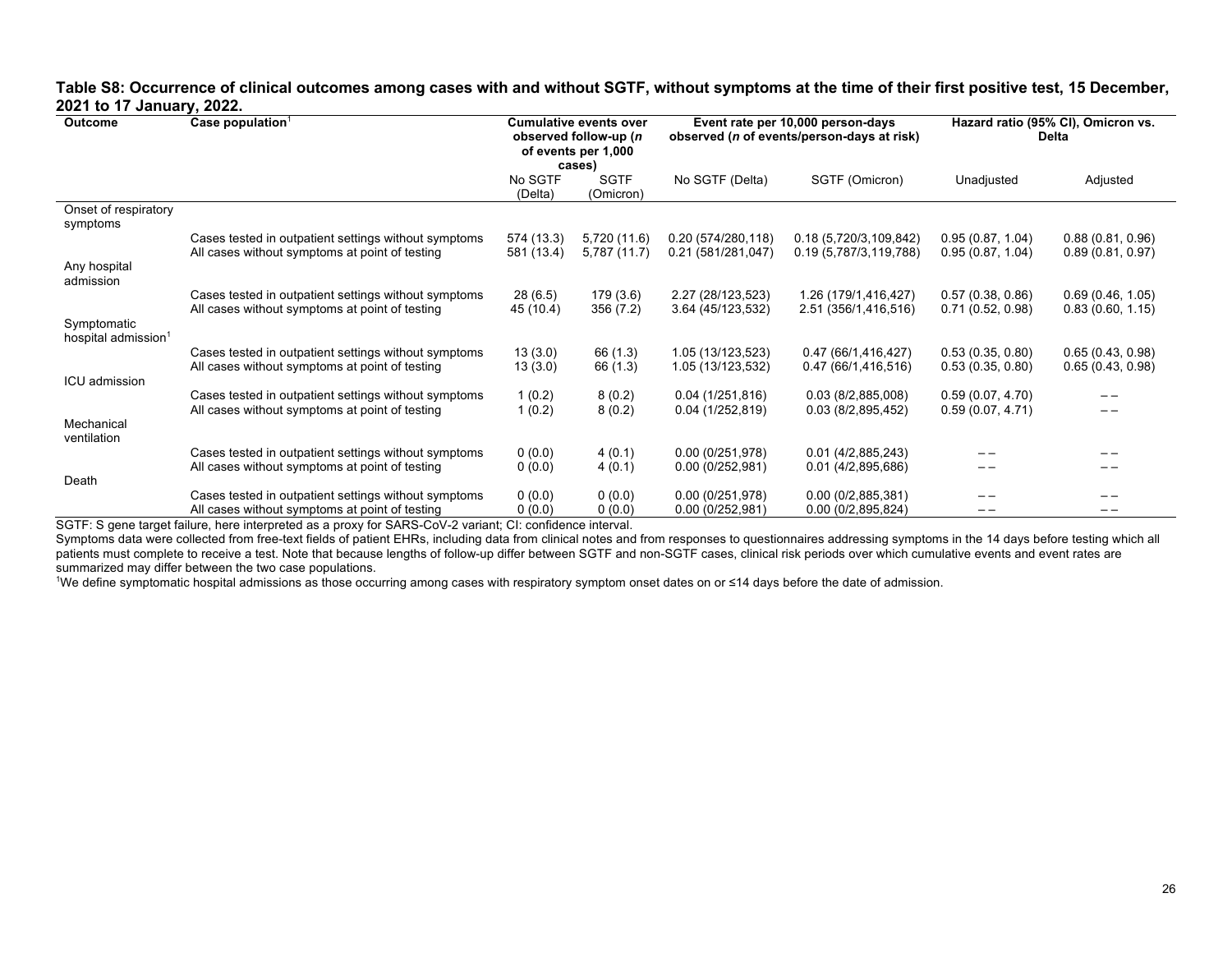## **Table S9: Comparison of associations of SGTF with clinical outcomes across differing missing-data analysis strategies, 15 December, 2021 to 17 January, 2022.**

| . .<br><b>Outcome</b>                       | Case population $1$                 | Primary analysis: Adjusted | Complete case analysis:    | Participants enrolled ≥1    |
|---------------------------------------------|-------------------------------------|----------------------------|----------------------------|-----------------------------|
|                                             |                                     | hazard ratio (95% CI).     | Adjusted hazard ratio (95% | year: Adjusted hazard ratio |
|                                             |                                     | Omicron vs. Delta          | CI). Omicron vs. Delta     | (95% CI), Omicron vs. Delta |
| Any hospital admission                      |                                     |                            |                            |                             |
|                                             | Cases tested in outpatient settings | 0.59(0.51, 0.69)           | 0.65(0.55, 0.76)           | 0.59(0.51, 0.70)            |
|                                             | All cases                           | 0.61(0.54, 0.68)           | 0.66(0.58, 0.75)           | 0.62(0.55, 0.70)            |
| Symptomatic hospital admission <sup>1</sup> |                                     |                            |                            |                             |
|                                             | Cases tested in outpatient settings | 0.59(0.51, 0.68)           | 0.64(0.54, 0.75)           | 0.59(0.50, 0.69)            |
|                                             | All cases                           | 0.55(0.49, 0.62)           | 0.61(0.53, 0.70)           | 0.56(0.49, 0.64)            |
| ICU admission                               |                                     |                            |                            |                             |
|                                             | Cases tested in outpatient settings | 0.50(0.29, 0.87)           | 0.53(0.30, 0.95)           | 0.51(0.29, 0.91)            |
|                                             | All cases                           | 0.48(0.29, 0.81)           | 0.50(0.29, 0.87)           | 0.52(0.29, 0.92)            |
| Mechanical ventilation                      |                                     |                            |                            |                             |
|                                             | Cases tested in outpatient settings | 0.36(0.18, 0.72)           | 0.32(0.16, 0.65)           | 0.32(0.16, 0.65)            |
|                                             | All cases                           | 0.32(0.17, 0.62)           | 0.30(0.15, 0.61)           | 0.34(0.17, 0.68)            |
| Death                                       |                                     |                            |                            |                             |
|                                             | Cases tested in outpatient settings | 0.21(0.10, 0.44)           | 0.18(0.08, 0.39)           | 0.20(0.09, 0.42)            |
|                                             | All cases                           | 0.21(0.10, 0.44)           | 0.18(0.08, 0.40)           | 0.20(0.09, 0.43)            |

SGTF: S gene target failure, here interpreted as a proxy for SARS-CoV-2 variant; CI: confidence interval. Adjusted Cox proportional hazards models control for all variables listed in **Table S2**, with strata for testing date.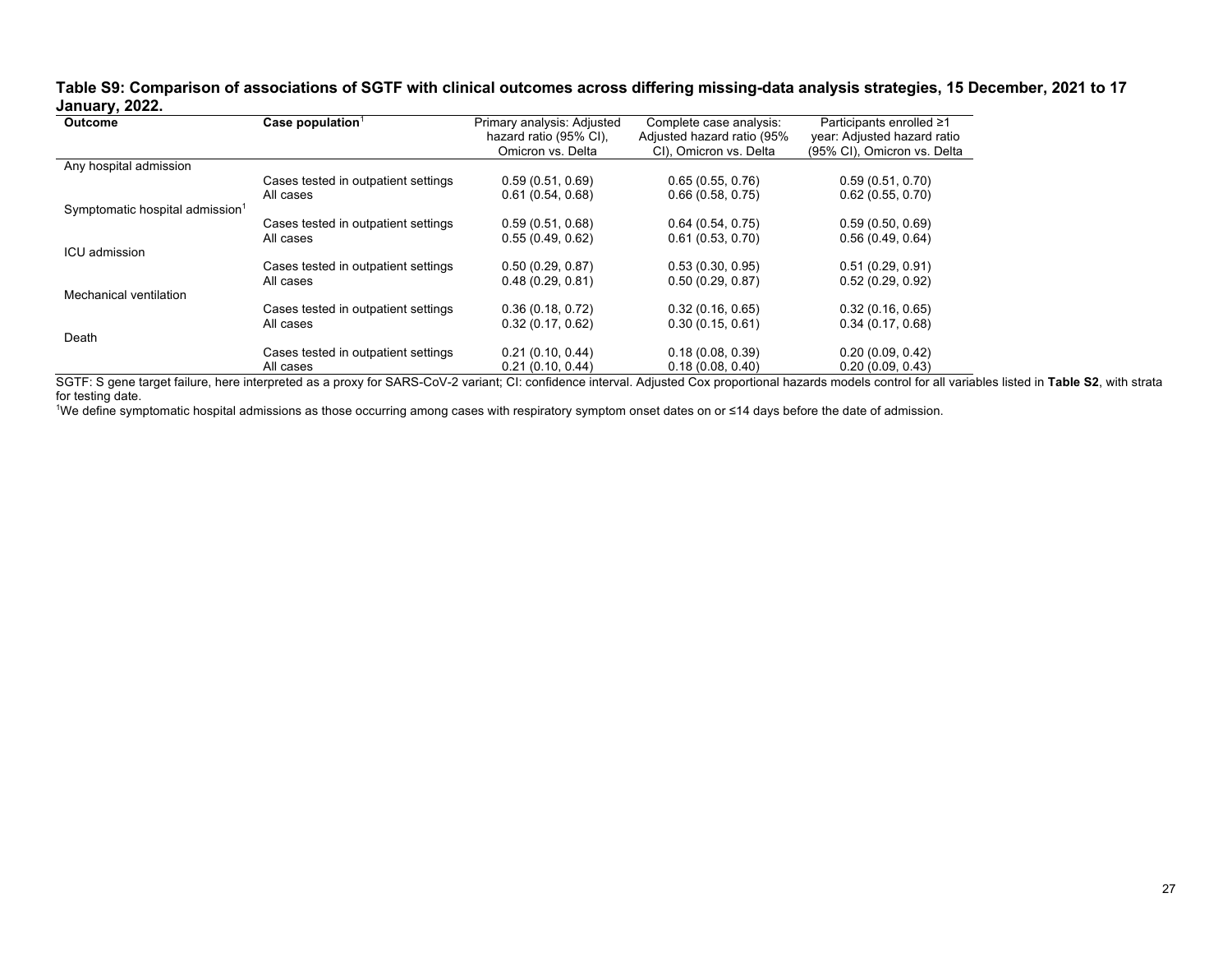| Table S10: Association of SGTF infection status with symptomatic hospitalization within various patient subgroups, 15 December, 2021 to 17 January, |  |
|-----------------------------------------------------------------------------------------------------------------------------------------------------|--|
| 2022.                                                                                                                                               |  |

| Characteristic             |                                  | <b>Cumulative events over observed</b> |                                     | Symptomatic hospitalization rate per |                                         | Hazard ratio (95% CI), Omicron vs. |                  |
|----------------------------|----------------------------------|----------------------------------------|-------------------------------------|--------------------------------------|-----------------------------------------|------------------------------------|------------------|
|                            |                                  |                                        | follow-up, n (total per 1000 cases) |                                      | 10,000 person-days (n of events/person- |                                    | <b>Delta</b>     |
|                            |                                  |                                        |                                     |                                      | days at risk)                           |                                    |                  |
|                            |                                  | No SGTF (Delta)                        | SGTF (Omicron)                      | No SGTF (Delta)                      | SGTF (Omicron)                          | Unadjusted                         | Adjusted         |
|                            |                                  |                                        |                                     |                                      |                                         |                                    |                  |
| Age                        | 0-1 years                        | 3(4.6)                                 | 4(1.5)                              | 1.6 (3/18,842)                       | 0.5(4/74,660)                           | 0.44(0.09, 2.28)                   |                  |
|                            | 2-4 years                        | 0(0.0)                                 | 4(0.8)                              | 0.0(0/21,921)                        | 0.3(4/149,272)                          | $- -$                              |                  |
|                            | 5-9 years                        | 3(2.3)                                 | 9(0.7)                              | 0.8(3/38,152)                        | 0.3(9/353,778)                          | 0.31(0.08, 1.19)                   | $-$              |
|                            | $10-19$ years                    | 6(1.9)                                 | 18(0.6)                             | 0.6(6/92,954)                        | 0.2(18/824,353)                         | 0.34(0.13, 0.89)                   | 0.46(0.23, 0.91) |
|                            | 20-29 years                      | 15(4.8)                                | 150(4.0)                            | 1.7 (15/88,597)                      | 1.4 (150/1,087,778)                     | 0.87(0.51, 1.48)                   | 1.01(0.65, 1.55) |
|                            | 30-39 years                      | 31(7.9)                                | 228(5.0)                            | 2.7 (31/112,945)                     | 1.8 (228/1,299,085)                     | 0.76(0.51, 1.12)                   | 0.79(0.58, 1.06) |
|                            | 40-49 years                      | 38(10.1)                               | 129(3.4)                            | 3.5 (38/107,985)                     | 1.2 (128/1,086,231)                     | 0.40(0.28, 0.59)                   | 0.44(0.33, 0.60) |
|                            | 50-59 years                      | 44 (13.3)                              | 116(4.0)                            | 4.7 (44/94,621)                      | 1.4 (116/842,004)                       | 0.36(0.25, 0.52)                   | 0.49(0.37, 0.66) |
|                            | 60-69 years                      | 43 (21.8)                              | 107(6.8)                            | 7.7 (43/56,024)                      | 2.4 (107/453,494)                       | 0.36(0.25, 0.51)                   | 0.38(0.29, 0.50) |
|                            | 70-79 years                      | 29 (36.2)                              | 77 (12.9)                           | 12.8 (29/22,600)                     | 4.5 (77/170,397)                        | 0.40(0.26, 0.63)                   | 0.63(0.43, 0.19) |
|                            | $\geq$ 80 years                  | 12(45.5)                               | 35(22.4)                            | 16.3 (12/7,383)                      | 7.9 (35/44,436)                         | 0.60(0.30, 1.23)                   | 0.77(0.45, 1.30) |
| Sex                        |                                  |                                        |                                     |                                      |                                         |                                    |                  |
|                            | Female                           | 119(9.2)                               | 556 (4.5)                           | 3.2 (119/370,374)                    | 1.6 (556/3,547,248)                     | 0.54(0.44, 0.67)                   | 0.66(0.57, 0.77) |
|                            | Male                             | 107(10.3)                              | 322(3.2)                            | 3.6 (107/297,256)                    | 1.1 (322/2,866,168)                     | 0.37(0.30, 0.47)                   | 0.53(0.44, 0.64) |
| Charlson comorbidity index |                                  |                                        |                                     |                                      |                                         |                                    |                  |
|                            | 0                                | 126(6.8)                               | 495 (2.7)                           | 2.4 (126/531,196)                    | 0.9 (495/5,225,503)                     | 0.47(0.38, 0.57)                   | 0.64(0.54, 0.76) |
|                            | $1 - 2$                          | 59 (15.4)                              | 228(6.6)                            | 5.4 (59/109,428)                     | 2.3 (228/997,950)                       | 0.51(0.38, 0.68)                   | 0.58(0.46, 0.73) |
|                            | $3-5$                            | 22(31.0)                               | 97 (19.2)                           | 11.0 (22/20,036)                     | 6.7 (97/144,063)                        | 0.61(0.38, 0.99)                   | 0.56(0.40, 0.79) |
|                            | $\geq 6$                         | 19 (73.9)                              | 58 (35.6)                           | 27.3 (19/6,970)                      | 12.6 (58/45,900)                        | 0.50(0.29, 0.85)                   | 0.76(0.49, 1.18) |
| Previous infection         |                                  |                                        |                                     |                                      |                                         |                                    |                  |
|                            | No documented previous infection | 225(9.7)                               | 874 (3.9)                           | 3.4 (225/665,208)                    | 1.4 (874/6,379,984)                     | 0.46(0.40, 0.54)                   | 0.60(0.54, 0.68) |
|                            | Documented previous infection    | 1(11.9)                                | 4(3.4)                              | 4.1(1/2, 422)                        | 1.2(4/33,432)                           | 0.27(0.03, 2.44)                   |                  |
| Vaccination                |                                  |                                        |                                     |                                      |                                         |                                    |                  |
|                            | Unvaccinated                     | 142 (14.5)                             | 272 (4.2)                           | 5.1 (142/279,328)                    | 1.4 (272/1,885,318)                     | 0.36(0.29, 0.44)                   | 0.47(0.39, 0.56) |
|                            | Ad.26.COV2                       |                                        |                                     |                                      |                                         |                                    |                  |
|                            | Single dose                      | 9(12.6)                                | 24(3.5)                             | 4.4 (9/20,471)                       | 1.2 (24/197,871)                        | 0.29(0.13, 0.64)                   | 0.36(0.19, 0.70) |
|                            | With any booster dose            | 1(5.9)                                 | 10(4.3)                             | 2.0(1/4,910)                         | 1.5 (10/67,175)                         | 0.91(0.11, 7.65)                   |                  |
|                            | BNT162b2 or mRNA-1273            |                                        |                                     |                                      |                                         |                                    |                  |
|                            | Single dose                      | 7(10.8)                                | 14(2.2)                             | 3.8(7/18,476)                        | 0.8(14/180,371)                         | 0.25(0.10, 0.63)                   | 0.32(0.14, 0.76) |
|                            | 2 doses (>180 days prior)        | 41(5.5)                                | 308(3.8)                            | 1.9 (41/215,679)                     | 1.3 (308/2,340,025)                     | 0.44(0.15, 1.25)                   | 0.65(0.26, 1.62) |
|                            | 2 doses (91-180 days prior)      | 8(5.0)                                 | 59(3.2)                             | 1.7 (8/46,119)                       | 1.1 (59/530,686)                        | 0.72(0.34, 1.53)                   | 0.71(0.41, 1.23) |
|                            | 2 doses (≤90 days prior)         | 5(22.0)                                | 8(2.6)                              | 2.8(5/17,815)                        | 0.9 (22/246,212)                        | 0.72(0.52, 1.01)                   | 0.85(0.66, 1.09) |
|                            | 3 doses                          | 13(5.8)                                | 169(5.0)                            | 2.0 (13/64,832)                      | 1.7 (169/965,758)                       | 0.91(0.52, 1.61)                   | 0.78(0.57, 1.09) |

SGTF: S gene target failure, here interpreted as a proxy for SARS-CoV-2 variant; CI: confidence interval. Adjusted Cox proportional hazards models control for all variables listed in **Table S2**, with strata for testing date. We define symptomatic hospital admissions as those occurring among cases with respiratory symptom onset dates on or ≤14 days before the date of admission.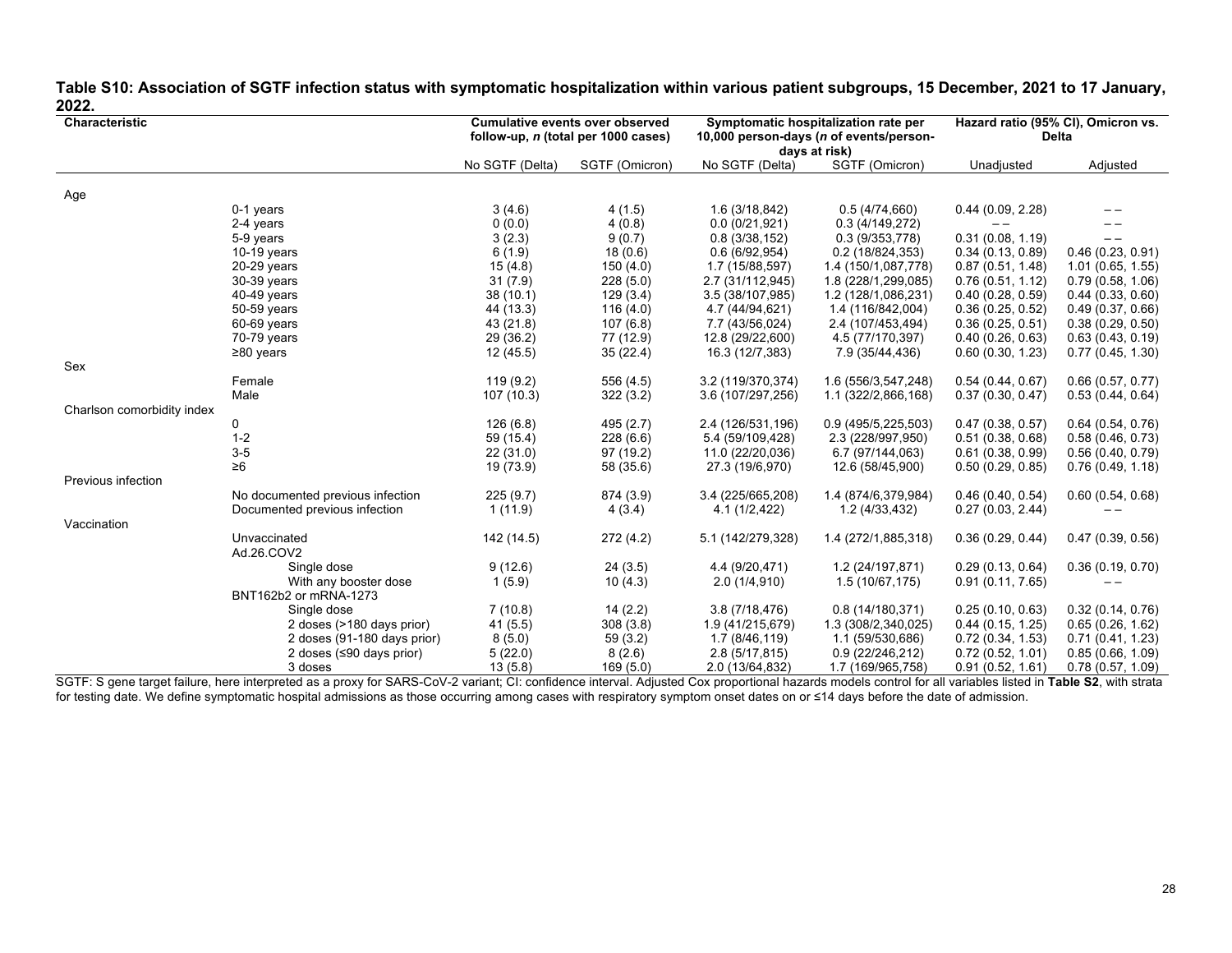#### **Table S11: Comparison of associations of SGTF with clinical outcomes defined on the basis of the adjusted hazard ratio or adjusted risk ratio, 15 December, 2021 to 17 January, 2022.** L.

| <b>Outcome</b>                              | Case population <sup>1</sup>        | Primary analysis: Adjusted | Log binomial regression   |
|---------------------------------------------|-------------------------------------|----------------------------|---------------------------|
|                                             |                                     | hazard ratio (95% CI).     | analysis: Risk ratio (95% |
|                                             |                                     | Omicron vs. Delta          | CI), Omicron vs. Delta    |
| Any hospital admission                      |                                     |                            |                           |
|                                             | Cases tested in outpatient settings | 0.59(0.51, 0.69)           | 0.63(0.55, 0.72)          |
|                                             | All cases                           | 0.61(0.54, 0.68)           | 0.67(0.60, 0.75)          |
| Symptomatic hospital admission <sup>1</sup> |                                     |                            |                           |
|                                             | Cases tested in outpatient settings | 0.59(0.51, 0.68)           | 0.63(0.55, 0.72)          |
|                                             | All cases                           | 0.55(0.49, 0.62)           | 0.60(0.54, 0.68)          |
| ICU admission                               |                                     |                            |                           |
|                                             | Cases tested in outpatient settings | 0.50(0.29, 0.87)           | 0.54(0.31, 0.94)          |
|                                             | All cases                           | 0.48(0.29, 0.81)           | 0.51(0.30, 0.86)          |
| Mechanical ventilation                      |                                     |                            |                           |
|                                             | Cases tested in outpatient settings | 0.36(0.18, 0.72)           | 0.35(0.17, 0.71)          |
|                                             | All cases                           | 0.32(0.17, 0.62)           | 0.32(0.16, 0.62)          |
| Death                                       |                                     |                            |                           |
|                                             | Cases tested in outpatient settings | 0.21(0.10, 0.44)           | 0.20(0.10, 0.43)          |
|                                             | All cases                           | 0.21(0.10, 0.44)           | 0.21(0.10, 0.43)          |

SGTF: S gene target failure, here interpreted as a proxy for SARS-CoV-2 variant; CI: confidence interval. Adjusted Cox proportional hazards and log binomial regression models control for all variables listed in **Table S2**, with strata and intercepts for testing date, respectively.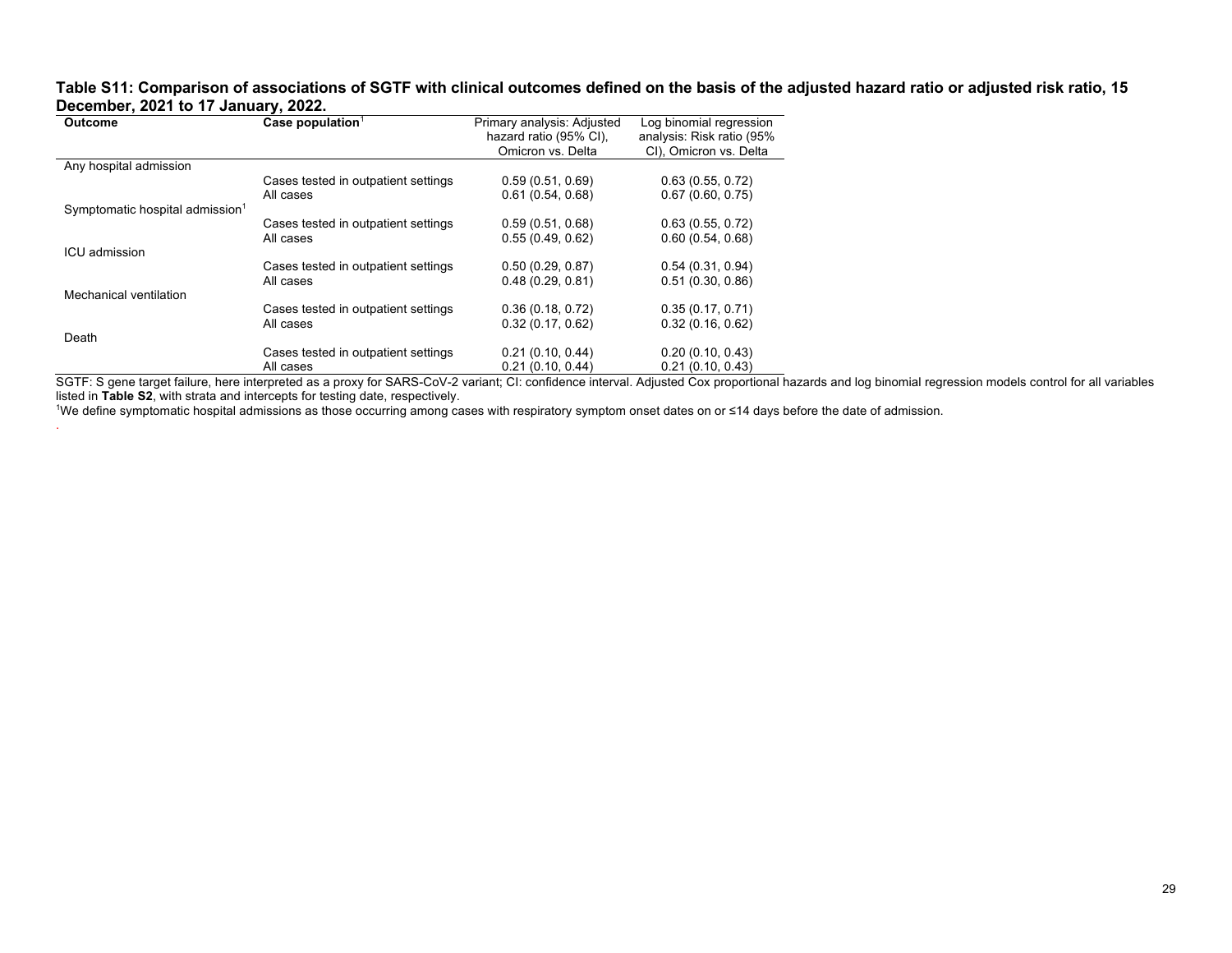### **Table S12: Occurrence of severe clinical outcomes among cases tested in outpatient settings with and without SGTF, 3 February to 17 March, 2022.**

| Outcome                                     | Cumulative events over observed follow-up |              |                  | Event rate per 10,000 person-days observed ( <i>n</i> of | Hazard ratio (95% CI), BA.2 vs. BA.1* |                   |
|---------------------------------------------|-------------------------------------------|--------------|------------------|----------------------------------------------------------|---------------------------------------|-------------------|
|                                             | ( <i>n</i> of events per 1000 cases)      |              |                  | events/person-days at risk)                              |                                       |                   |
|                                             | No SGTF (BA.2)                            | SGTF (BA.1*) | No SGTF (BA.2)   | $SGTF(BA.1*)$                                            | Unadiusted                            | Adiusted          |
| Any hospital admission                      | 28 (14.7)                                 | 170 (13.3)   | 7.01 (28/39,965) | 5.16 (170/329,302)                                       | 1.38(0.92, 2.07)                      | 1.26 (0.83, 1.92) |
| Symptomatic hospital admission <sup>1</sup> | 24 (12.6)                                 | 147 (11.5)   | 6.01 (24/39,965) | 4.46 (147/329,302)                                       | 1.42(0.92, 2.20)                      | 1.29 (0.82, 2.03) |
| ICU admission                               | l (0.5)                                   | 6(0.5)       | 0.21(1/48.374)   | 0.15(6/406.887)                                          | 1.63(0.20, 13.8)                      |                   |
| Mechanical ventilation                      | (0.5)                                     | l (0.1)      | 0.21(1/48,374)   | 0.02(1/406.982)                                          |                                       |                   |
| Death                                       | 2 (1.0)                                   | 16(1.3)      | 0.41(2/48,367)   | 0.39 (16/406,769)                                        | 1.04 (0.24, 4.55)                     | 1.16 (0.25, 5.29) |

SGTF: S gene target failure, here interpreted as a proxy for SARS-CoV-2 variant; CI: confidence interval. Adjusted Cox proportional hazards models control for all variables listed in **Table S2**, with strata for testing date.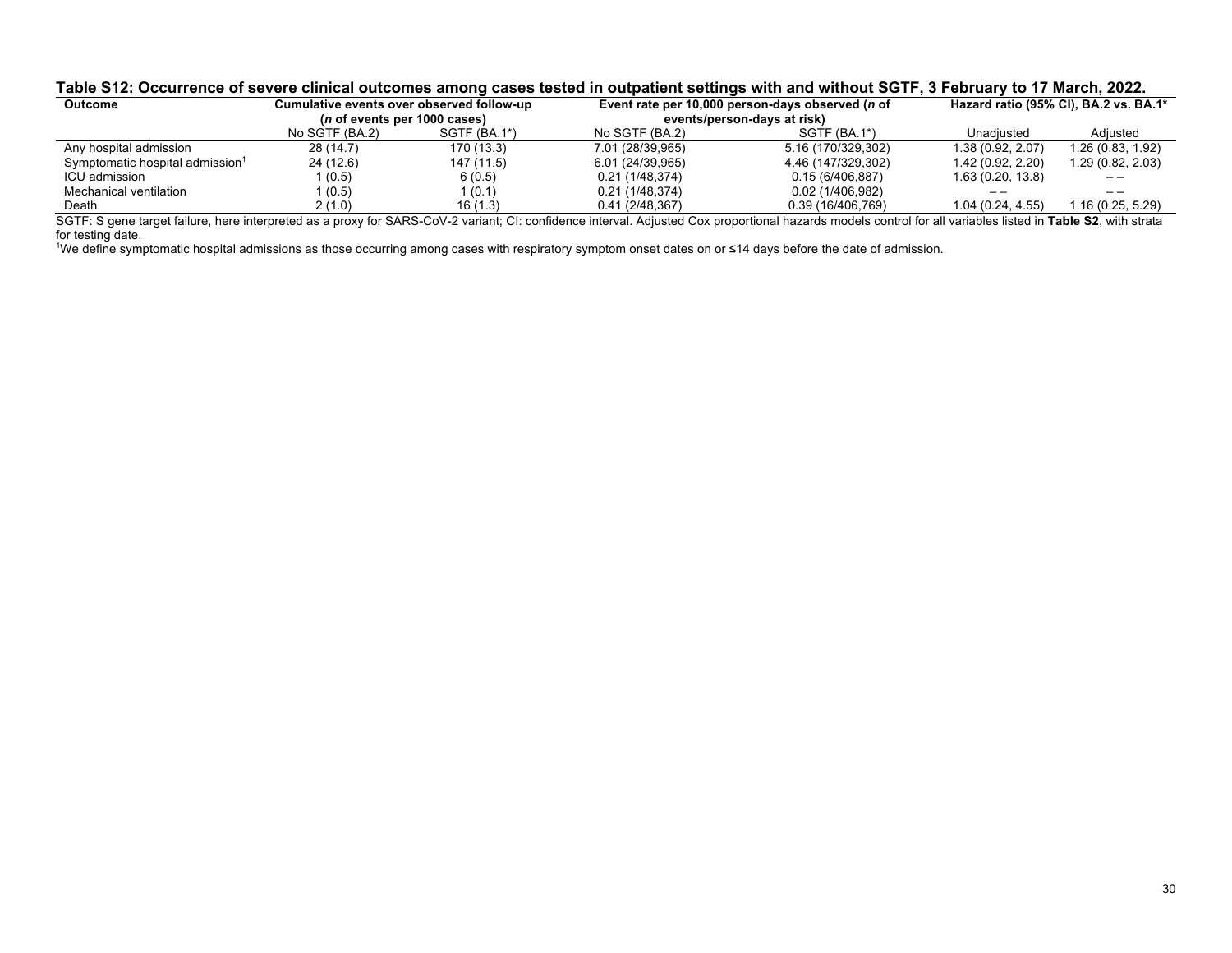|                   | $\sigma$ December, 2021 to 17 January, 2022 |                     |                   |                                |                   |                        |                   |
|-------------------|---------------------------------------------|---------------------|-------------------|--------------------------------|-------------------|------------------------|-------------------|
| Characteristic    | <b>Measure</b>                              |                     |                   | Adjusted hazard ratio (95% CI) |                   |                        |                   |
|                   |                                             | All cases           |                   | SGTF cases (Omicron)           |                   | Non-SGTF cases (Delta) |                   |
|                   |                                             | Cases tested in     | Cases tested in   | Cases tested in                | Cases tested in   | Cases tested in        | Cases tested in   |
|                   |                                             | outpatient settings | any setting       | outpatient settings            | any setting       | outpatient settings    | any setting       |
| Age               |                                             |                     |                   |                                |                   |                        |                   |
|                   | <1 year                                     | 0.12(0.04, 0.36)    | 0.24(0.12, 0.48)  | 0.12(0.03, 0.48)               | 0.19(0.07, 0.52)  | 0.14(0.02, 1.05)       | 0.40(0.14, 1.13)  |
|                   | 1-4 years                                   | 0.32(0.16, 0.61)    | 0.32(0.18, 0.55)  | 0.37(0.17, 0.79)               | 0.29(0.15, 0.58)  | 0.25(0.05, 1.27)       | 0.42(0.17, 1.08)  |
|                   |                                             |                     |                   |                                |                   |                        |                   |
|                   | 5-9 years                                   | 0.27(0.14, 0.50)    | 0.31(0.19, 0.51)  | 0.28(0.13, 0.57)               | 0.38(0.22, 0.65)  | 0.34(0.10, 1.27)       | 0.22(0.08, 0.67)  |
|                   | $10-19$ years                               | 0.28(0.19, 0.41)    | 0.32(0.24, 0.44)  | 0.28(0.19, 0.43)               | 0.33(0.23, 0.46)  | 0.36(0.16, 0.84)       | 0.37(0.20, 0.72)  |
|                   | $20-29$ years                               | 0.86(0.71, 1.04)    | 0.80(0.68, 0.95)  | 0.88(0.73, 1.08)               | 0.83(0.70, 0.99)  | 0.76(0.43, 1.35)       | 0.68(0.42, 1.14)  |
|                   | 30-39 years                                 | ref.                | ref.              | ref.                           | ref.              | ref.                   | ref.              |
|                   | 40-49 years                                 | 0.76(0.64, 0.92)    | 0.82(0.70, 0.96)  | 0.67(0.54, 0.82)               | 0.74(0.62, 0.88)  | 1.49 (0.94, 2.35)      | 1.39 (0.94, 2.06) |
|                   | 50-59 years                                 | 0.85(0.70, 1.03)    | 0.94(0.80, 1.11)  | 0.71(0.57, 0.88)               | 0.85(0.71, 1.03)  | 2.01 (1.26, 3.15)      | 1.63 (1.09, 2.43) |
|                   | 60-69 years                                 | 1.34 (1.09, 1.65)   | 1.37(1.15, 1.62)  | 1.03(0.81, 1.31)               | 1.08(0.88, 1.33)  | 3.54(2.22, 5.60)       | 3.13(2.09, 4.65)  |
|                   | 70-79 years                                 | 1.99 (1.55, 2.56)   | 1.93 (1.56, 2.40) | 1.55(1.16, 2.06)               | 1.54(1.21, 1.97)  | 5.56 (3.23, 9.77)      | 4.72 (2.94, 7.63) |
|                   | $\geq$ 80 years                             | 2.89 (2.08, 3.99)   | 2.79 (2.11, 3.71) | 2.58 (1.76, 3.77)              | 2.44 (1.75, 3.42) | 5.44 (2.63, 11.4)      | 5.37 (2.97, 9.78) |
| Sex               |                                             |                     |                   |                                |                   |                        |                   |
|                   | Female                                      | ref.                | ref.              | ref.                           | ref.              | ref.                   | ref.              |
|                   | Male                                        | 1.04(0.92, 1.18)    | 1.02(0.92, 1.14)  | 1.01(0.88, 1.16)               | 1.00(0.89, 1.12)  | 1.19(0.91, 1.54)       | 1.15(0.92, 1.44)  |
| Race/ethnicity    |                                             |                     |                   |                                |                   |                        |                   |
|                   | White                                       |                     |                   |                                |                   |                        |                   |
|                   |                                             | ref.                | ref.              | ref.                           | ref.              | ref.                   | ref.              |
|                   | <b>Black</b>                                | 0.99(0.79, 1.24)    | 1.18(0.98, 1.41)  | 0.97(0.76, 1.26)               | 1.18(0.97, 1.44)  | 1.19(0.70, 1.97)       | 1.33 (0.89, 1.99) |
|                   | Hispanic                                    | 1.14 (0.99, 1.33)   | 1.05 (0.92, 1.19) | 1.13(0.95, 1.35)               | 1.05 (0.91, 1.22) | 1.17(0.87, 1.60)       | 1.04(0.80, 1.35)  |
|                   | Asian/Pacific islander                      | 1.44 (1.15, 1.80)   | 1.23 (1.01, 1.48) | 1.40 (1.10, 1.79)              | 1.25(1.01, 1.55)  | 1.46 (0.84, 2.49)      | 0.96(0.58, 1.59)  |
|                   | Other, mixed race, or unknown race          | 0.70(0.50, 0.98)    | 0.89(0.61, 1.04)  | 0.55(0.37, 0.84)               | 0.71(0.52, 0.97)  | 1.32 (0.75, 2.29)      | 1.11 (0.69, 1.79) |
| Community         |                                             |                     |                   |                                |                   |                        |                   |
| median income     |                                             |                     |                   |                                |                   |                        |                   |
|                   | Per 1-log increase                          | 0.99(0.85, 1.14)    | 0.93(0.83, 1.05)  | 0.97(0.83, 1.15)               | 0.94(0.82, 1.07)  | 1.01 (0.72, 1.42)      | 0.90(0.69, 1.15)  |
| Cigarette         |                                             |                     |                   |                                |                   |                        |                   |
| smoking           |                                             |                     |                   |                                |                   |                        |                   |
|                   | Never smoker                                | ref.                | ref.              | ref.                           | ref.              | ref.                   | ref.              |
|                   | <b>Current smoker</b>                       | 0.97(0.75, 1.24)    | 0.87(0.70, 1.10)  | 0.99(0.74, 1.32)               | 0.89(0.69, 1.14)  | 0.88(0.51, 1.51)       | 0.80(0.49, 1.28)  |
|                   | Former smoker                               | 1.01(0.87, 1.17)    | 0.98(0.86, 1.11)  | 1.04 (0.88, 1.23)              | 0.96(0.83, 1.11)  | 0.93(0.67, 1.28)       | 1.07 (0.82, 1.39) |
| Body mass         |                                             |                     |                   |                                |                   |                        |                   |
| index             |                                             |                     |                   |                                |                   |                        |                   |
|                   | Underweight                                 | 0.80(0.51, 1.27)    | 0.94(0.66, 1.33)  | 0.85(0.50, 1.45)               | 0.90(0.60, 1.36)  | 0.72(0.26, 1.96)       | 1.15 (0.58, 2.26) |
|                   |                                             |                     | ref.              |                                |                   |                        |                   |
|                   | Normal weight                               | ref.                |                   | ref.                           | ref.              | ref.                   | ref.              |
|                   | Overweight                                  | 1.35(1.13, 1.62)    | 1.18(1.02, 1.37)  | 1.37(1.13, 1.67)               | 1.20 (1.02, 1.41) | 1.38 (0.91, 2.02)      | 1.17(0.84, 1.63)  |
|                   | Obese                                       | 1.60(1.36, 1.90)    | 1.30(1.14, 1.50)  | 1.59 (1.31, 1.92)              | 1.30(1.12, 1.52)  | 1.64(1.10, 2.41)       | 1.28(0.93, 1.77)  |
| Healthcare        |                                             |                     |                   |                                |                   |                        |                   |
| utilization:      |                                             |                     |                   |                                |                   |                        |                   |
| outpatient visits |                                             |                     |                   |                                |                   |                        |                   |
|                   | $0 - 4$                                     | ref.                | ref.              | ref.                           | ref.              | ref.                   | ref.              |
|                   | $5-9$                                       | 1.89 (1.51, 2.34)   | 1.69 (1.41, 2.03) | 1.98 (1.53, 2.55)              | 1.79 (1.45, 2.22) | 1.52 (0.96, 2.38)      | 1.32 (0.92, 1.91) |
|                   | $10 - 14$                                   | 2.42 (1.92, 3.06)   | 2.07 (1.70, 2.51) | 2.66 (2.03, 3.44)              | 2.27 (1.81, 2.84) | 1.76 (1.07, 2.88)      | 1.56 (1.05, 2.33) |
|                   | 15-19                                       | 2.39 (1.85, 3.09)   | 2.07 (1.68, 2.57) | 2.35 (1.76, 3.14)              | 2.24 (1.75, 2.85) | 2.52 (1.51, 4.14)      | 1.65 (1.07, 2.54) |
|                   | $≥20-29$                                    | 3.31(2.65, 4.13)    | 2.61(2.16, 3.16)  | 3.64 (2.82, 4.71)              | 2.95 (2.36, 3.68) | 2.29 (1.41, 3.71)      | 1.70 (1.14, 2.52) |
| Healthcare        |                                             |                     |                   |                                |                   |                        |                   |
| utilization: ED   |                                             |                     |                   |                                |                   |                        |                   |
| visits            |                                             |                     |                   |                                |                   |                        |                   |
|                   | $\mathbf{0}$                                | ref.                | ref.              | ref.                           | ref.              | ref.                   | ref.              |
|                   | $\mathbf{1}$                                |                     |                   |                                |                   |                        |                   |
|                   |                                             | 1.38(1.20, 1.59)    | 1.37(1.21, 1.55)  | 1.31(1.11, 1.53)               | 1.32(1.15, 1.51)  | 1.61(1.19, 2.18)       | 1.55(1.19, 2.00)  |
|                   | $\sqrt{2}$                                  | 1.52 (1.24, 1.87)   | 1.43(1.19, 1.71)  | 1.38 (1.09, 1.73)              | 1.34 (1.09, 1.65) | 2.12 (1.42, 3.18)      | 1.84 (1.28, 2.65) |
|                   | $\geq 3$                                    | 1.07 (0.85, 1.35)   | 1.17(0.97, 1.41)  | 1.06(0.82, 1.37)               | 1.13(0.91, 1.40)  | 1.16(0.68, 2.02)       | 1.43 (0.93, 2.19) |
| Healthcare        |                                             |                     |                   |                                |                   |                        |                   |

## **Table S13: Association of various clinical and demographic characteristics with symptomatic hospital admission among cases with and without SGTF, 15 December, 2021 to 17 January, 2022.**

utilization: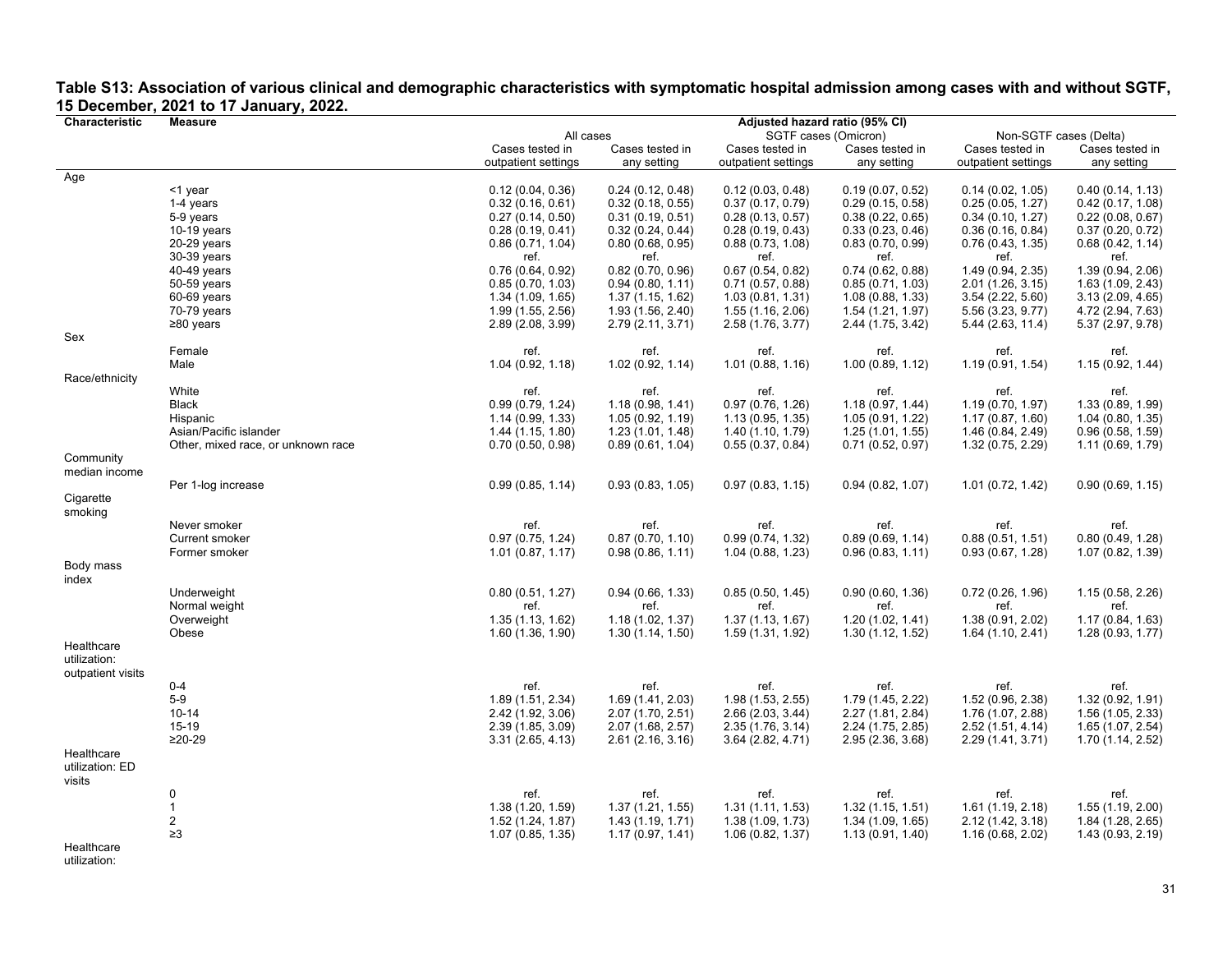| inpatient<br>admissions |                                                       |                   |                   |                   |                   |                   |                   |
|-------------------------|-------------------------------------------------------|-------------------|-------------------|-------------------|-------------------|-------------------|-------------------|
|                         |                                                       | ref.              | ref.              | ref.              | ref.              | ref.              | ref.              |
|                         |                                                       | 11.9 (10.2, 13.9) | 14.5 (12.6, 16.7) | 13.7 (11.5, 16.4) | 16.7 (14.4, 19.4) | 7.38 (5.02, 10.8) | 8.51 (6.23, 11.6) |
|                         |                                                       |                   |                   |                   |                   |                   |                   |
|                         | $\geq$ 3                                              | 12.0 (9.69, 14.8) | 14.9 (12.5, 17.8) | 14.2 (11.2, 17.8) | 17.6 (14.4, 21.3) | 6.29(3.78, 10.5)  | 8.06(5.26, 12.3)  |
|                         |                                                       | 18.8 (15.7, 22.6) | 24.9 (21.4, 29.0) | 22.6 (18.5, 27.4) | 29.5 (25.0, 34.8) | 8.60(5.14, 14.6)  | 11.9 (7.87, 17.8) |
| Charlson                |                                                       |                   |                   |                   |                   |                   |                   |
| comorbidity             |                                                       |                   |                   |                   |                   |                   |                   |
| index                   |                                                       | ref.              |                   |                   |                   |                   |                   |
|                         | 0                                                     |                   | ref.              | ref.              | ref.              | ref.              | ref.              |
|                         | $1 - 2$                                               | 1.02(0.87, 1.18)  | 0.93(0.81, 1.05)  | 1.02(0.87, 1.21)  | 0.92(0.80, 1.07)  | 1.01(0.72, 1.41)  | 0.95(0.71, 1.27)  |
|                         | $3-5$                                                 | 1.39(1.10, 1.74)  | 1.17(0.95, 1.42)  | 1.41(1.10, 1.83)  | 1.21(0.97, 1.50)  | 1.33 (0.81, 2.21) | 1.09(0.69, 1.67)  |
|                         | $\geq 6$                                              | 1.58 (1.19, 2.08) | 1.33(1.04, 1.69)  | 1.49 (1.08, 2.05) | 1.25(0.96, 1.65)  | 2.24(1.21, 4.11)  | 1.68(1.00, 2.80)  |
| Prior SARS-             |                                                       |                   |                   |                   |                   |                   |                   |
| CoV-2 infection         |                                                       |                   |                   |                   |                   |                   |                   |
|                         | No documented previous infection                      | ref.              | ref.              | ref.              | ref.              | ref.              | ref.              |
|                         | Documented previous infection                         | 0.48(0.22, 1.07)  | 0.49(0.24, 0.97)  | 0.52(0.22, 1.26)  | 0.56(0.27, 1.19)  | 0.50(0.07, 3.92)  | 0.32(0.04, 2.31)  |
| COVID-19                |                                                       |                   |                   |                   |                   |                   |                   |
| vaccination             |                                                       |                   |                   |                   |                   |                   |                   |
|                         | Unvaccinated                                          | ref.              | ref.              | ref.              | ref.              | ref.              | ref.              |
|                         | Ad.26.COV2.S-1 dose                                   | 0.48(0.34, 0.67)  | 0.61(0.47, 0.80)  | 0.54(0.36, 0.79)  | 0.67(0.49, 0.93)  | 0.39(0.20, 0.77)  | 0.52(0.30, 0.89)  |
|                         | Ad.26.COV2.S-with any booster dose                    | 0.34(0.19, 0.62)  | 0.43(0.37, 0.50)  | 0.46(0.25, 0.84)  | 0.61(0.38, 0.99)  | 0.11(0.01, 0.76)  | 0.20(0.05, 0.84)  |
|                         | BNT162b2 or mRNA-1273-1 dose                          | 0.51(0.34, 0.78)  | 0.59(0.41, 0.82)  | 0.46(0.27, 0.77)  | 0.59(0.39, 0.89)  | 0.69(0.35, 1.35)  | 0.61(0.32, 1.15)  |
|                         | BNT162b2 or mRNA-1273-2 doses ( $\ge$ 180 days prior) | 0.46(0.32, 0.66)  | 0.48(0.43, 0.55)  | 0.52(0.44, 0.61)  | 0.60(0.52, 0.69)  | 0.41(0.16, 1.01)  | 0.32(0.13, 0.78)  |
|                         | BNT162b2 or mRNA-1273-2 doses (91-180 days prior)     | 0.38(0.30, 0.49)  | 0.45(0.37, 0.56)  | 0.43(0.32, 0.56)  | 0.50(0.40, 0.64)  | 0.27(0.14, 0.54)  | 0.33(0.19, 0.58)  |
|                         | BNT162b2 or mRNA-1273-2 doses (≤90 days prior)        | 0.41(0.36, 0.47)  | 0.43(0.30, 0.60)  | 0.51(0.34, 0.76)  | 0.48(0.33, 0.70)  | 0.17(0.12, 0.24)  | 0.23(0.17, 0.30)  |
|                         | BNT162b2 or mRNA-1273-3 doses                         | 0.33(0.28, 0.40)  | 0.43(0.37, 0.50)  | 0.43(0.35, 0.52)  | 0.54(0.46, 0.64)  | 0.14(0.08, 0.24)  | 0.19(0.12, 0.28)  |

SGTF: S gene target failure, here interpreted as a proxy for SARS-CoV-2 variant; CI: confidence interval. Adjusted Cox proportional hazards models control for all variables listed in **Table S2**, with strata for testing date. We define symptomatic hospital admissions as those occurring among cases with respiratory symptom onset dates on or ≤14 days before the date of admission.

.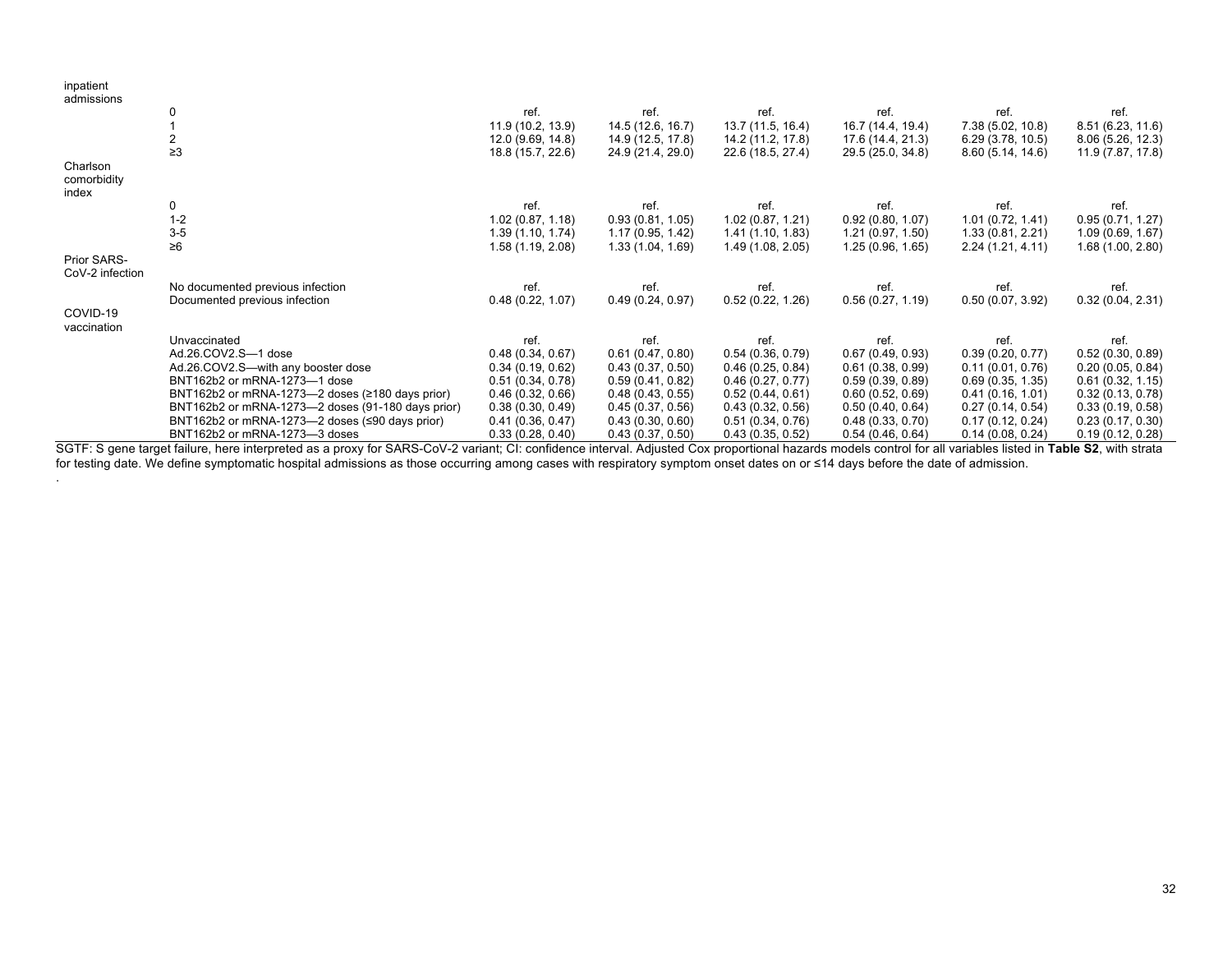## **Table S14: Occurrence of severe clinical outcomes among cases with and without SGTF, stratified by vaccination status, 15 December, 2021 to 17 January, 2022.**

| Outcome                                        | <b>Vaccination status</b>                         | <b>Number of cases</b> |                          | <b>Cumulative events over observed</b><br>follow-up (n of events per 1000<br>cases) |                | Hazard ratio (95% CI), Omicron vs. Delta |                  |
|------------------------------------------------|---------------------------------------------------|------------------------|--------------------------|-------------------------------------------------------------------------------------|----------------|------------------------------------------|------------------|
|                                                |                                                   | No SGTF<br>(Delta)     | <b>SGTF</b><br>(Omicron) | No SGTF (Delta)                                                                     | SGTF (Omicron) | Unadjusted                               | Adjusted         |
| Any hospital admission                         |                                                   |                        |                          |                                                                                     |                |                                          |                  |
|                                                | Unvaccinated                                      | 9,802                  | 65,480                   | 149 (15.2)                                                                          | 316(4.8)       | 0.36(0.29, 0.43)                         | 0.40(0.33, 0.49) |
|                                                | Ad.26.COV2.S-1 dose                               | 717                    | 6,874                    | 9(12.6)                                                                             | 28(4.1)        | 0.36(0.17, 0.76)                         | 0.47(0.22, 1.00) |
|                                                | Ad.26.COV2.S-with any booster dose                | 170                    | 2,329                    | 1(5.9)                                                                              | 11(4.7)        | 0.93(0.12, 7.31)                         | 0.26(0.11, 0.59) |
|                                                | BNT162b2 or mRNA-1273-1 dose                      | 646                    | 6,266                    | 8(12.4)                                                                             | 15(2.4)        | 0.19(0.08, 0.43)                         | 0.60(0.23, 1.58) |
|                                                | BNT162b2 or mRNA-1273-2 doses (≥180 days prior)   | 7,492                  | 81,266                   | 44 (5.9)                                                                            | 341 (4.2)      | 0.76(0.56, 1.04)                         | 0.70(0.35, 1.40) |
|                                                | BNT162b2 or mRNA-1273-2 doses (91-180 days prior) | 1,600                  | 18,409                   | 9(5.6)                                                                              | 64(3.5)        | 0.69(0.34, 1.38)                         | 1.05(0.77, 1.43) |
|                                                | BNT162b2 or mRNA-1273-2 doses (≤90 days prior)    | 622                    | 8,548                    | 5(8.0)                                                                              | 27(3.2)        | 0.44(0.17, 1.13)                         | 0.99(0.61, 1.61) |
|                                                | BNT162b2 or mRNA-1273-3 doses                     | 2,256                  | 33,516                   | 16(7.1)                                                                             | 189(5.6)       | 0.73(0.45, 1.17)                         | 0.59(0.51, 0.69) |
| Symptomatic hospital<br>admission <sup>1</sup> |                                                   |                        |                          |                                                                                     |                |                                          |                  |
|                                                | Unvaccinated                                      | 9,802                  | 65,480                   | 142 (14.5)                                                                          | 272(4.2)       | 0.35(0.29, 0.43)                         | 0.40(0.33, 0.49) |
|                                                | Ad.26.COV2.S-1 dose                               | 717                    | 6,874                    | 9(12.6)                                                                             | 24(3.5)        | 0.36(0.17, 0.76)                         | 0.47(0.22, 1.00) |
|                                                | Ad.26.COV2.S-with any booster dose                | 170                    | 2,329                    | 1(5.9)                                                                              | 10(4.3)        | 0.94(0.12, 7.28)                         | 0.26(0.11, 0.59) |
|                                                | BNT162b2 or mRNA-1273-1 dose                      | 646                    | 6,266                    | 7(10.8)                                                                             | 14(2.2)        | 0.19(0.08, 0.43)                         | 0.59(0.22, 1.53) |
|                                                | BNT162b2 or mRNA-1273-2 doses (≥180 days prior)   | 7,492                  | 81,266                   | 41(5.5)                                                                             | 308(3.8)       | 0.75(0.55, 1.03)                         | 0.69(0.34, 1.39) |
|                                                | BNT162b2 or mRNA-1273-2 doses (91-180 days prior) | 1,600                  | 18,409                   | 8(5.0)                                                                              | 59(3.2)        | 0.68(0.34, 1.37)                         | 1.03(0.76, 1.41) |
|                                                | BNT162b2 or mRNA-1273-2 doses (≤90 days prior)    | 622                    | 8,548                    | 5(1.0)                                                                              | 22(2.6)        | 0.42(0.16, 1.10)                         | 0.97(0.60, 1.58) |
|                                                | BNT162b2 or mRNA-1273-3 doses                     | 2,256                  | 33,516                   | 13(5.8)                                                                             | 169(5.0)       | 0.72(0.44, 1.15)                         | 0.59(0.51, 0.68) |
| <b>ICU</b> admission                           |                                                   |                        |                          |                                                                                     |                |                                          |                  |
|                                                | Unvaccinated                                      | 9,802                  | 65,480                   | 20(2.0)                                                                             | 22(0.3)        | 0.21(0.11, 0.39)                         | 0.34(0.17, 0.66) |
|                                                | Any COVID-19 vaccination                          | 13,503                 | 157,208                  | 4(0.3)                                                                              | 28(0.2)        | 0.68(0.24, 1.95)                         | 0.95(0.33, 2.76) |
| Mechanical ventilation                         |                                                   |                        |                          |                                                                                     |                |                                          |                  |
|                                                | Unvaccinated                                      | 9,802                  | 65,480                   | 16(1.6)                                                                             | 12(0.2)        | 0.14(0.06, 0.31)                         | 0.24(0.12, 0.48) |
|                                                | Any COVID-19 vaccination                          | 13,503                 | 157,208                  | 1(0.1)                                                                              | 12(0.1)        | 1.18(0.15, 8.95)                         | 1.50(0.56, 3.99) |
| Death                                          |                                                   |                        |                          |                                                                                     |                |                                          |                  |
|                                                | Unvaccinated                                      | 9,802                  | 65,480                   | 12(1.2)                                                                             | 5(0.1)         | 0.07(0.03, 0.22)                         | 0.14(0.07, 0.28) |
|                                                | Any COVID-19 vaccination                          | 13.503                 | 157,208                  | 7(0.5)                                                                              | 12(0.1)        | 0.16(0.06, 0.42)                         | 0.25(0.09, 0.70) |

SGTF: S gene target failure, here interpreted as a proxy for SARS-CoV-2 variant; CI: confidence interval. Adjusted Cox proportional hazards models control for all variables listed in **Table S2**, with strata for testing date. Estimates are presented visually in **Figure 3** and **Figure S3**.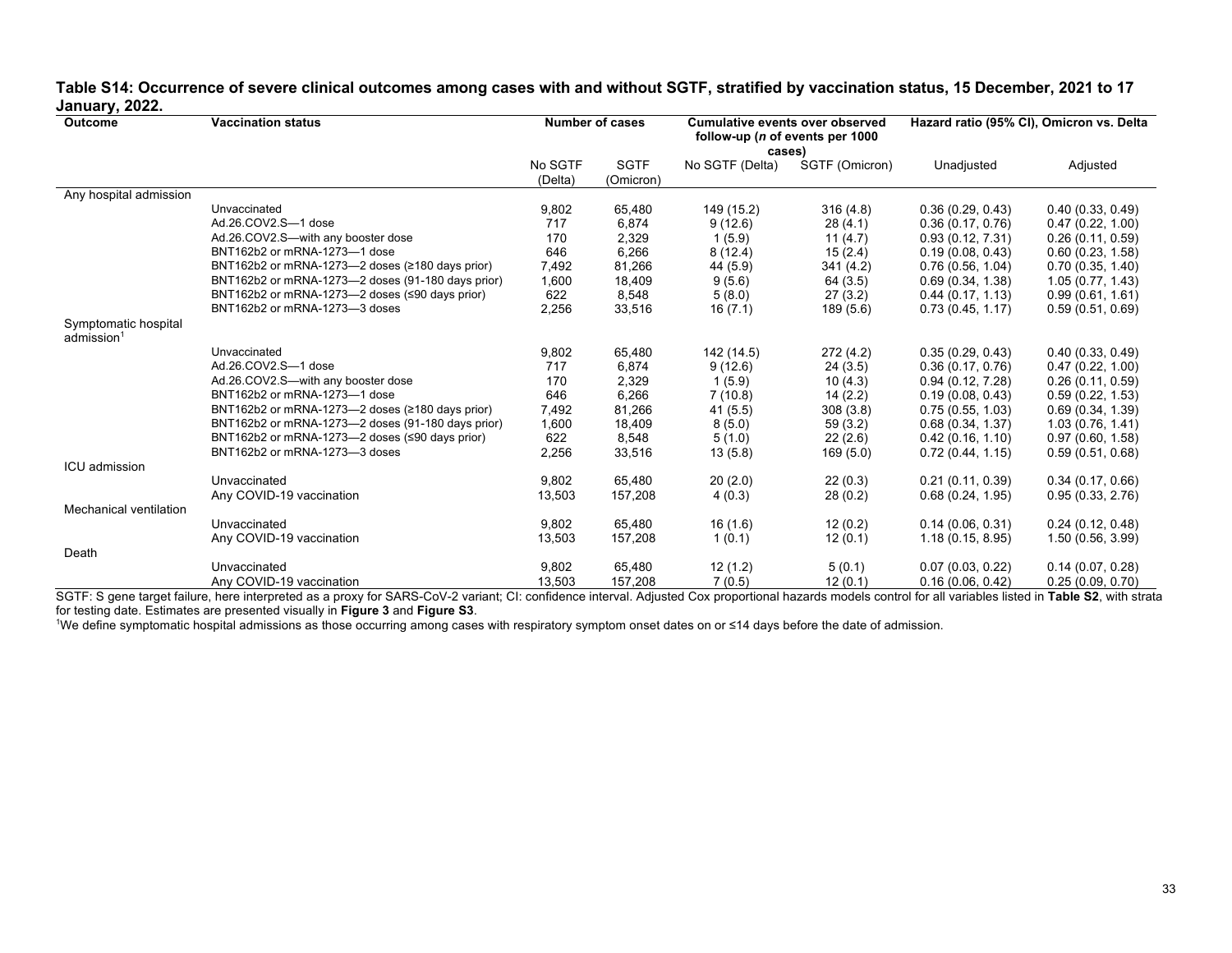### **Table S15: Dates of change in slopes for Cox proportional hazards models relating testing date to risk of severe clinical outcomes.**

| <b>Endpoint</b>                | Quantile       | Changepoint date (95% CI)              |
|--------------------------------|----------------|----------------------------------------|
| Any hospital admission         |                |                                        |
|                                | Point estimate | 22 December, 2021                      |
|                                | 25-75%ile      | 20 December, 2021 to 24 December, 2021 |
|                                | 2.5-97.5%ile   | 13 December, 2021 to 3 January, 2022   |
| Symptomatic hospital admission |                |                                        |
|                                | Point estimate | 23 December, 2021                      |
|                                | 25-75%ile      | 21 December, 2021 to 24 December, 2021 |
|                                | 2.5-97.5%ile   | 13 December, 2021 to 4 January, 2022   |
| ICU admission                  |                |                                        |
|                                | Point estimate | 13 December, 2021                      |
|                                | 25-75%ile      | 7 December, 2021 to 17 December, 2021  |
|                                | 2.5-97.5%ile   | 19 November, 2021 to 3 January, 2022   |
| Mortality                      |                |                                        |
|                                | Point estimate | 8 December, 2021                       |
|                                | 25-75%ile      | 4 December, 2021 to 11 December, 2021  |
|                                | 2.5-97.5%ile   | 21 November, 2021 to 28 December, 2021 |

CI: Confidence interval. Adjusted Cox proportional hazards models fitted with 0, 1, or 2 changepoints (allowed for each date from 15 November, 2021 to 10 January, 2022) were sampled according to posterior weights. Daily adjusted hazards (controlling for all variables listed in **Table S2**) are illustrated in the inset panels to **Figure 4**.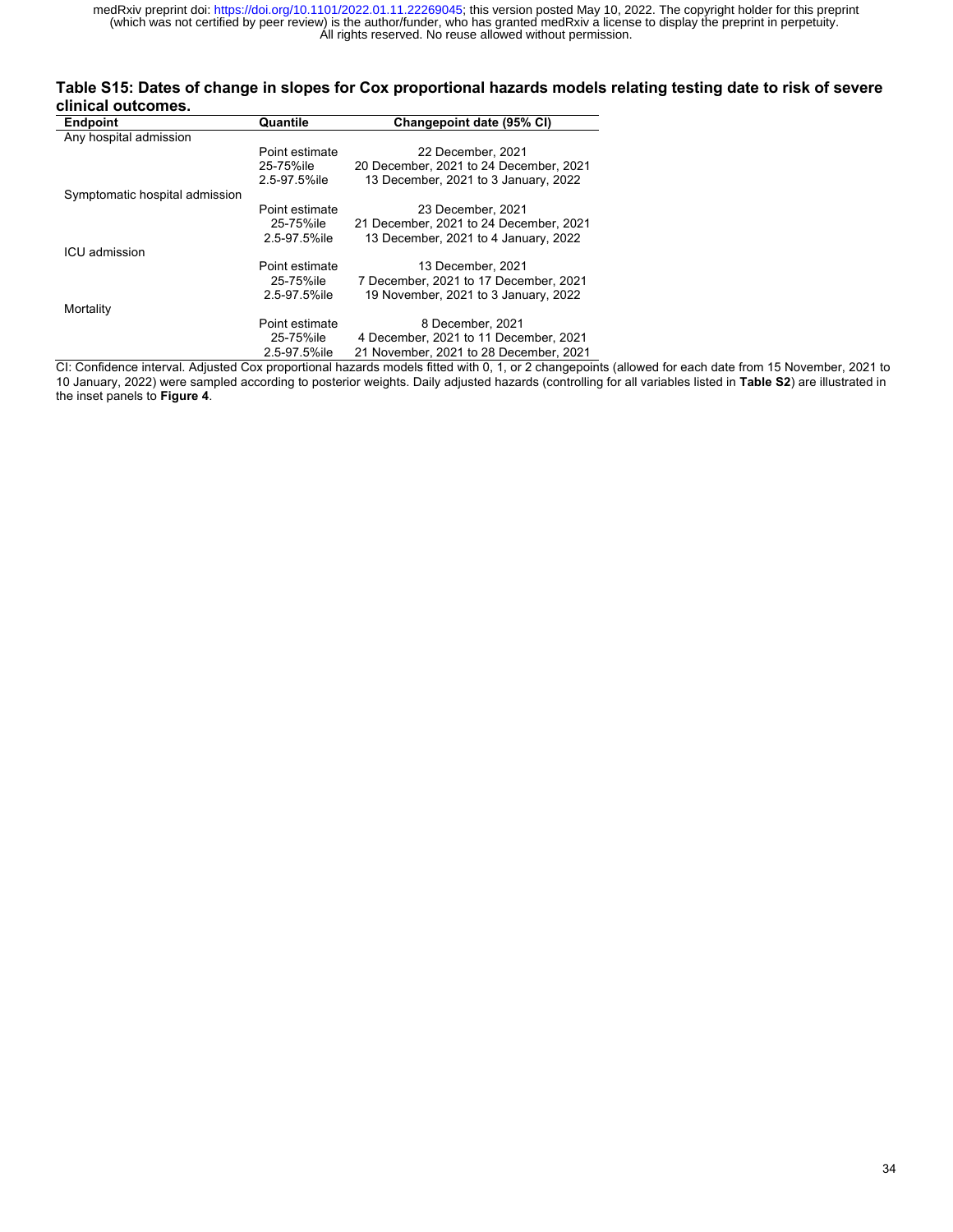## **Table S16: Disposition at completion of hospitalization among patients with completed hospital stays.**

| Discharge disposition                                 | Number of cases (%)                   |                |                              |               |  |  |
|-------------------------------------------------------|---------------------------------------|----------------|------------------------------|---------------|--|--|
|                                                       | 15 December, 2021 to 17 January, 2022 |                | 3 February to 17 March, 2022 |               |  |  |
|                                                       | No SGTF (Delta)                       | SGTF (Omicron) | No SGTF (BA.2)               | $SGTF(BA.1*)$ |  |  |
|                                                       | $N = 208$                             | N=703          | $N = 23$                     | $N = 146$     |  |  |
| Home (self-care)                                      | 138 (66.3)                            | 582 (82.8)     | 20(87.0)                     | 124 (84.9)    |  |  |
| Home with skilled care provision                      | 22(10.6)                              | 36(5.1)        | 2(8.7)                       | 8(5.5)        |  |  |
| Discharged against medical advice                     | 4 (1.9)                               | 1(0.1)         | 0(0.0)                       | 2(1.4)        |  |  |
| SNF, Residential facility, or rehabilitation facility | 2(1.0)                                | 3(0.4)         | 0(0.0)                       | 2(1.4)        |  |  |
| Other acute inpatient hospital                        | 2(1.0)                                | 2(0.3)         | 0(0.0)                       | 1(0.7)        |  |  |
| Hospice care/in-hospital death                        | 2(1.0)                                | 3(0.4)         | 0(0.0)                       | 0(0.0)        |  |  |
| Final disposition not recorded                        | 38(18.3)                              | 76 (10.8)      | 1 (4.3)                      | 9(6.2)        |  |  |

SGTF: S gene target failure. Cases in the table are subset to those tested in outpatient settings and admitted within the indicated date ranges, with symptoms onset on or ≤14 days before this date.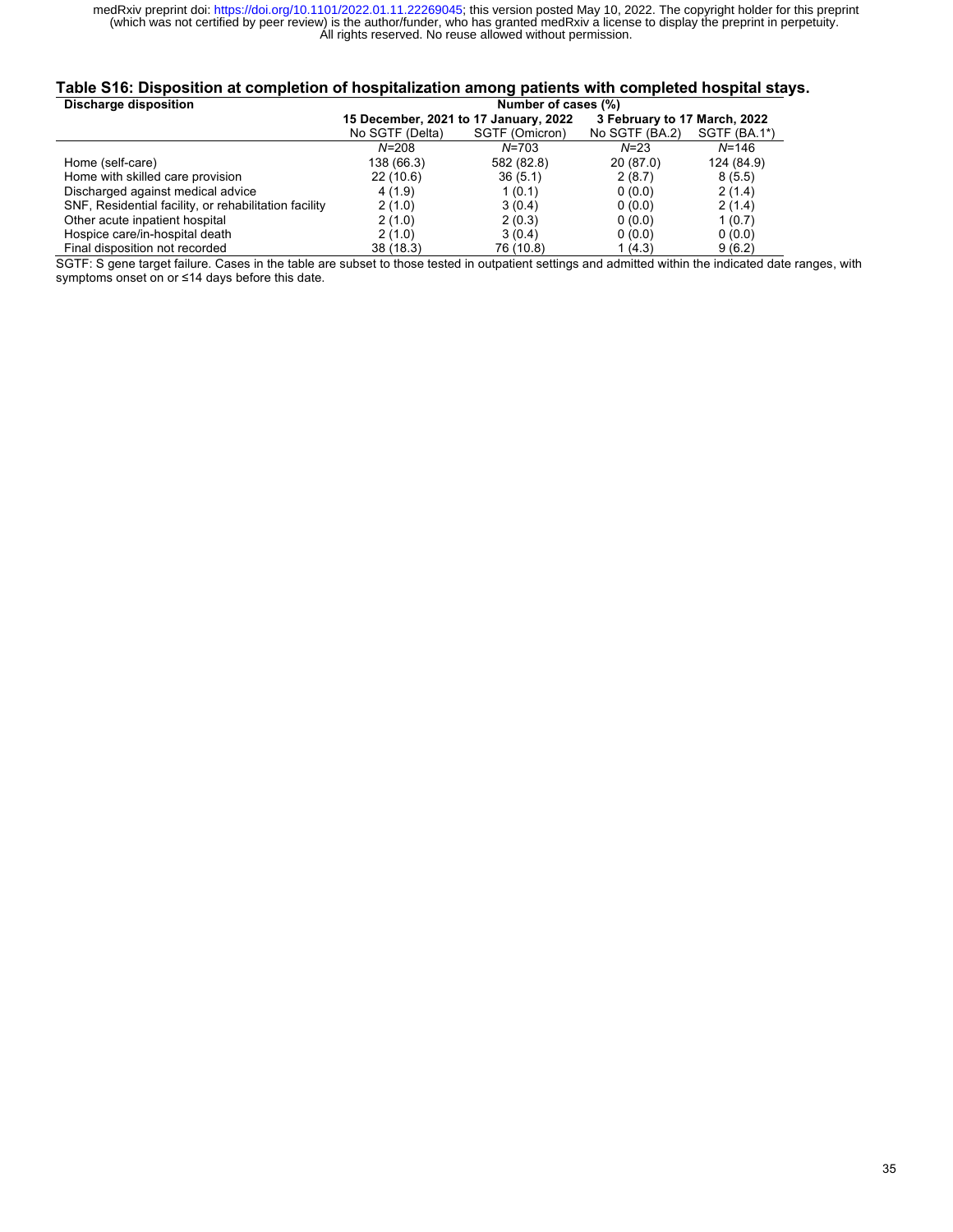### **Table S17: Association of SGTF with time to completion of hospital stay among outpatient-diagnosed cases with symptoms onset on or before admission date, 15 December, 2021 to 17 January, 2022 and 3 February to 17 March, 2022.**

| <b>Comparison and period</b>                                                | Hazard ratio (95% CI) |                   |
|-----------------------------------------------------------------------------|-----------------------|-------------------|
|                                                                             | Unadjusted            | Adjusted          |
| Omicron (SGTF) vs. Delta (No SGTF)<br>15 December, 2021 to 17 January, 2022 | 1.46 (1.20, 1.77)     | 1.24 (0.99. 1.57) |

BA.2 (No SGTF) vs. BA.1\* (SGTF)<br>3 February to 17 March, 2022

 $1.02$  (0.61, 1.70) 0.95 (0.41, 2.22)

SGTF: S gene target failure, here interpreted as a proxy for SARS-CoV-2 variant; CI: confidence interval. Adjusted Cox proportional hazards models control for all variables listed in **Table S2**, with strata for admission date.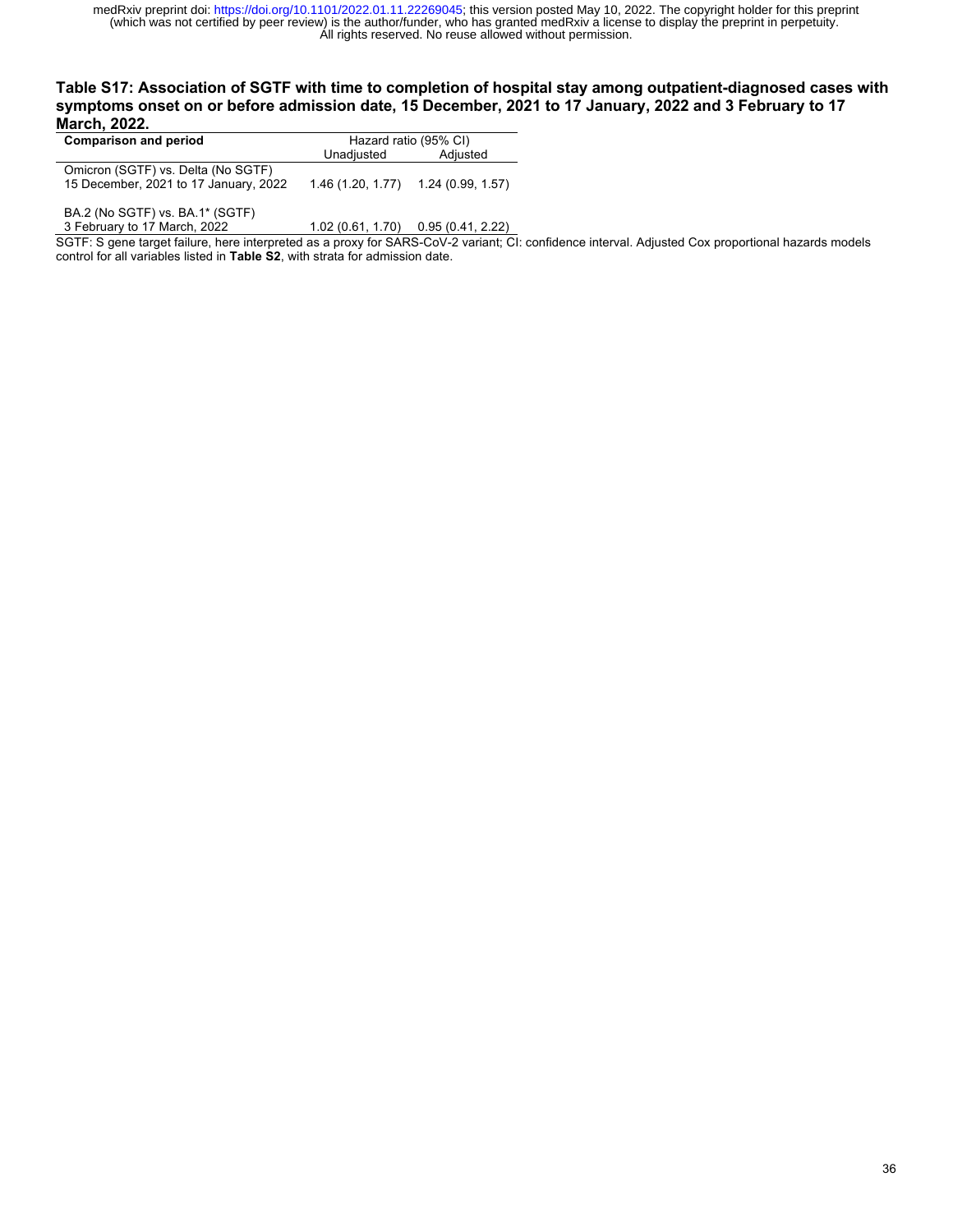## **Table S18: Attributes of outpatient cases with samples processed using the ThermoFisher TaqPath COVID-19 Combo Kit or other assays, 1 November, 2021 to 17 March, 2022.**

| Characteristic                          |                                                                    | Number of cases (%)  |                 |
|-----------------------------------------|--------------------------------------------------------------------|----------------------|-----------------|
|                                         |                                                                    | ThermoFisher TaqPath | Other assay     |
|                                         |                                                                    | COVID-19 combo kit   |                 |
|                                         |                                                                    | $N = 329, 195$       | $N = 60.701$    |
| Age <sup>1</sup>                        |                                                                    |                      |                 |
|                                         | <1 year                                                            | 2,449(0.7)           | 1,024(1.7)      |
|                                         | 1-4 years                                                          | 1,024(1.7)           | 11,381 (3.5)    |
|                                         | 5-9 years                                                          | 19,606 (6.0)         | 2,724(4.5)      |
|                                         | $10-19$ years                                                      | 42,306 (12.9)        | 6,326 (10.4)    |
|                                         | $20-29$ years                                                      | 50,660 (15.4)        | 8,250 (13.6)    |
|                                         | 30-39 years                                                        | 64,575 (19.6)        | 10,476 (17.3)   |
|                                         | 40-49 years                                                        | 54,743 (16.6)        | 8,678 (14.3)    |
|                                         | 50-59 years                                                        | 43,474 (13.2)        | 7,840 (12.9)    |
|                                         | 60-69 years                                                        | 25,467 (7.7)         | 5,356(8.8)      |
|                                         | 70-79 years                                                        | 10,168(3.1)          | 3,071(5.1)      |
|                                         | ≥80 years                                                          | 2,888(0.9)           | 1,762 (2.9)     |
| Sex                                     |                                                                    |                      |                 |
|                                         | Female                                                             | 181,095 (55.0)       | 34,740 (57.2)   |
|                                         | Male                                                               | 148,100 (42.8)       | 25,961 (42.8)   |
| Race/ethnicity                          |                                                                    |                      |                 |
|                                         | White, non-Hispanic                                                | 77,178 (23.4)        | 12,424 (20.5)   |
|                                         | Black, non-Hispanic                                                | 23,977 (7.3)         | 6,962 (11.5)    |
|                                         | Hispanic                                                           | 164,253 (49.9)       | 28,954 (47.7)   |
|                                         | Asian/Pacific Islander                                             | 33,124 (10.1)        | 5,088(8.4)      |
|                                         | Other, mixed race, or unknown race                                 | 30,663(9.3)          | 7,723 (12.0)    |
| Community median income <sup>1</sup>    |                                                                    |                      |                 |
|                                         | $<$ \$50,000                                                       | 51,236 (15.8)        | 13,141 (22.6)   |
|                                         | \$50,000-\$99,999                                                  | 197,975 (61.1)       | 34,070 (58.5)   |
|                                         | \$100,000-149,999                                                  | 66,279 (20.4)        | 9,440 (16.2)    |
|                                         | ≥\$150,000                                                         | 8,738 (2.7)          | 1,587(2.7)      |
| Cigarette smoking <sup>1</sup>          |                                                                    |                      |                 |
|                                         | Never smoker                                                       | 198,294 (81.4)       | 34,834 (78.5)   |
|                                         | Current smoker                                                     | 10,138(4.2)          | 2,255(5.1)      |
|                                         | Former smoker                                                      | 35,069 (14.4)        | 7,296 (16.4)    |
| Body mass index <sup>1</sup>            |                                                                    |                      |                 |
|                                         | Underweight (<18.5)                                                | 24,043 (9.7)         | 3,847(7.9)      |
|                                         | Normal weight (18.5-24.9)                                          | 60,702 (24.4)        | 11,706 (24.2)   |
|                                         | Overweight (25.0-29.9)                                             | 69,807 (28.1)        | 13,873 (28.7)   |
|                                         | Obese $(230)$                                                      | 94,123 (37.8)        | 18,992 (39.2)   |
| Healthcare utilization:                 |                                                                    |                      |                 |
| outpatient visits                       |                                                                    |                      |                 |
|                                         | $0 - 4$                                                            | 114,208 (34.7)       | 19,299 (31.8)   |
|                                         | $5-9$                                                              | 89,891 (27.3)        | 14,958 (24.6)   |
|                                         | $10 - 14$                                                          | 48,057 (14.6)        | 8,926 (14.7)    |
|                                         | 15-19                                                              | 27,175 (8.3)         | 5,405(8.9)      |
|                                         | $\geq 20$                                                          | 49,864 (15.1)        | 12,113 (20.0)   |
| Healthcare utilization: ED              |                                                                    |                      |                 |
| visits                                  |                                                                    |                      |                 |
|                                         | 0                                                                  | 269,559 (81.9)       | 35,800 (59.0)   |
|                                         | 1                                                                  | 42,401 (12.9)        | 14,833 (24.4)   |
|                                         | 2                                                                  | 10,660 (3.2)         | 5,227(8.6)      |
|                                         | $\geq$ 3                                                           | 6,575(2.0)           | 4,841 (8.0)     |
| Healthcare utilization:                 |                                                                    |                      |                 |
| inpatient admissions                    |                                                                    |                      |                 |
|                                         | 0                                                                  | 319,297 (97.0)       | 58,302 (96.0)   |
|                                         | $\mathbf{1}$                                                       | 5,333(1.6)           | 1,248(2.1)      |
|                                         | 2                                                                  | 2,215(0.7)           | 516(0.9)        |
|                                         | $\geq$ 3                                                           | 2,350(0.7)           | 635 (1.0)       |
| Charlson comorbidity index              |                                                                    |                      |                 |
|                                         | 0                                                                  | 265,307 (80.6)       | 45,474 (74.9)   |
|                                         | $1 - 2$                                                            | 52,570 (16.0)        | 10,817 (17.8)   |
|                                         | $3-5$                                                              | 8,446(2.6)           | 2,919(4.8)      |
|                                         | ≥6                                                                 | 2,872(0.9)           | 1,491(2.5)      |
| Prior SARS-CoV-2 infection <sup>2</sup> |                                                                    |                      |                 |
|                                         | Documented previous infection                                      | 1,606(0.5)           | 336(0.6)        |
| COVID-19 vaccination                    |                                                                    |                      |                 |
|                                         | Unvaccinated                                                       | 106,322 (32.3)       |                 |
|                                         | Ad.26.COV2.S-1 dose                                                |                      | 21,188 (34.9)   |
|                                         |                                                                    | 9,850(3.0)           | 2,052(3.4)      |
|                                         | Ad.26.COV2.S-with any booster dose                                 | 3,449(1.0)           | 740 (1.2)       |
|                                         | BNT162b2 or mRNA-1273-1 dose                                       | 9,069(2.8)           | 1,712 (2.8)     |
|                                         | BNT162b2 or mRNA-1273-2 doses (≥180 days prior)                    | 110,296 (33.5)       | 19,017 (31.3)   |
|                                         | BNT162b2 or mRNA-1273-2 doses (91-180 days prior)                  | 26,057 (7.9)         | 4,534 (7.5)     |
|                                         | BNT162b2 or mRNA-1273-2 doses (≤90 days prior)                     | 12,329(3.7)          | 2,142(3.5)      |
|                                         | BNT162b2 or mRNA-1273-3 doses                                      | 51,823 (15.7)        | 9,316(15.3)     |
| Symptoms                                |                                                                    |                      |                 |
|                                         | Any new-onset acute respiratory symptoms on or before testing date | 254,242 (77.2)       | 48,039 (79.1)   |
|                                         | Days since symptoms onset, among symptomatic cases, mean (±SD)     | $3.9 \ (\pm 3.5)$    | 4.1 $(\pm 3.9)$ |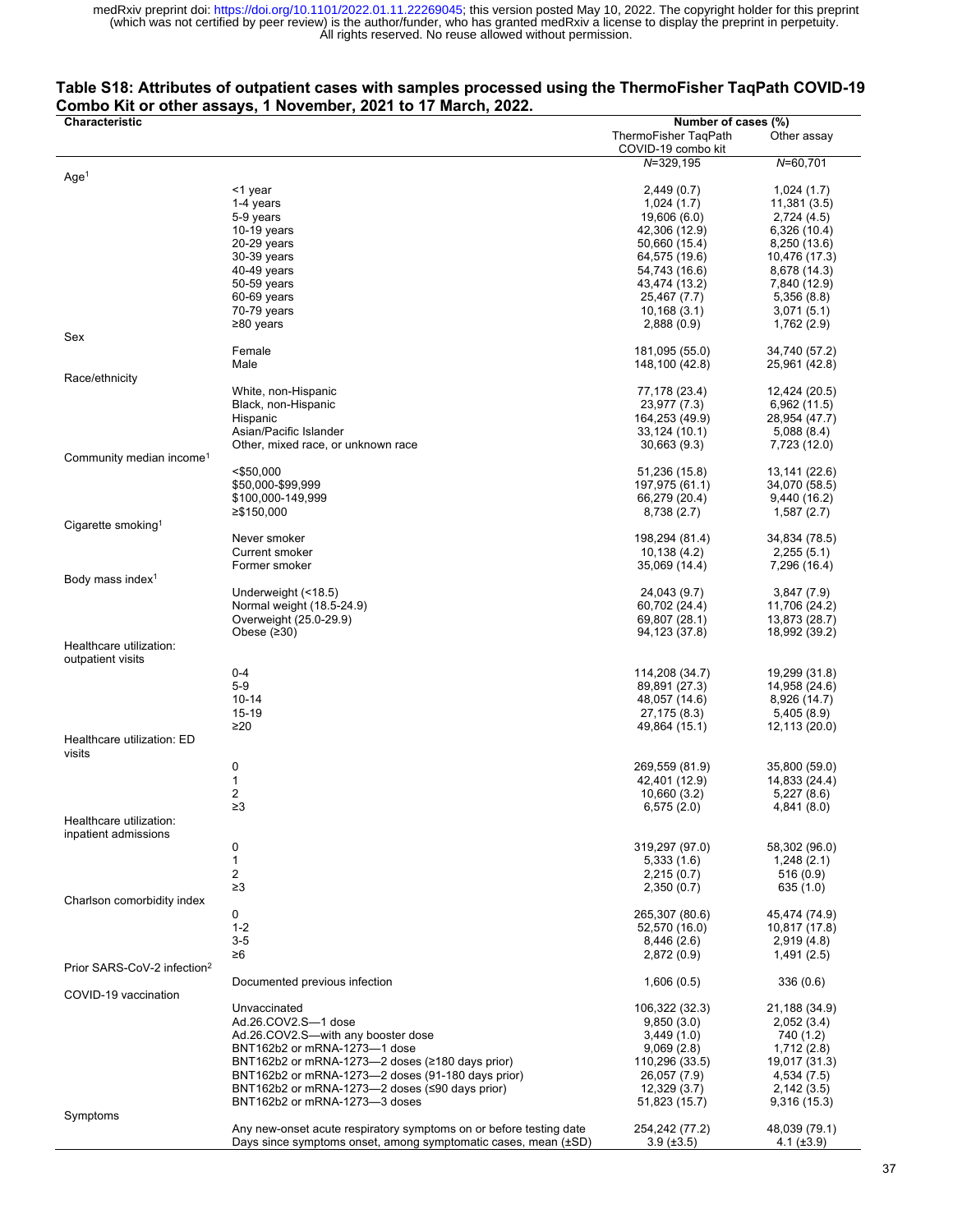| Subsequent outcomes |                                |   |             |                          |
|---------------------|--------------------------------|---|-------------|--------------------------|
|                     | Any hospital admission         |   | 2,428 (0.7) | ِّ 1.7) 058, ا           |
|                     | Symptomatic hospital admission |   | 2.181(0.7)  | .006(1.7)                |
| .                   |                                | . |             | $\overline{\phantom{a}}$ |

1 Multiple imputation was used to address missing data; numbers may not add to column totals where missing values occur. The number of missing observations for each variable is specified in **Table S21**.

2 Previous infection defined by any positive test result or diagnosis ≥90 days prior to the date of the current test.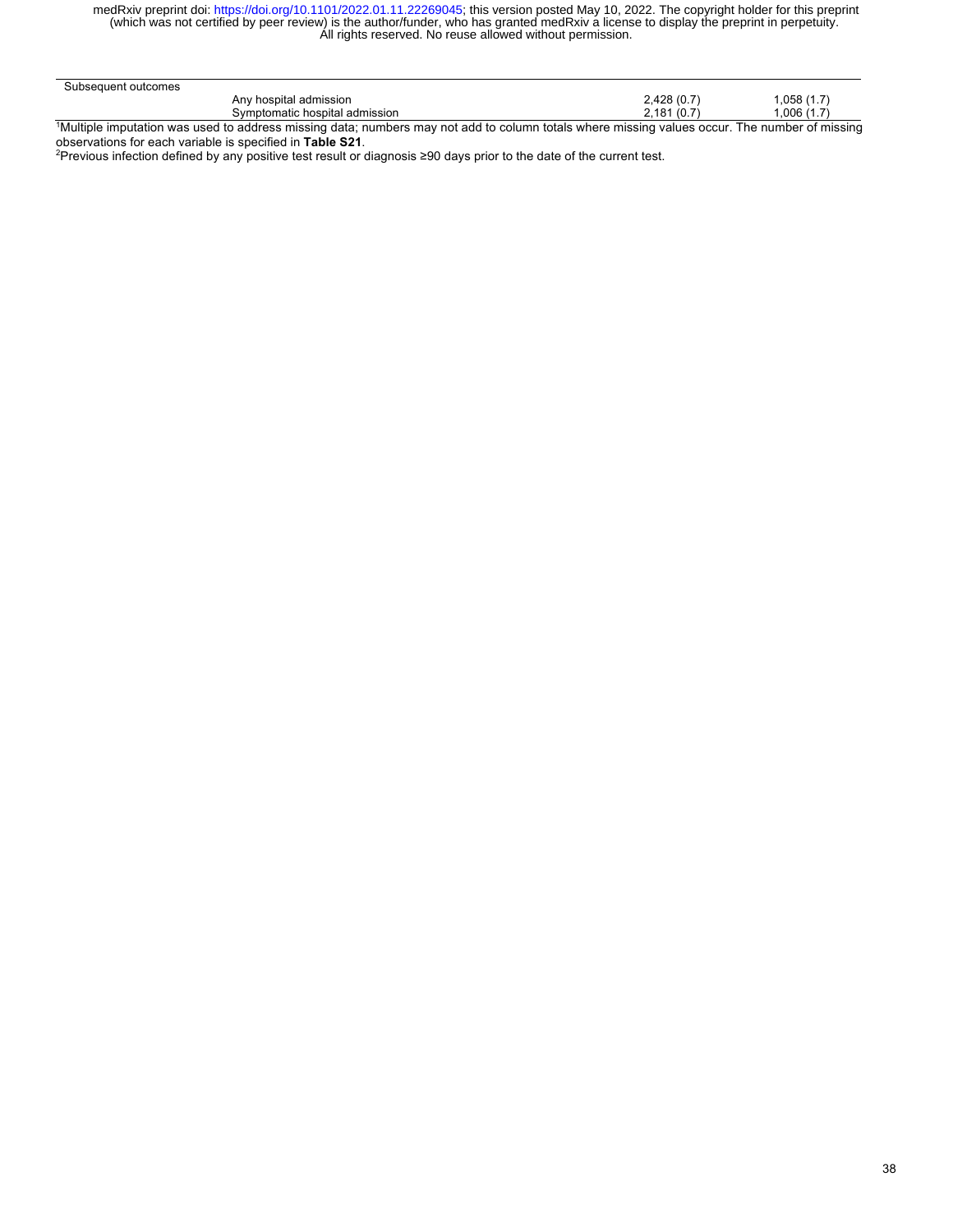### **Table S19: Onset of acute respiratory symptoms on or before dates of testing and hospital admission.**

| Case sample                                                            | Number of cases with symptom onset by<br>indicated time (%) |                                       |  |
|------------------------------------------------------------------------|-------------------------------------------------------------|---------------------------------------|--|
|                                                                        | No SGTF                                                     | <b>SGTF</b>                           |  |
| All cases—onset on or before testing date                              |                                                             |                                       |  |
|                                                                        |                                                             | 15 December, 2021 to 17 January, 2022 |  |
|                                                                        | $N = 23,517$                                                | $N = 224,065$                         |  |
|                                                                        | 19,179 (81.6)                                               | 174,528 (77.9)                        |  |
|                                                                        |                                                             | 3 February to 17 March, 2022          |  |
|                                                                        | $N = 1,937$                                                 | $N = 12.892$                          |  |
|                                                                        | 1,573 (81.2)                                                | 9,102(70.6)                           |  |
| Cases tested in outpatient settings—onset on or before testing<br>date |                                                             |                                       |  |
|                                                                        |                                                             | 15 December, 2021 to 17 January, 2022 |  |
|                                                                        | $N = 23,305$                                                | N=222,688                             |  |
|                                                                        | 19,005 (81.5)                                               | 173,575 (77.9)                        |  |
|                                                                        |                                                             | 3 February to 17 March, 2022          |  |
|                                                                        | $N=1,905$                                                   | N=12,756                              |  |
|                                                                        | 1,546 (81.2)                                                | 9,014(70.7)                           |  |
| Hospitalized cases—onset on or before hospital admission date          |                                                             |                                       |  |
|                                                                        |                                                             | 15 December, 2021 to 17 January, 2022 |  |
|                                                                        | $N = 343$                                                   | $N = 1,441$                           |  |
|                                                                        | 301 (87.8)                                                  | 1,061 (73.6)                          |  |
|                                                                        |                                                             | 3 February to 17 March, 2022          |  |
|                                                                        | $N = 49$                                                    | $N = 224$                             |  |
|                                                                        | 41 (83.7)                                                   | 179 (79.9)                            |  |

SGTF: S gene target failure, here interpreted as a proxy for SARS-CoV-2 variant.

Symptoms data were collected from free-text fields of patient EHRs, including data from clinical notes and from responses to questionnaires addressing symptoms in the 14 days before testing which all patients must complete to receive a test.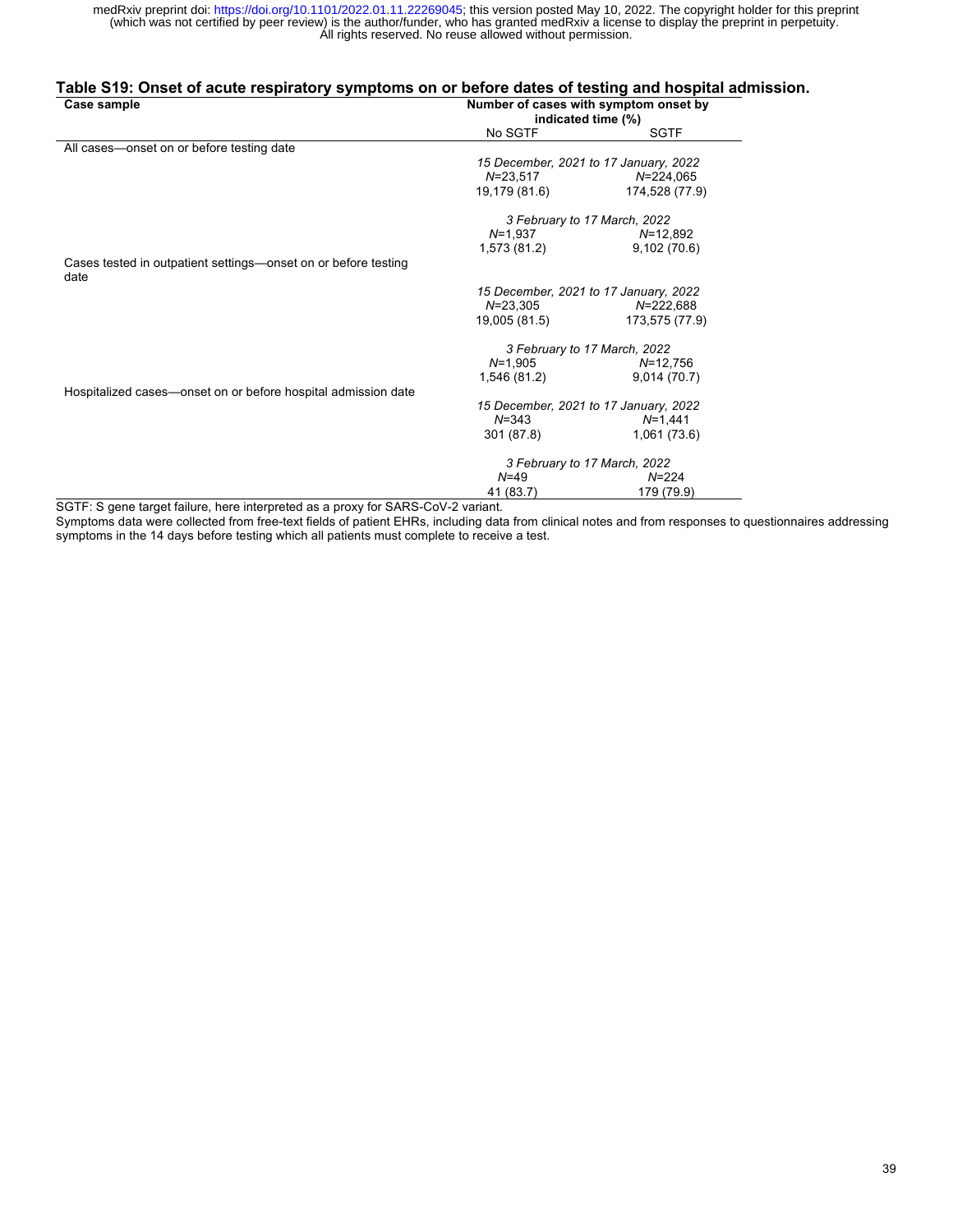### **Table S20: Attributes of outpatient cases with and without symptoms at the time of outpatient testing, 1 November, 2021 to 17 March, 2022.**

| Characteristic                               |                                                                    | Number of cases (%)  |                |
|----------------------------------------------|--------------------------------------------------------------------|----------------------|----------------|
|                                              |                                                                    |                      |                |
|                                              |                                                                    | Symptoms onset on or | No symptoms by |
|                                              |                                                                    | before testing date  | date of test   |
|                                              |                                                                    | N=308,720            | $N = 88,606$   |
| Age <sup>1</sup>                             |                                                                    |                      |                |
|                                              | <1 year                                                            | 2,950(1.0)           | 585 (0.7)      |
|                                              | 1-4 years                                                          | 9,929(3.2)           | 3,967(4.5)     |
|                                              | 5-9 years                                                          | 13,997 (4.5)         | 8,418 (9.5)    |
|                                              | $10-19$ years                                                      | 33,085 (10.7)        | 15,791 (17.8)  |
|                                              |                                                                    |                      |                |
|                                              | 20-29 years                                                        | 50,055 (16.2)        | 9,755(11.0)    |
|                                              | 30-39 years                                                        | 63,011 (20.4)        | 13,156 (14.8)  |
|                                              | 40-49 years                                                        | 51,922 (16.8)        | 12,239 (13.8)  |
|                                              | 50-59 years                                                        | 41,244 (13.4)        | 10,999 (12.4)  |
|                                              | 60-69 years                                                        | 24,186 (7.8)         | 7,633 (8.6)    |
|                                              |                                                                    |                      |                |
|                                              | 70-79 years                                                        | 10,309(3.3)          | 3,845(4.3)     |
|                                              | $≥80$ years                                                        | 4,217(1.4)           | 1,221(1.4)     |
| Sex                                          |                                                                    |                      |                |
|                                              | Female                                                             | 174,230 (56.4)       | 46,065 (52.0)  |
|                                              | Male                                                               | 134,490 (43.6)       | 42,541 (48.0)  |
|                                              |                                                                    |                      |                |
| Race/ethnicity                               |                                                                    |                      |                |
|                                              | White, non-Hispanic                                                | 72,267 (23.4)        | 19,179 (21.6)  |
|                                              | Black, non-Hispanic                                                | 22,973 (7.4)         | 8,913 (10.1)   |
|                                              | Hispanic                                                           | 153,717 (49.8)       | 42,813 (48.3)  |
|                                              | Asian/Pacific Islander                                             | 29,639 (9.6)         | 9,069(10.2)    |
|                                              | Other, mixed race, or unknown race                                 | 30,124(9.8)          | 8,632(9.7)     |
|                                              |                                                                    |                      |                |
| Community median income <sup>1</sup>         |                                                                    |                      |                |
|                                              | $<$ \$50,000                                                       | 50,148 (16.6)        | 15,685 (18.0)  |
|                                              | \$50,000-\$99,999                                                  | 184,365 (61.0)       | 51,811 (59.5)  |
|                                              | \$100,000-149,999                                                  | 59,993 (19.8)        | 16,891 (19.4)  |
|                                              | ≥\$150,000                                                         | 7,831 (2.6)          | 2,665(3.1)     |
| Cigarette smoking <sup>1</sup>               |                                                                    |                      |                |
|                                              |                                                                    |                      |                |
|                                              | Never smoker                                                       | 184,224 (80.4)       | 52,824 (82.3)  |
|                                              | Current smoker                                                     | 10,021 (4.4)         | 2,682(4.2)     |
|                                              | Former smoker                                                      | 35,026 (15.3)        | 8,669 (13.5)   |
| Body mass index <sup>1</sup>                 |                                                                    |                      |                |
|                                              | Underweight (<18.5)                                                | 18,837 (7.9)         | 9,308 (14.2)   |
|                                              |                                                                    |                      |                |
|                                              | Normal weight (18.5-24.9)                                          | 56,445 (23.7)        | 17,518 (26.6)  |
|                                              | Overweight (25.0-29.9)                                             | 67,792 (28.5)        | 17,912 (27.2)  |
|                                              | Obese $(230)$                                                      | 95,181 (39.9)        | 21,037 (32.0)  |
| Healthcare utilization: outpatient visits    |                                                                    |                      |                |
|                                              | $0 - 4$                                                            | 101,333 (32.8)       | 33,993 (38.4)  |
|                                              | $5-9$                                                              | 82,114 (26.6)        | 23,961 (27.0)  |
|                                              | $10 - 14$                                                          |                      |                |
|                                              |                                                                    | 45,891 (14.9)        | 12,086 (13.6)  |
|                                              | 15-19                                                              | 26,869 (8.7)         | 6,556 (7.4)    |
|                                              | ≥20                                                                | 52,513 (17.0)        | 12,010 (13.6)  |
| Healthcare utilization: ED visits            |                                                                    |                      |                |
|                                              | 0                                                                  | 235,765 (76.4)       | 73,796 (83.3)  |
|                                              | 1                                                                  | 48,124 (15.6)        |                |
|                                              |                                                                    |                      | 10,708 (12.1)  |
|                                              | 2                                                                  | 14,097 (4.6)         | 2,514(2.8)     |
|                                              | $\geq$ 3                                                           | 10,734 (3.5)         | 1,588(1.8)     |
| Healthcare utilization: inpatient admissions |                                                                    |                      |                |
|                                              | 0                                                                  | 296,595 (96.1)       | 85,922 (97.0)  |
|                                              | 1                                                                  | 6,340(2.1)           | 1,365(1.5)     |
|                                              |                                                                    |                      |                |
|                                              | 2                                                                  | 2,663(0.9)           | 584 (0.7)      |
|                                              | $\geq$ 3                                                           | 3,122(1.0)           | 735 (0.8)      |
| Charlson comorbidity index                   |                                                                    |                      |                |
|                                              | 0                                                                  | 243,602 (78.9)       | 71,408 (80.6)  |
|                                              | $1 - 2$                                                            | 51,309 (16.6)        | 13,575 (15.3)  |
|                                              | $3-5$                                                              | 9,720(3.1)           | 2,644(3.0)     |
|                                              |                                                                    |                      |                |
|                                              | ≥6                                                                 | 4,089(1.3)           | 979(1.1)       |
| Prior SARS-CoV-2 infection <sup>2</sup>      |                                                                    |                      |                |
|                                              | No documented previous infection                                   | 307,191 (99.5)       | 88,159 (99.5)  |
|                                              | Documented previous infection                                      | 1,529(0.5)           | 447 (0.5)      |
| COVID-19 vaccination                         |                                                                    |                      |                |
|                                              |                                                                    |                      |                |
|                                              | Unvaccinated                                                       | 97,234 (31.5)        | 33,533 (37.8)  |
|                                              | Ad.26.COV2.S-1 dose                                                | 10,023(3.2)          | 2,154(2.4)     |
|                                              | Ad.26.COV2.S-with any booster dose                                 | 3,399(1.1)           | 862 (1.0)      |
|                                              | BNT162b2 or mRNA-1273-1 dose                                       | 8,318(2.7)           | 2,665(3.0)     |
|                                              | BNT162b2 or mRNA-1273-2 doses (≥180 days prior)                    | 107,654 (34.9)       | 23,622 (26.7)  |
|                                              | BNT162b2 or mRNA-1273-2 doses (91-180 days prior)                  |                      |                |
|                                              |                                                                    | 24,124 (7.8)         | 6,830 (7.7)    |
|                                              | BNT162b2 or mRNA-1273- $\rightarrow$ doses ( $\leq$ 90 days prior) | 10,455 (3.4)         | 4,166 (4.7)    |
|                                              | BNT162b2 or mRNA-1273-3 doses                                      | 47,513 (15.4)        | 14,774 (16.7)  |

BNT162b2 or mRNA-1273—3 doses 47,513 (15.4) 14,774 (16.7)<br>Multiple imputation was used to address missing data; numbers may not add to column totals where missing values occur. The number of missing observations for each variable is specified in **Table S21**.

2 Previous infection defined by any positive test result or diagnosis ≥90 days prior to the date of the current test.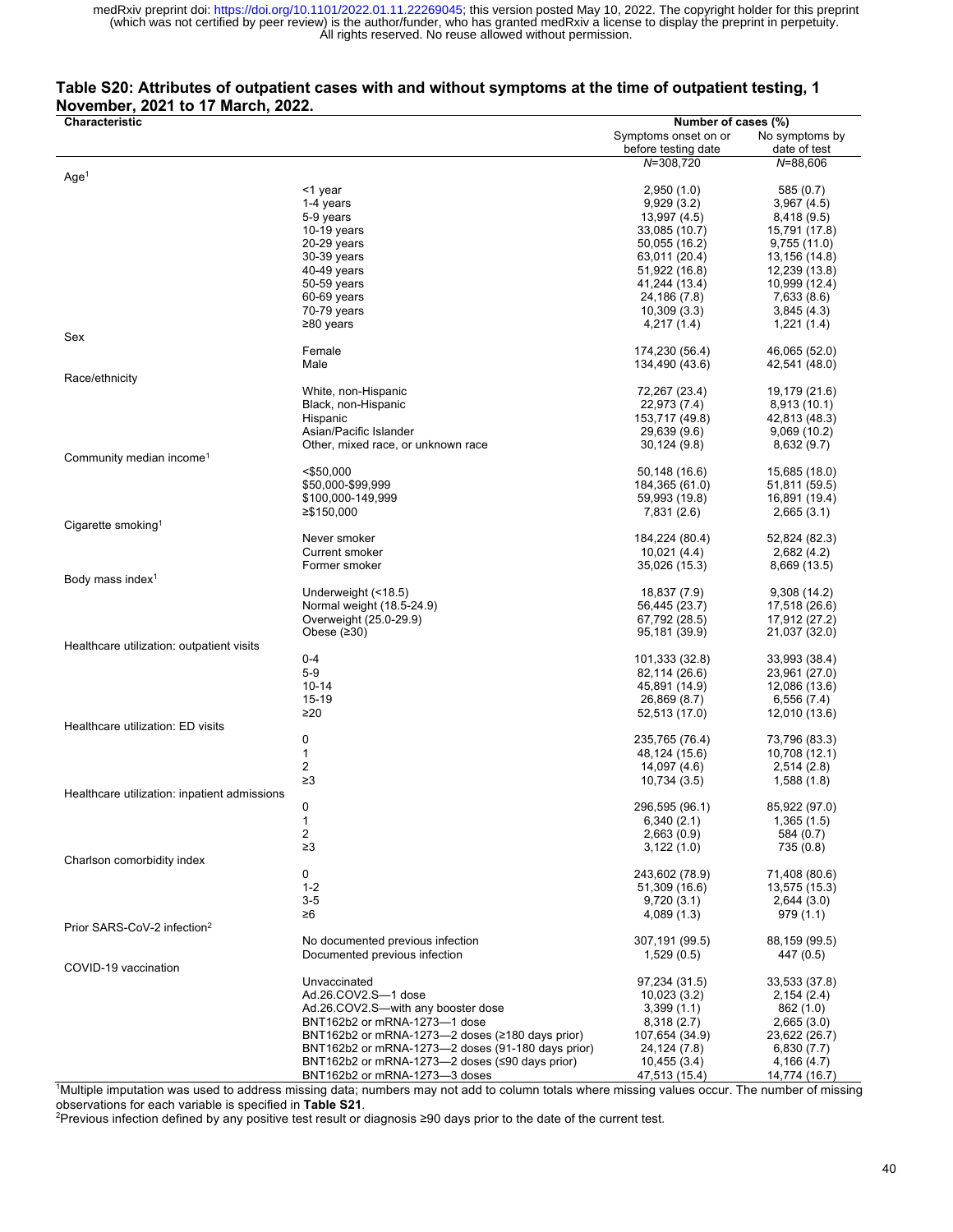## **Table S21: Summary of missing data.**

| Variable<br>Missing observations, $n$ (%) among cases tested in outpatient settings |                                       |                             |
|-------------------------------------------------------------------------------------|---------------------------------------|-----------------------------|
|                                                                                     | Full analysis population <sup>1</sup> | Population enrolled ≥1 year |
|                                                                                     | $N = 329.195$                         | $N = 283.453$               |
| Age                                                                                 | 2,535(0.8)                            | 755 (0.3)                   |
| Sex                                                                                 | 1,057(0.3)                            | 755 (0.3)                   |
| Community median income                                                             | 6,024(1.8)                            | 1.014(0.4)                  |
| History of cigarette smoking                                                        | 86,751 (26.3)                         | 64,961 (22.9)               |
| BMI                                                                                 | 81,577 (24.7)                         | 62,826 (22.1)               |
| Any missing observation                                                             | 107,870 (32.7)                        | 81,923 (28.8)               |
| Total missing observations, across all covariates analyzed                          | 188,514 (3.8)                         | 137,861 (3.2)               |

Total missing observations, across all covariates analyzed 188,514 (3.8) [189,514 (3.8) [189,514 (3.8) [189,51<br>The primary analysis population includes outpatient-tested cases whose samples were processed using the ThermoF kit.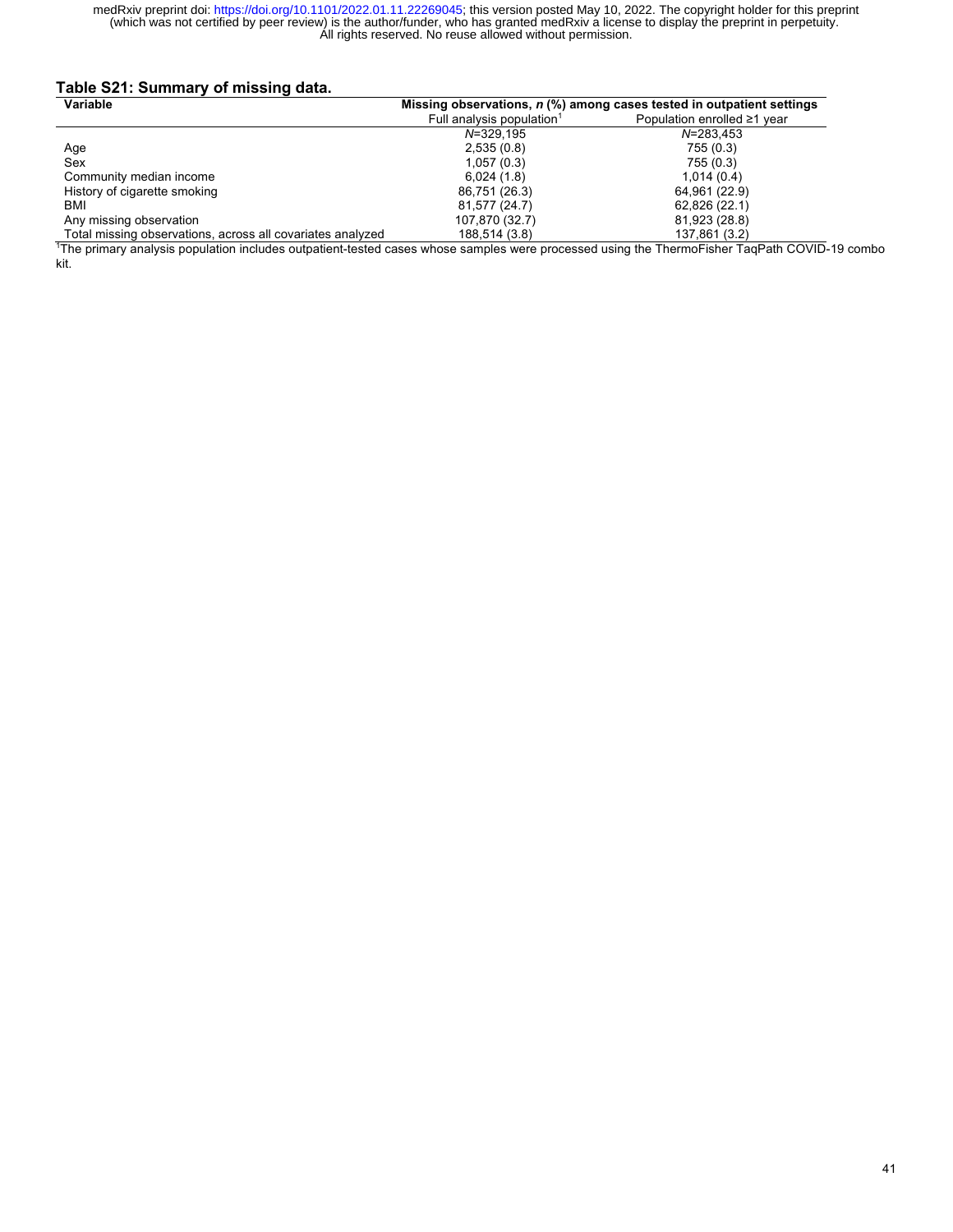### **Table S22: Association of imputed variables with symptomatic hospital admission endpoint across differing analysis strategies.**

| <b>Characteristic</b>                                | Case population $1$       | Primary analysis:     | Complete case analysis: | Participants enrolled |
|------------------------------------------------------|---------------------------|-----------------------|-------------------------|-----------------------|
|                                                      |                           | Adjusted hazard ratio | Adjusted hazard ratio   | ≥1 year: Adjusted     |
|                                                      |                           | (95% CI)              | $(95% \text{ Cl})$      | hazard ratio (95% CI) |
| Age                                                  |                           |                       |                         |                       |
|                                                      | <1 year                   | 0.12(0.04, 0.36)      |                         |                       |
|                                                      | $1-4$ year                | 0.32(0.16, 0.61)      | 0.34(0.12, 0.94)        | 0.28(0.13, 0.60)      |
|                                                      | 5-9 years                 | 0.27(0.14, 0.50)      | 0.44(0.23, 0.87)        | 0.24(0.12, 0.48)      |
|                                                      | 10-19 years               | 0.28(0.19, 0.41)      | 0.31(0.21, 0.48)        | 0.29(0.20, 0.43)      |
|                                                      | $20-29$ years             | 0.86(0.71, 1.04)      | 0.90(0.73, 1.10)        | 0.84(0.68, 1.04)      |
|                                                      | 30-39 years               | ref.                  | ref.                    | ref.                  |
|                                                      | 40-49 years               | 0.76(0.64, 0.92)      | 0.70(0.57, 0.86)        | 0.78(0.64, 0.96)      |
|                                                      | 50-59 years               | 0.85(0.70, 1.03)      | 0.79(0.64, 0.98)        | 0.90(0.73, 1.11)      |
|                                                      | 60-69 years               | 1.34(1.09, 1.65)      | 1.19(0.95, 1.49)        | 1.44 (1.15, 1.79)     |
|                                                      | 70-79 years               | 1.99 (1.55, 2.56)     | 1.79 (1.37, 2.32)       | 2.01 (1.55, 2.62)     |
|                                                      | $\geq 80$ years           | 2.89(2.08, 3.99)      | 2.38 (1.68, 3.39)       | 2.88 (2.04, 4.07)     |
| Community median income<br>$(continuous)^2$          |                           |                       |                         |                       |
|                                                      | Per 1-log increase        | 0.99(0.85, 1.14)      | 1.04(0.88, 1.23)        | 1.01(0.86, 1.18)      |
| Community median income<br>(factorized) <sup>2</sup> |                           |                       |                         |                       |
|                                                      | $<$ \$50,000              | 0.95(0.80, 1.13)      | 0.94(0.79, 1.12)        | 0.95(0.80, 1.13)      |
|                                                      | \$50,000-\$99,999         | ref.                  | ref.                    | ref.                  |
|                                                      | \$100,000-\$149,999       | 0.88(0.75, 1.04)      | 0.91(0.77, 1.08)        | 0.88(0.74, 1.04)      |
|                                                      | ≥\$150,000                | 0.64(0.39, 1.04)      | 0.72(0.45, 1.15)        | 0.65(0.40, 1.05)      |
| Cigarette smoking <sup>2</sup>                       |                           |                       |                         |                       |
|                                                      | Never smoker              | ref.                  | ref.                    | ref.                  |
|                                                      | Current smoker            | 0.97(0.75, 1.24)      | 1.09(0.82, 1.45)        | 0.97(0.73, 1.30)      |
|                                                      | Former smoker             | 1.01(0.87, 1.17)      | 1.06(0.91, 1.24)        | 1.04 (0.89, 1.22)     |
| Body mass index <sup>2</sup>                         |                           |                       |                         |                       |
|                                                      | Underweight (<18.5)       | 0.80(0.51, 1.27)      | 0.72(0.39, 1.33)        | 0.91(0.56, 1.49)      |
|                                                      | Normal weight (18.5-24.9) | ref.                  | ref.                    | ref.                  |
|                                                      | Overweight (25.0-29.9)    | 1.35 (1.13, 1.62)     | 1.47 (1.21, 1.79)       | 1.33(1.10, 1.61)      |
|                                                      | Obese $(230)$             | 1.60 (1.36, 1.90)     | 1.71 (1.42, 2.07)       | 1.61 (1.34, 1.94)     |

CI: confidence interval. Adjusted Cox proportional hazards models control for all variables listed in **Table S2**, with strata for testing date 1 The primary analysis population includes outpatient-tested cases whose samples were processed using the ThermoFisher TaqPath COVID-19 combo

kit. 2 Primary analyses addressed community median household income as a continuous variable; we present the factorized version (broken down by increments of \$50,000/year) to further illustrate similarity of effect estimates across the analysis strategies.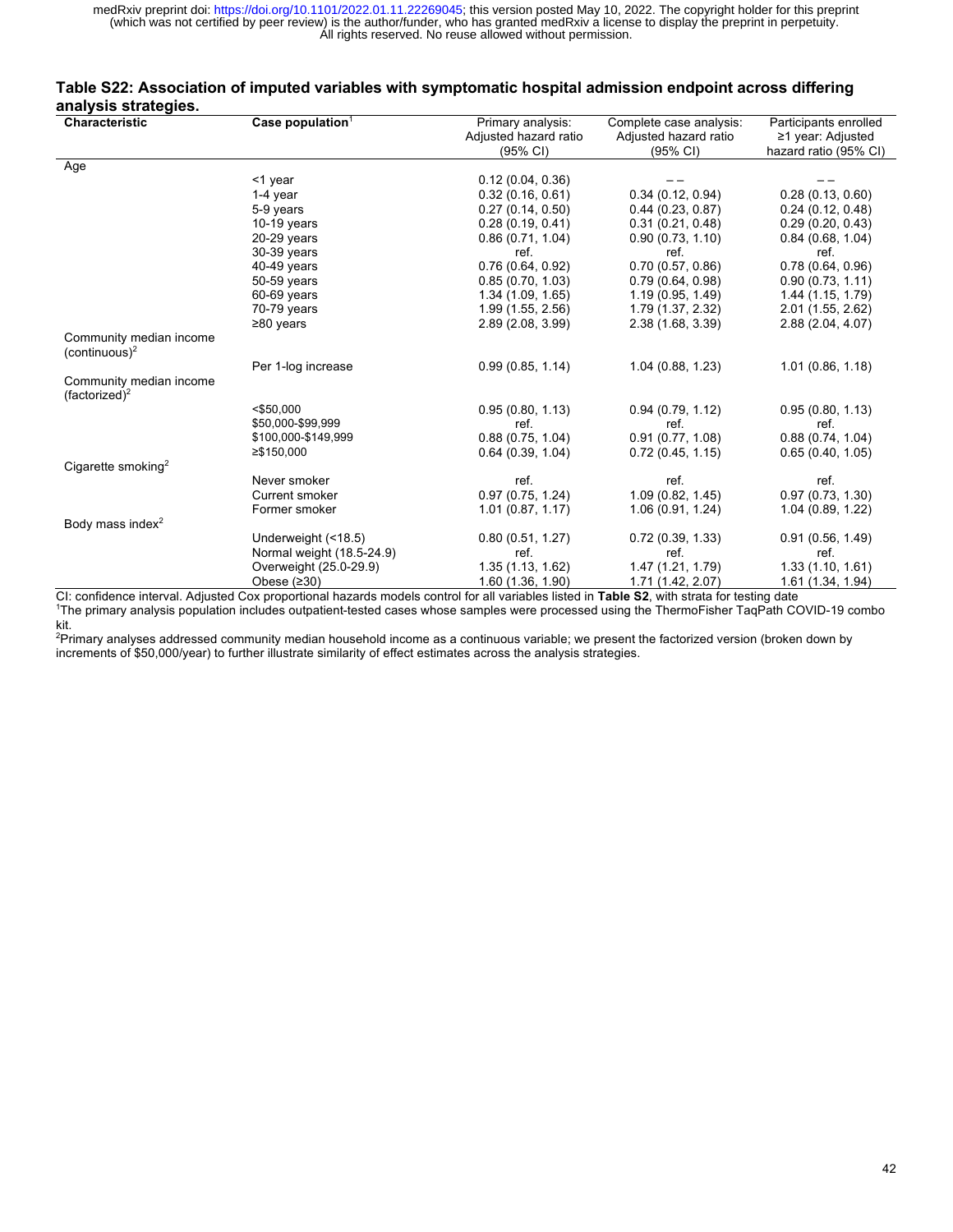

**Figure S1: Estimates of the adjusted hazard ratio (aHR) of any hospital admission under scenarios of differential unobserved prior infection prevalence across case strata.** We illustrate values of the aHR of any hospital admission among outpatient diagnosed cases with Omicron vs. Delta infection, estimated in analyses allowing for differing levels of prior infection prevalence according to their infecting variant, outcome (hospital admission or no hospital admission), and history of vaccination. Panels indicate the fold elevation in infection prevalence applied to each stratum over a baseline proportion of infections assumed to be unascertained on the x-axis for unvaccinated cases with Delta variant infection who were hospitalized (highest-risk stratum). Horizontal lines at aHR=0.59 and accompanying gray shaded areas delineate the point estimate and 95% confidence interval from primary analysis models.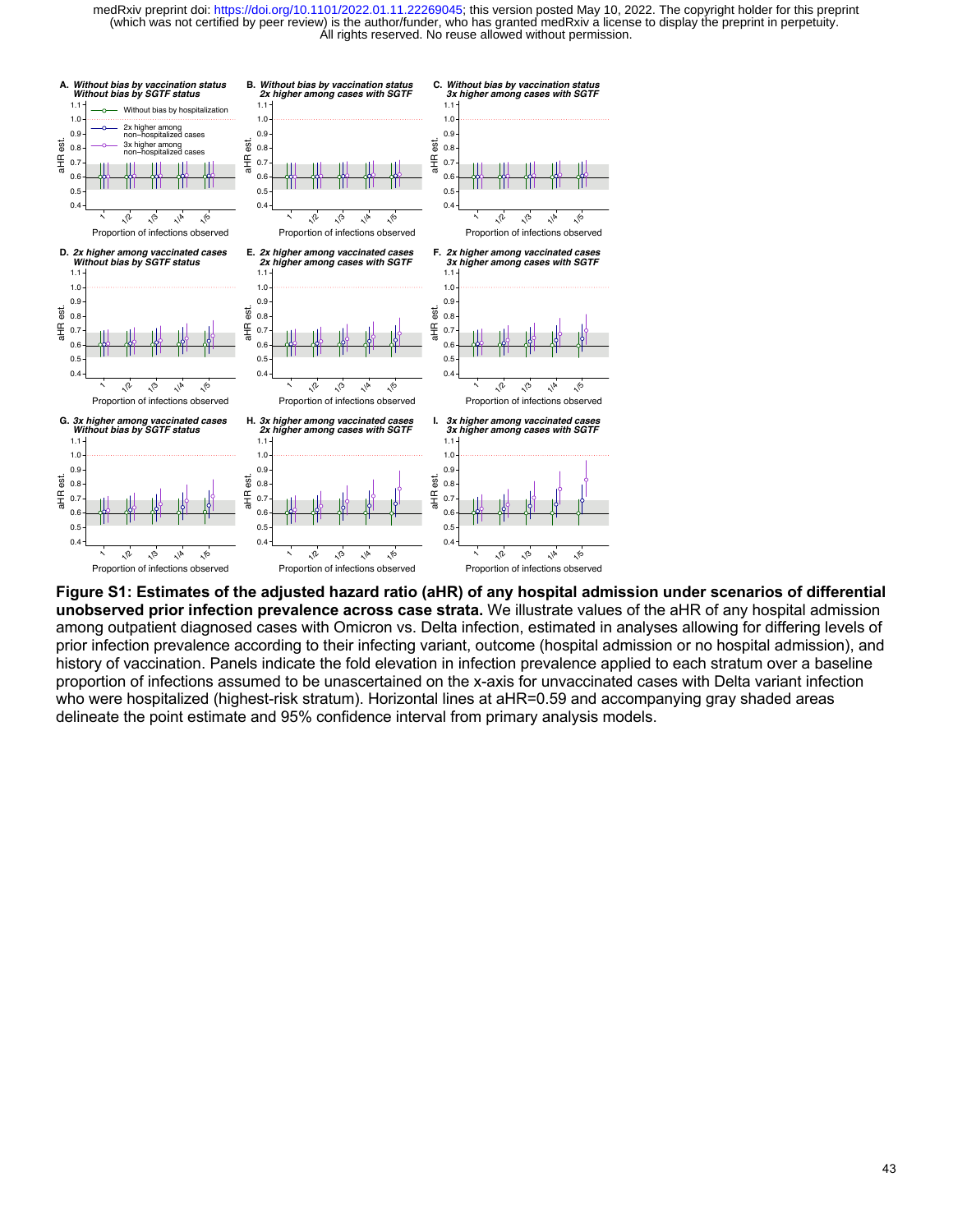

**Figure S2: Estimates of the adjusted hazard ratio (aHR) of symptomatic hospital admission under scenarios of differential unobserved prior infection prevalence across case strata.** We illustrate values of the aHR of any hospital admission among outpatient diagnosed cases with Omicron vs. Delta infection, estimated in analyses allowing for differing levels of prior infection prevalence according to their infecting variant, outcome (symptomatic hospital admission or no symptomatic hospital admission), and history of vaccination. Panels indicate the fold elevation in infection prevalence applied to each stratum over a baseline proportion of infections assumed to be unascertained on the x-axis for unvaccinated cases with Delta variant infection who were hospitalized (highest-risk stratum). Horizontal lines at aHR=0.59 and accompanying gray shaded areas delineate the point estimate and 95% confidence interval from primary analysis models.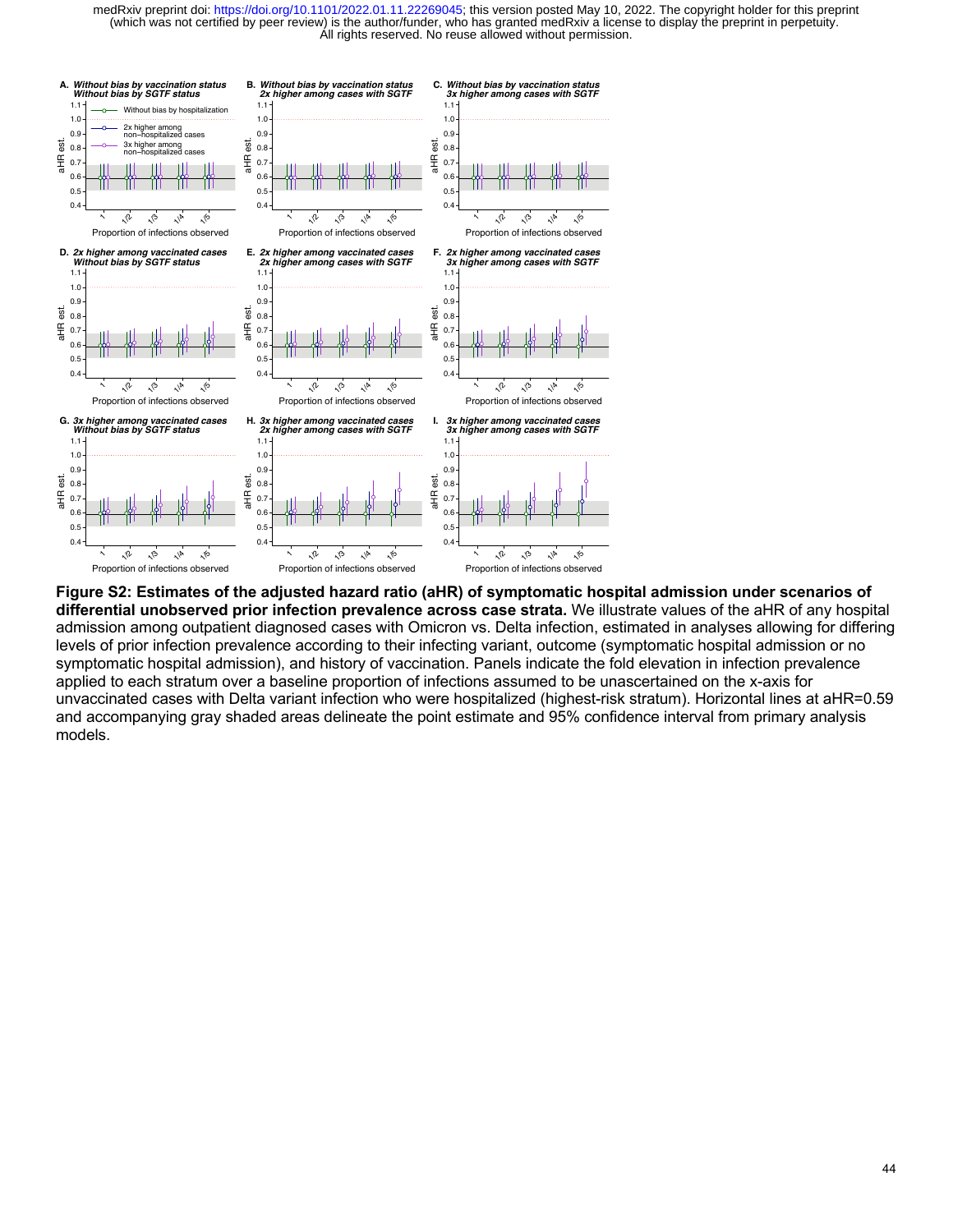

**Figure S3: Adjusted hazard ratios of severe clinical endpoints associated with Omicron variant infection, without restriction by diagnosis setting.** Points and lines denote estimates and accompanying 95% confidence intervals for the adjusted hazard ratio of each endpoint, comparing cases with Omicron versus Delta variant infection, in case strata defined by history of COVID-19 vaccination. Analyses are restricted to individuals tested diagnosed by RT-PCR testing using the ThermoFisher TaqPath COVID-19 combo kit, in contrast to **Figure 3** which further limits analyses to cases diagnosed in outpatient settings. Adjusted hazard ratios are estimated using Cox proportional hazards regression models, controlling for covariates listed in **Table S2** and defining strata for testing date.